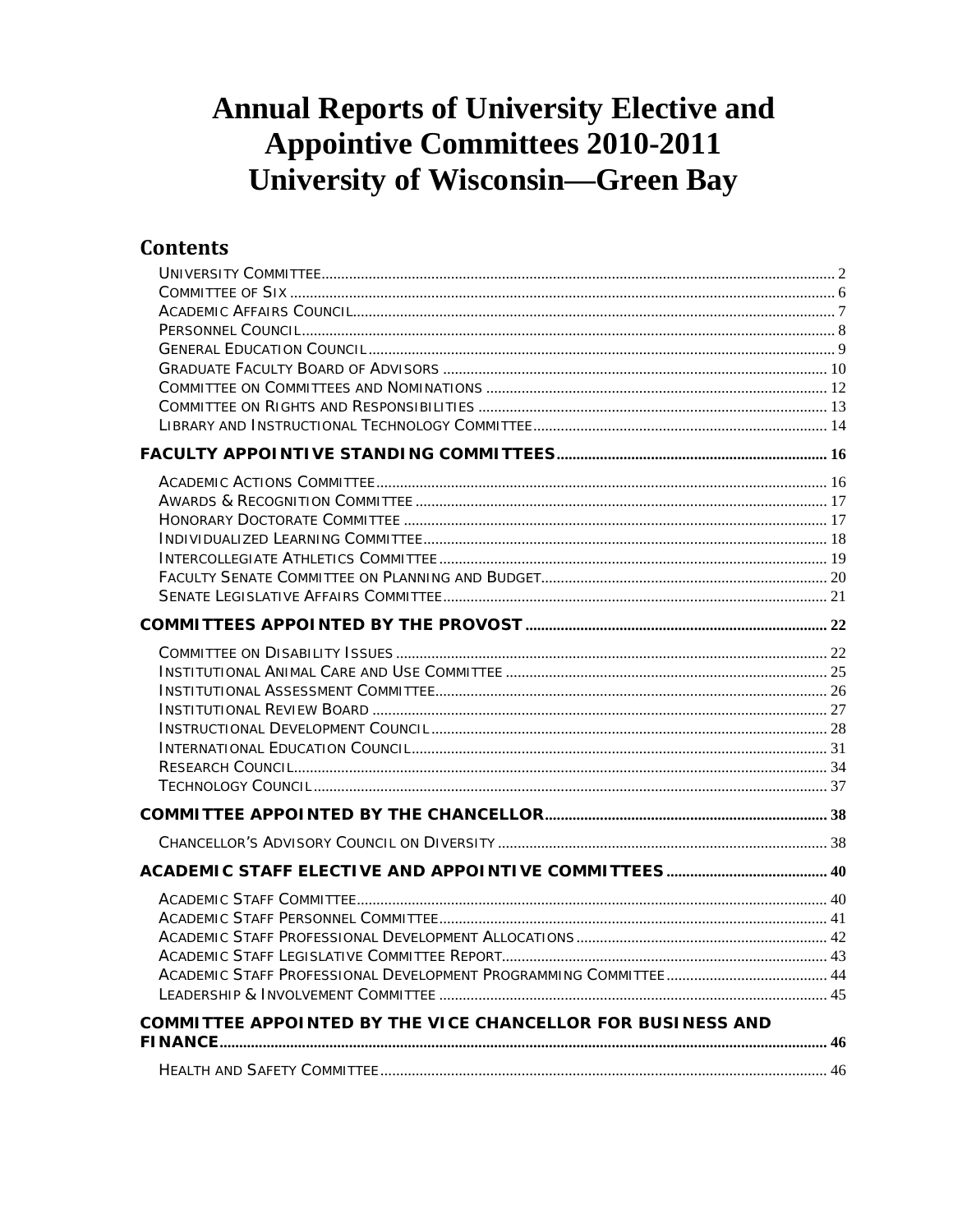## **FACULTY ELECTIVE COMMITTEES**

### <span id="page-1-0"></span>*University Committee*

#### **I. University Committee Meetings Schedule and Membership**

During the 2010-2011 school year the University Committee met every Wednesday afternoon, for a total of 22 meetings, except for the third Wednesday of each month, as this was when the Faculty Senate met.

University Committee members for 2010-2011 consisted of Dave Dolan, Mike Draney, Derek Jeffreys, Tim Kaufman, Illene Noppe (chair), and Brian Sutton. Brent Blahnik was the Academic Staff Committee representative; Heba Mohammad represented the Student Government Association.

During portions of almost every meeting, Provost Julia Wallace met with the committee for an information exchange. Secretary of the Faculty and Academic Staff Cliff Abbott met with the committee each month on the week before Faculty Senate meetings, to set Senate meeting's agenda, and also met with the committee during other meetings on an as-needed basis, usually to clarify various procedural matters.

### **II. Faculty Senate Actions**

#### **A. Faculty Senate Passed the Following:**

#### *1. Personnel and Positions*

Memorial resolutions were read for Professors Ganga Nair, Dean O'Brien, Allison Loomer and Jack Norman.

Resolution to coordinate the submission of the Professional Activities Report with performance reviews. Units have the option to review tenured faculty every two years and thus the PAR may be submitted for these faculty on the same cycle.

Resolution calling for fringe benefit rates to be set separately for each comprehensive institution based on actual costs and not be based upon adjustments for the entire UW System.

Approved the proposal to create "Partner-Friendly" University for Faculty. The partner of a UW-Green Bay hire may apply for the title of affiliation of Honorary Associate Fellow and receive an on-campus office (depending upon availability), campus address, e-mail account and access to the library and internet.

Approved a policy on College Student Bereavement to be implemented in Fall, 2011. The policy specifies "Standard Bereavement" and "Leave of Absence" procedures in the case of the death of a loved one.

Resolution specifying that all adjuncts teaching courses at UW-Green Bay be approved and reviewed by the Unit responsible for those courses.

Resolution electing Tim Kaufman Deputy Speaker of the Faculty Senate for 2010- 2011. Resolution approving the slate of candidates recommended by the Committee on Committees for elections to faculty committees for 2011-2012.

Resolution electing Mike Draney Chair of the Faculty Senate for 2010-11.

#### *2. Academics*

Senate approved a policy on the creation and establishment of University institutes, laboratories and centers. A procedure for the establishment of new institutes or centers was established as well as a procedure for institute or center discontinuation.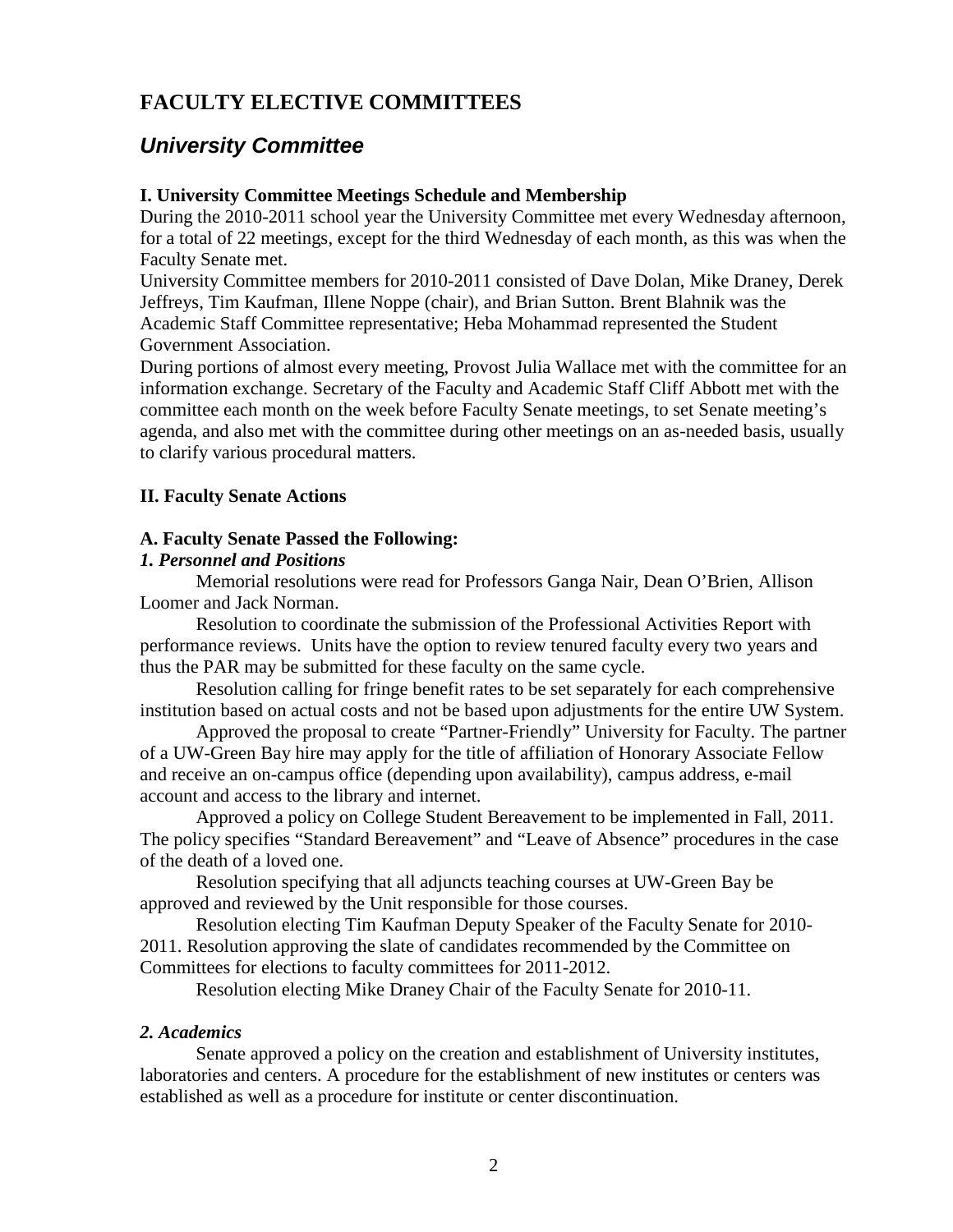Approved the proposal for changing the Individualized Learning Committee from a Provost's Appointive Committee to a Faculty Appointive Committee. The University Committee appoints committee members upon the recommendation of the Committee on Committees and Nominations.

Approved the proposal to implement an online Master of Science in Nursing Program (with an emphasis on Clinical Nurse Leader) at UW-Green Bay. The program was designed to be a collaborative effort between UW-Green Bay and UW-Oshkosh.

Resolution approving faculty involvement in Project Win-Win Phase 2, wherein faculty would be consulted in cases where there is an ambiguous area of emphasis to qualify for the Associate of Arts and Sciences Degree.

Resolution in favor of recommendations of the Honors Program Task Force to seek procurement of funds for creating, implementing and sustaining an Honors Program at UW-Green Bay.

Resolution approving the granting of degrees to December 2010 and May 2011 graduates.

#### *3. Other*

Resolution in support of the request for funding of Research to Jobs: Growing the Research Infrastructure: UW Research Commons. This initiative would help to increase electronic access to information benefitting students, faculty, staff, and residents of Wisconsin.

Approved a change in code for the Graduate Faculty Board of Advisors eliminating the involvement of the Associate Dean of Graduate Studies and Research and adding the Dean of Liberal Arts and Sciences as a non-voting ex officio member.

Resolution voicing opposition to Governor Scott Walker's "Budget Repair Bill." Resolution commending the UW-Green Bay women's basketball team.

Resolution endorsing the Wisconsin Idea Partnership, a plan supporting the integrity of the UW-System while extending greater financial and administrative flexibility to individual campuses.

Approved code changes in the procedures for the elections of senators, the selection of an interdisciplinary, disciplinary and other unit chairpersons, the Speaker of the Senate, the Deputy Speaker of the Senate, chairperson of the graduate program, and faculty elective committees.

#### **B. Faculty Senate Considered but Did Not Pass the Following:**

Resolution that a first year seminar be provided for every incoming first year student.

#### **C. Faculty Senate Discussed the Following in Open Forums—No Action Required**

Discussion of the advantages and disadvantages of alternative delivery of courses.

Unionization at UWGB—presentations by guests Peter Davis, Wisconsin Employee Relations Committee, Julie Schmidt and Michael Coutley of the American Federation of Teachers.

Presentation and discussion of the Task Force Report on Interdisciplinarity, presented by Professor Jeff Entwistle, Task Force Chair.

#### **III. University Committee Actions**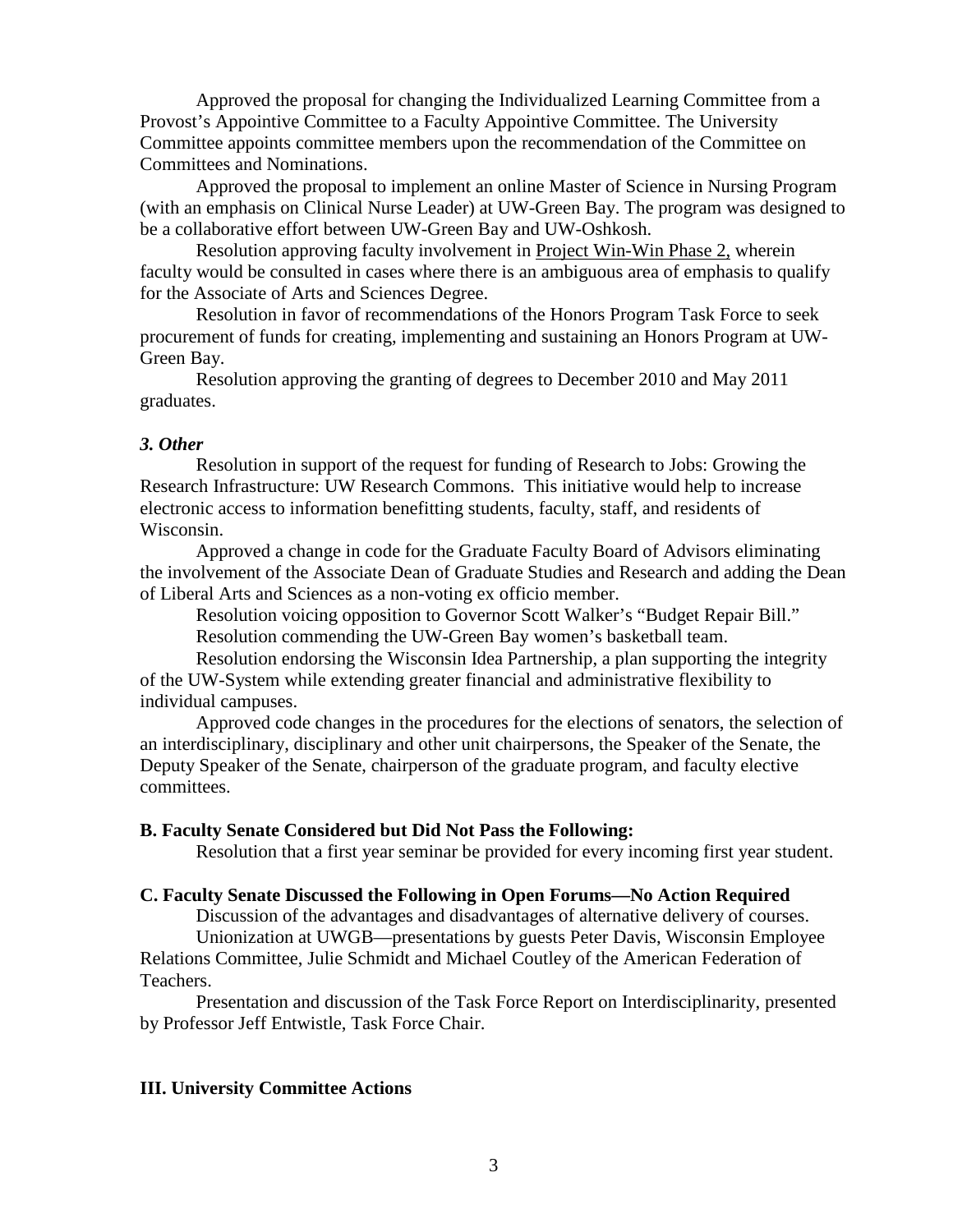#### **A. Committee and Personnel Matters**

Brian Sutton served as UWGB's representative at the UW-System Representatives' meetings throughout the 2010-11 school year. Dave Dolan was elected as the 2011-2012 representative.

Worked on a definition of "joint governance committees" and designated committees as faculty, academic staff, or joint. The completed document was sent to the Chair of the Committee on Committees and Nominations for further analysis and recommendations.

Discussed the hiring of a Dean of Professional Studies and participated in the interviews of candidates for the position.

Upon the request of the Chancellor, provided a list of faculty nominees for the Task Force on Graduate Education.

Discussed the possibility of resurrecting the Committee Apprentice Proposal.

Considered and declined the suggestion that the Professional Activities Report include a new SoTL category.

Reviewed, with Tom Maki, a proposed compensation distribution plan to be sent to UW-System.

Provided a list of candidates for election to the Committee on Rights and Responsibilities.

Agreed that Joe Schoenebeck, Classified Staff Representation, should attend Faculty Senate meeting.

Nominated slates of candidates for faculty elective committees, following recommendations from the Committee on Committees.

Provided input to Secretary of the Faculty and Academic Staff Abbott regarding a schedule for Faculty Senate meetings for 2011-2012.

Elected Mike Draney UC Chair for 2011-2012.

#### **B. Academic Issues**

Engaged in a discussion with the Provost about the Board of Regents' new Growth Agenda.

Discussed the possibility of a proposal that would prohibit instructors of any one UW-Green Bay course to include requirements that would cause students to miss other classes in a different time slot.

Met with Professors Andrew Kersten, Georjeanna Wislon-Doenges, Steven Meyer and Deans Scott Furlong and Brenda Amenson-Hill about the Faculty Senate's response to the resolution on the First Year Seminar Program.

Discussed Brian Sutton's proposal to eliminate the requirement of an interdisciplinary major or minor for graduation. It was decided to await the delivery of the Interdisciplinary Task Force's report prior to making any decisions about this proposal.

Discussed with Interim Dean Derryl Block, Provost Julia Wallace, and Nursing lecturer Brenda Tyczkowski the possible creation of a collaborative online Bachelor of Science Degree in Heath Information.

#### **C. Other Issues**

Viewed and provided feedback on the Provost's Academic Plan presentation for the Regents meeting on October 7, 2010.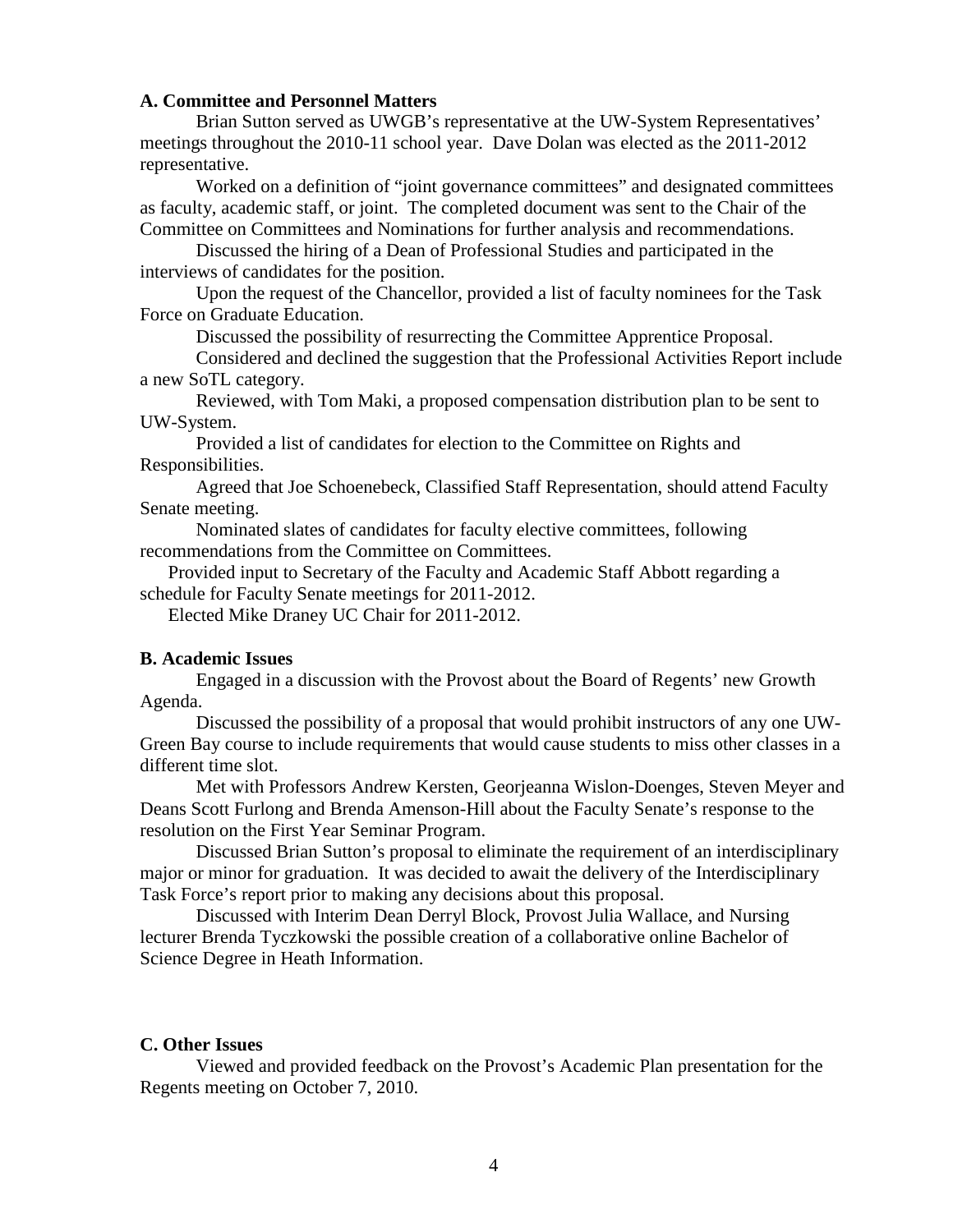### **IV. Acknowledgments**

Writing this report gives me the opportunity to reflect on the many accomplishments of the 2010-2011 University Committee. A number of important policies were created and approved despite the continued backdrop of events in Madison that had a significant impact upon faculty morale and planning. This important work would have never happened without the sustained and committed efforts of all the members of the University Committee. It was an honor to work with such dedicated and insightful colleagues. I am especially grateful that Brian Sutton was willing to trek down to Madison to make sure that UW-Green Bay had a presence at the Faculty Representatives meetings, and to Mike Draney, who effectively wielded the gavel during Faculty Senate meetings. I also want to thank SOFAS Cliff Abbott for his valuable input on University procedures, policies, and guidance on the creation of Senate agendas. In addition, Abbott does an amazing job of distilling Senate meetings so that what happened makes sense! Many thanks also goes Provost Julia Wallace, who took time from her busy schedule to keep UC members informed about campus-wide and System-wide happenings. Mary Goral was invaluable in setting up meetings and finding great spaces for the weekly meetings of the UC. Thanks also go to Faculty Senators, who helped to move this university forward during difficult times.

Respectfully submitted, Illene Cupit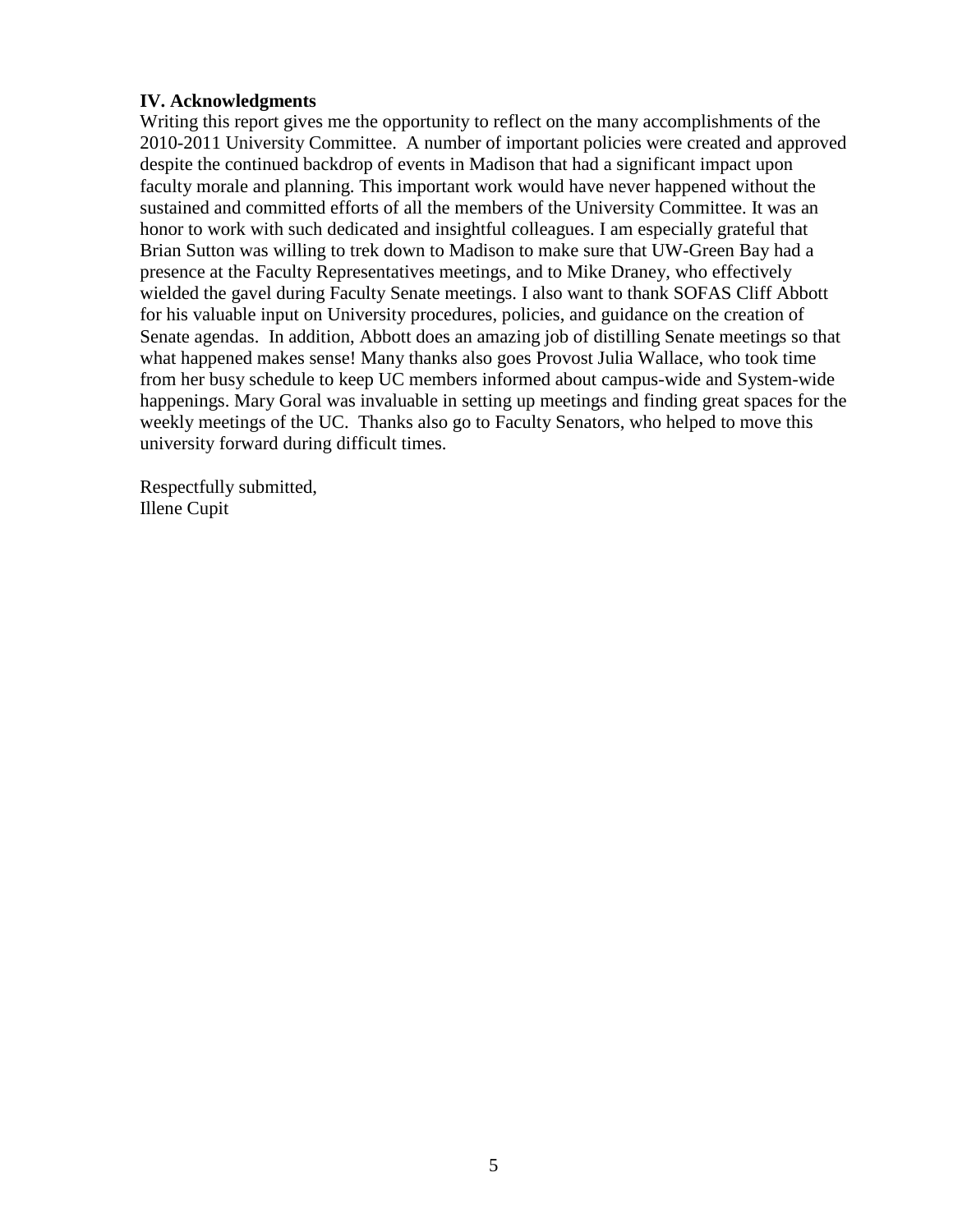## <span id="page-5-0"></span>*Committee of Six*

### **2010 – 2011 Annual Report**

During the 2010-2011 academic year the following served on the Committee of Six Full Professors: Gregory Davis (chair), Carol Emmons, Jeffrey Entwistle, Michael Kraft, Judith Martin, and Timothy Meyer. Three recommendations for appointment at the rank of full professor were received by the Committee from appropriate faculty units. After thorough review and discussion, the Chair forwarded positive recommendations from the Committee of Six to the Dean of Liberal Arts and Sciences.

At the request of the Provost, members of the Committee of Six evaluated the record of the incoming Dean of Professional Studies in relation to the criteria for rank of full professor. Related, members of the Committee of Six continued discussion of the Committee's role in the hiring process for administrative positions that typically include full professor status.

Additionally, members of the Committee of Six continued to evaluate the information contained in the document entitled: Guidelines for Preparation of Materials in Support of Candidates for Promotion to Full Professor Rank.

Gregory Davis, Chair, Committee of Six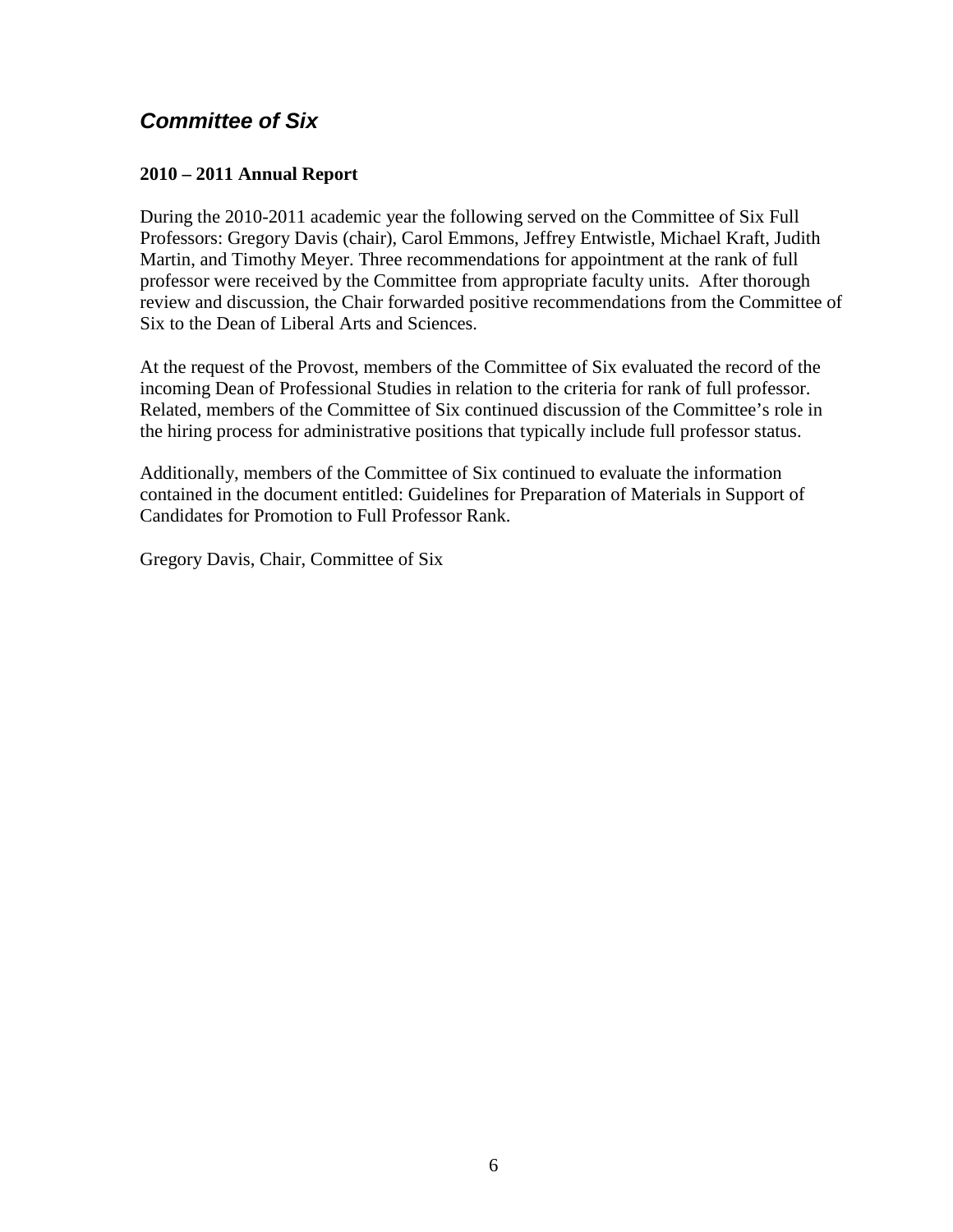## <span id="page-6-0"></span>*Academic Affairs Council*

### **2010 – 2011 Academic Affairs Council Activities**

- 1. Reviewed 137 curricular actions. 136 were approved and one deferred because the courses listed in the proposed curriculum modification had not yet been approved.
- 2. Approved new Master's Program in Nursing.
- 3. Approved a definition of distance education consistent with usage elsewhere in the UW System.
- 4. Reviewed the following programs:
	- a. Economics
	- b. English
	- c. Environmental Science
	- d. Mathematics
	- e. Master of Social Work
	- f. Masters in Applied Leadership and Teaching
	- g. Nursing
- 5. Approved a proposed collaborative program in Health Information Management Technology. We acted on an accelerated schedule to enable the University Committee and Senate to act by the end of the semester, but unfortunately events off campus in the System review process prevented final approval.
- 6. Approved form K's for splitting AVD into two units, Theater-Dance and Music. This was done at a joint meeting with the Personnel Council. The logic of splitting a large program into more self contained units was clear but concerns were raised about this being a step toward creating completely disciplinary departments.

Steve Dutch, Chair, Academic Affairs Council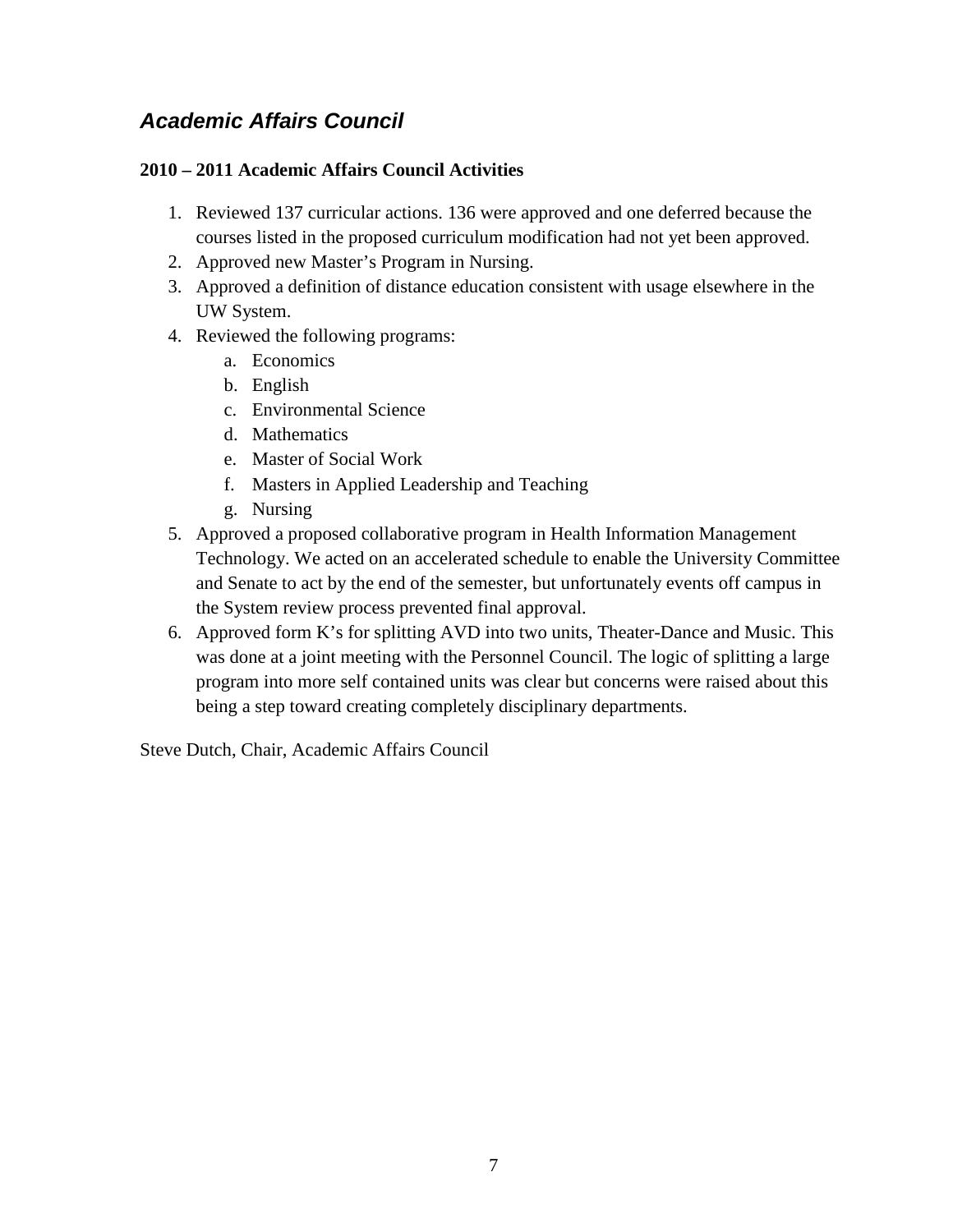## <span id="page-7-0"></span>*Personnel Council*

### **2010 – 2011 Annual Elective Committee Report**

Reviewed and recommended promotion with tenure for the following individuals: Kathleen Burns Finn Julie Lukesh Hosung Song Michael McIntire Steve Kimball

Recommended candidates for election to Committee on Committees and Nominations from AH and At-Large positions

Met jointly with the Academic Affairs Council to review form Ks for establishing new units in Music and Theatre. Approved form K's.

Alison Gates, Chair, Personnel Council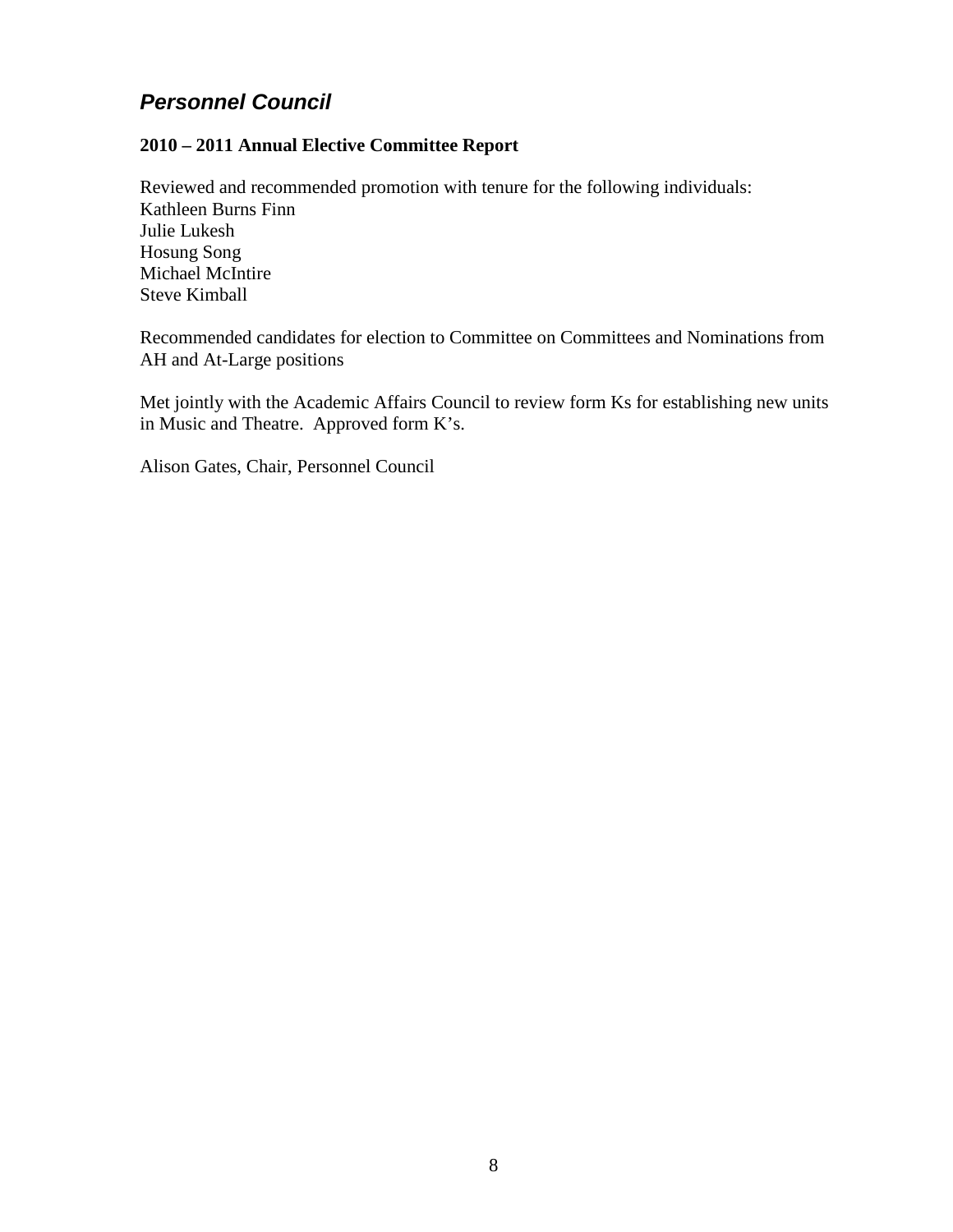## <span id="page-8-0"></span>*General Education Council*

### **2010 – 2011 Annual Year-End Report**

The General Education Council was comprised of the following members during the 2010- 2011 academic year: Andrew Austin (chair), Regan Gurung, Stefan Hall, Jennifer Ham, Steve Meyer, Steve Muzatko, David DePeau (student representative), Assistant Dean Donna Ritch (ex officio), and Associate Provost Tim Sewall (ex officio).

The council accomplished three things during the academic year:

- (1) numerous actions on individual course proposals seeking various general education designations;
- (2) periodic notification of instructors of general education courses concerning expectations that they identify general education goals on their syllabi and in other course materials; and
- (3) soliciting feedback from the domain subcommittees concerning the revision of general education program being developed by the General Education Taskforce.

Concerning the first, the chair continued the practice established in the previous year of working closely with faculty to resolve potential problems with syllabi prior to committee meetings. As a result, very few action items were tabled, thus enhancing the efficiency of meetings.

Attached to this memo are the following documents:

- (1) meeting minutes, which contain the list of actions on individual courses;
- (2) the notification letter sent to general education faculty; and
- (3) domain subcommittee responses to Model 2 of the General Education task force delivered to the Dean of Liberal Arts.

The chair wishes to extend appreciation to all the members of the GEC for their hard work and cheerful disposition.

Andrew Austin, Chair, General Education Council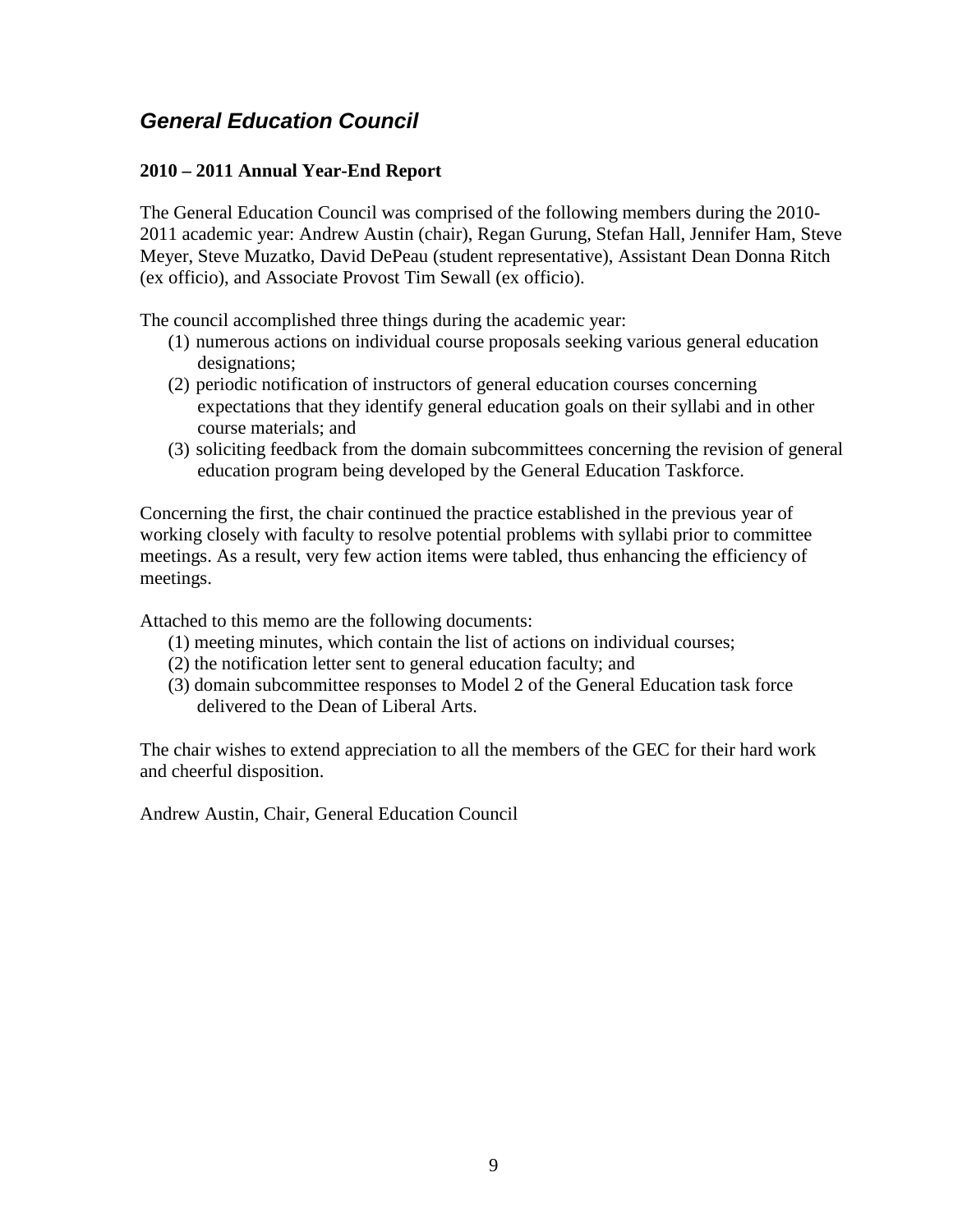## <span id="page-9-0"></span>*Graduate Faculty Board of Advisors*

### **2010 – 2011 Annual Summary Report**

The members of the 2010-2011 Graduate Faculty Board of Advisors were: Derryl Block, Interim Dean of the College of Professional and Graduate Studies Kevin Fermanich, Chair, Environmental Science and Policy Timothy Kaufman, Chair, Applied Leadership Meir Russ, Chair, Management Judy Martin, Coordinator, MSW Michael Zorn, Member-at-Large Marilyn Sagrillo, Member-at-Large Scott Furlong, Dean of the College of Liberal Arts and Sciences, ex-officio member

The Board held seven meetings during the academic year. The Board acted upon or reviewed the following policy or procedural items:

- 1. Approval of authorization to implement an MSN in Nursing.
- 2. Added the Dean of the College of Liberal Arts and Sciences as an ex-officio member of the Graduate Faculty Board of Advisors.
- 3. Developed a formal definition of a graduate level project as compared to a traditional thesis.
- 4. Reviewed the policy regarding a student's cumulative gpa as part of the degree requirements and the inclusion of wording regarding performance in coursework (i.e. a grade of B or better).
- 5. Reviewed and approved revisions to the policy regarding thesis committee makeup;
- 6. Discussed the possibility of a requirement to keep students matriculated until graduation.
- 7. Discussed the possibility of a policy for graduate students to audit graduate courses.

The Board acted on the following curricular matters:

- 1. Determined that a Research Ethics element must be part of the curriculum for all graduate programs.
- 2. Approved the following courses for inclusion in the MSW elective course listing SOC WORK 747; Mental Health Theories, SOC WORK 757; Treatment and Mistreatment of Offenders, HUM DEV 544; Death and Dying, SOC WORK 799; Guatemala Travel Course.

The Board also reviewed, discussed, and/or provided advice to the Dean of Professional and Graduate Studies on the following topics: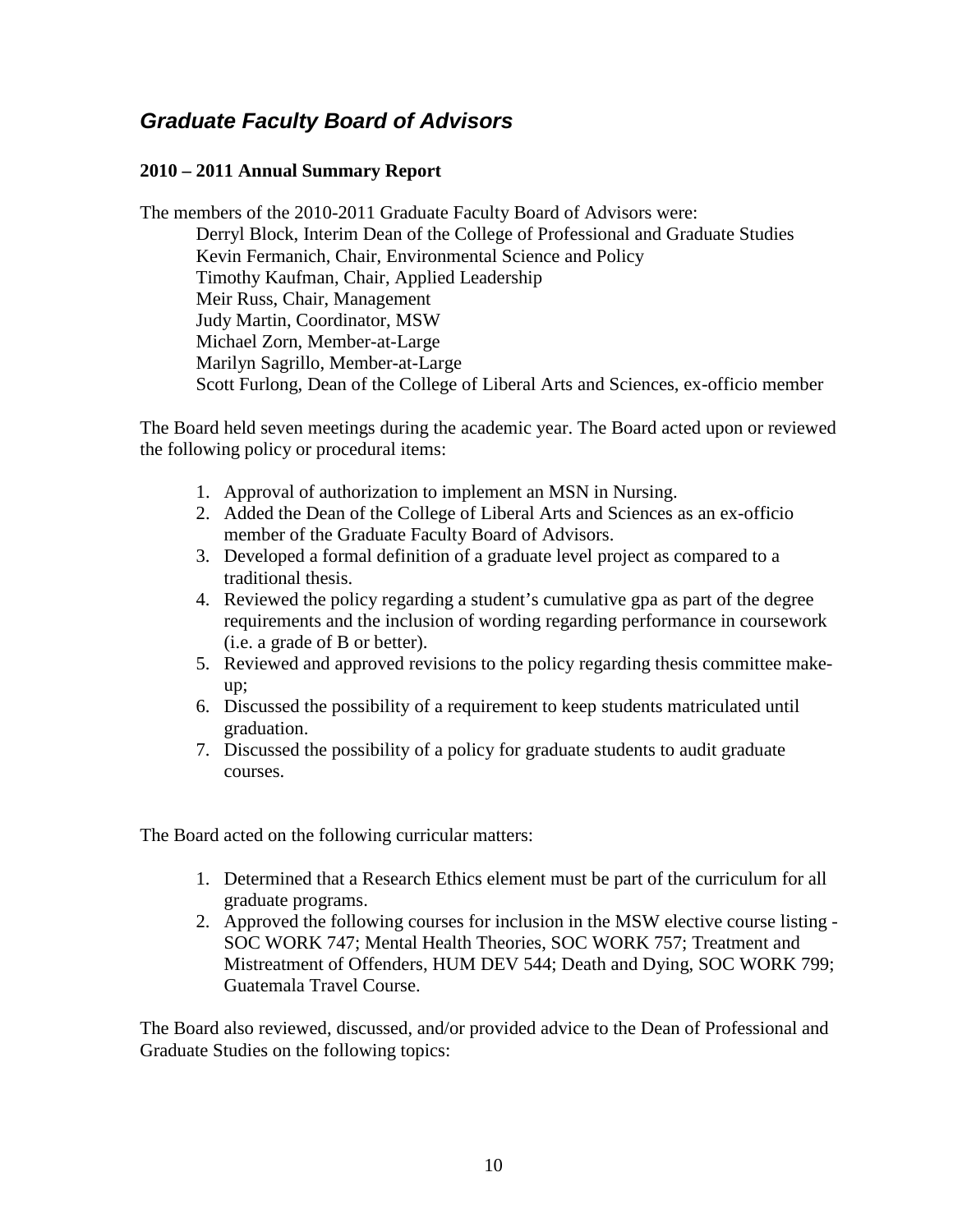- 1. The involvement of the Board in Graduate Course Approvals and Graduate Program Reviews.
- 2. The Provost's reorganization plan, which includes moving the oversight of the Graduate Programs to the Provost office.
- 3. Enrollment and graduation data along with variables that may be related to enrollment increases and decreases, students dropping out, etc.
- 4. Continuation of the Outstanding Environmental Science and Policy Thesis Award and criteria for the implementation of a similar award in other programs.
- 5. Ideas on recruiting a Student Representative to serve on the Board.
- 6. Education by Mark Olkowski of the Dean of Students Office and Amy Henniges of Counseling and Health Office about handling difficult students.
- 7. Wording in the General and Admissions sections of the Graduate Catalog.

In summary, the Board functioned effectively, providing procedural oversight of Graduate Programs and advice to the Dean.

Agenda items for next year include

- Adding the Dean of Professional Studies an ex-officio member
- Funding of graduate programs
- Role of the Board in curriculum and program review
- Continued discussion of possibility of a policy for graduate students to audit graduate courses.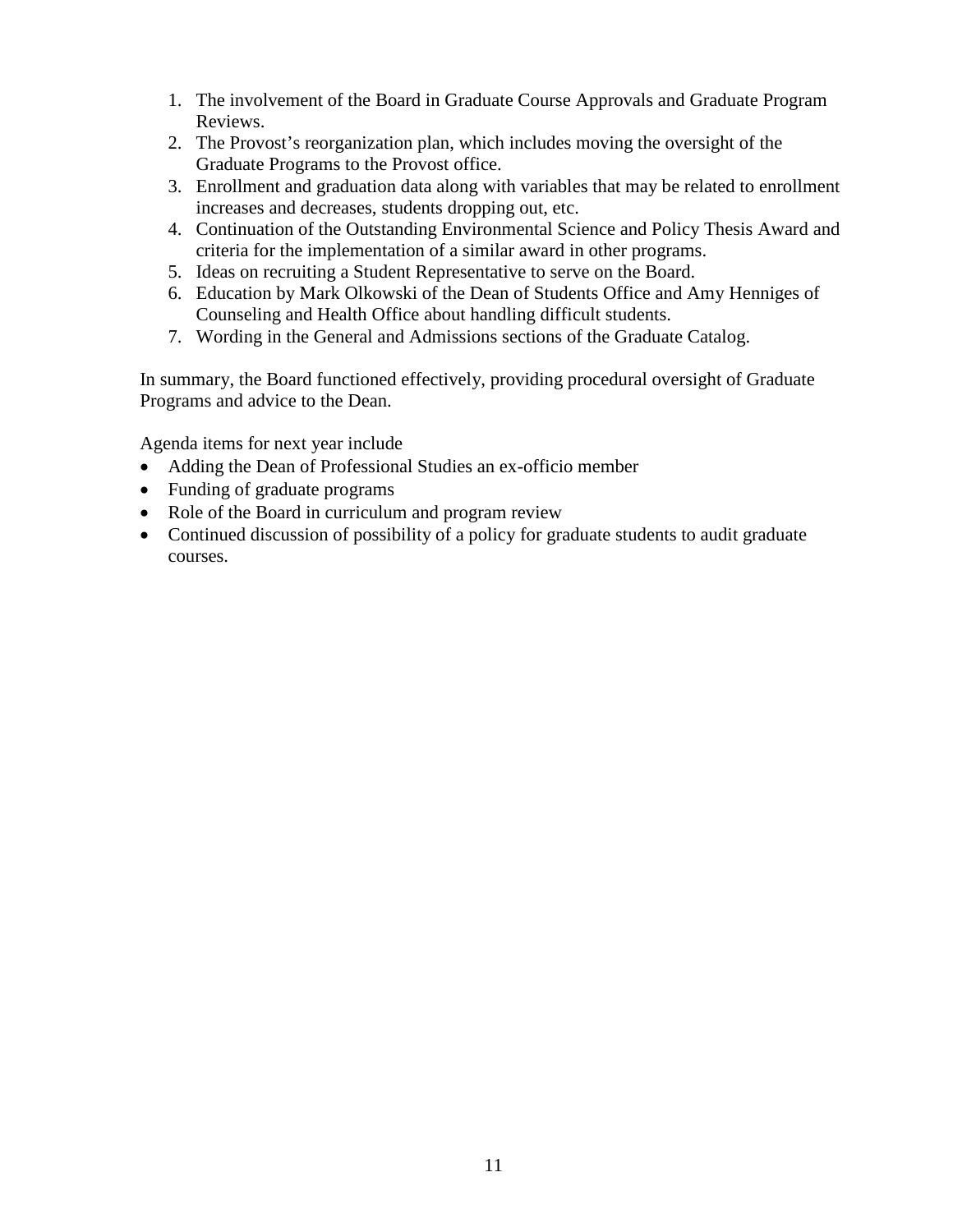## <span id="page-11-0"></span>*Committee on Committees and Nominations*

### **2010 – 2011 Annual Report**

This year, the Committee on Committees and Nominations met seven times to address two major issues in faculty governance:

- 1) The formation of new "Joint Governance Committees" consisting of faculty and staff (and in some cases, students), and
- 2) The creation of a new electronic method of surveying faculty for the Preference Survey.

Regarding issue #1, the formation of new "Joint Governance Committees," University Committee chair Illene Noppe presented the CCN's recommendations at the UC's fall meeting, where the issue was discussed and then tabled for further discussion with the CCN. The CCN will continue to develop and refine this proposal over next academic year(s).

Most of the CCN's energies this year were devoted to issue #2, building and executing a new annual Faculty Preference survey. The new survey was designed using Qualtrics, which, in the long-term, will ideally help with archiving, sorting, and filtering information.

Overall, the most successful elements of the new survey in 2010-2011 were its delivery to faculty, and the information it yielded. The design of the survey is also very user-friendly. However, "behind the scenes," the data was a bit unwieldy and its processing will require refinements. In the long-term, the CCN will continue to improve its abilities to better harness the power of Qualtrics.

Rebecca Meacham, Chair, CCN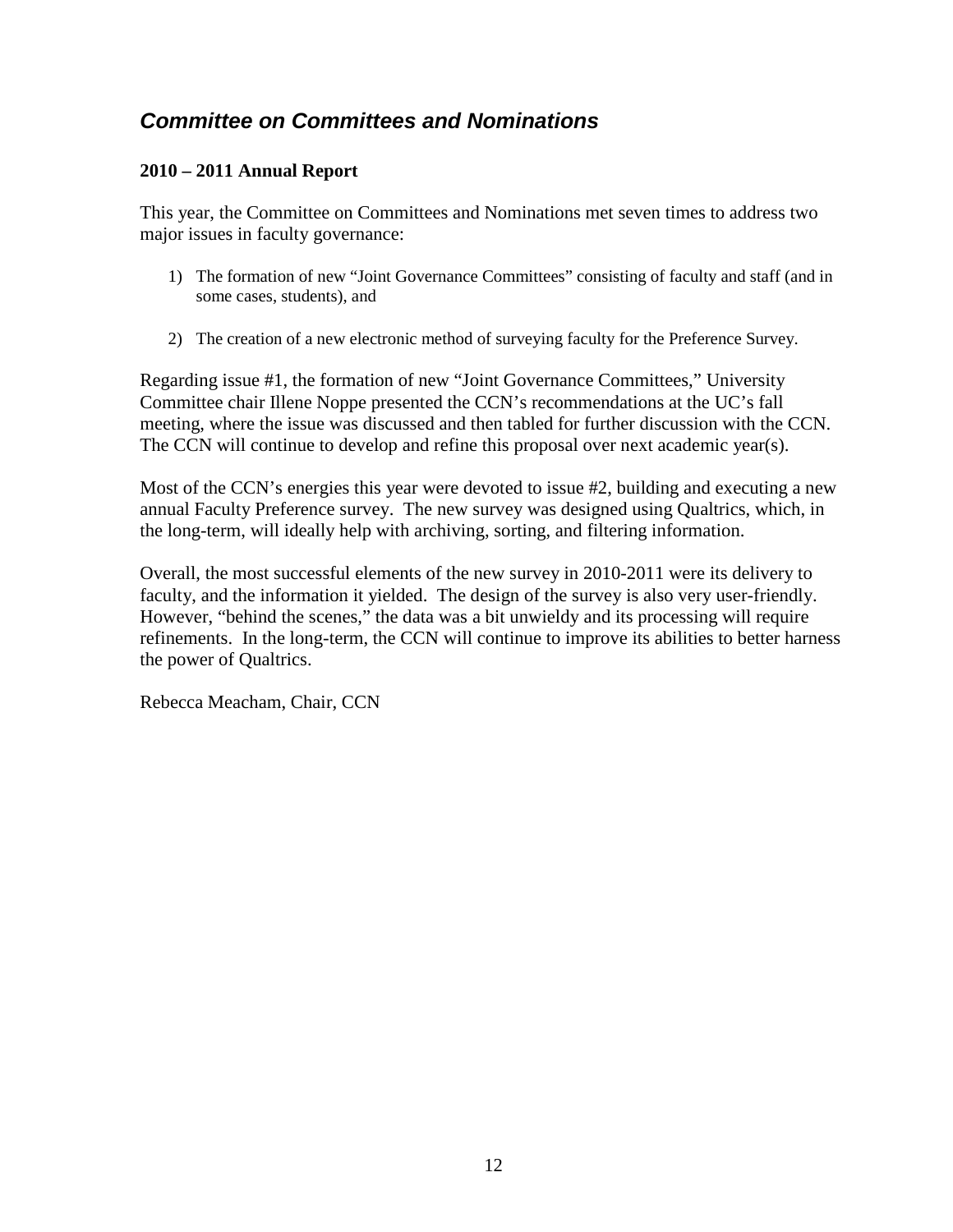## <span id="page-12-0"></span>*Committee on Rights and Responsibilities*

### **2010 – 2011 Annual Year Report**

**Members:** Kaoime Malloy (Chair), Marilyn Sagrillo, Kim Nielsen, Bryan Vescio, Tian-You Hu

### **Activity**

The Committee met once on 9/27/10 to elect a chair. Prof. Malloy was unanimously elected to that position.

No other meetings were required during the 2010 – 11 academic year.

Kaoime Malloy, Chair, CRR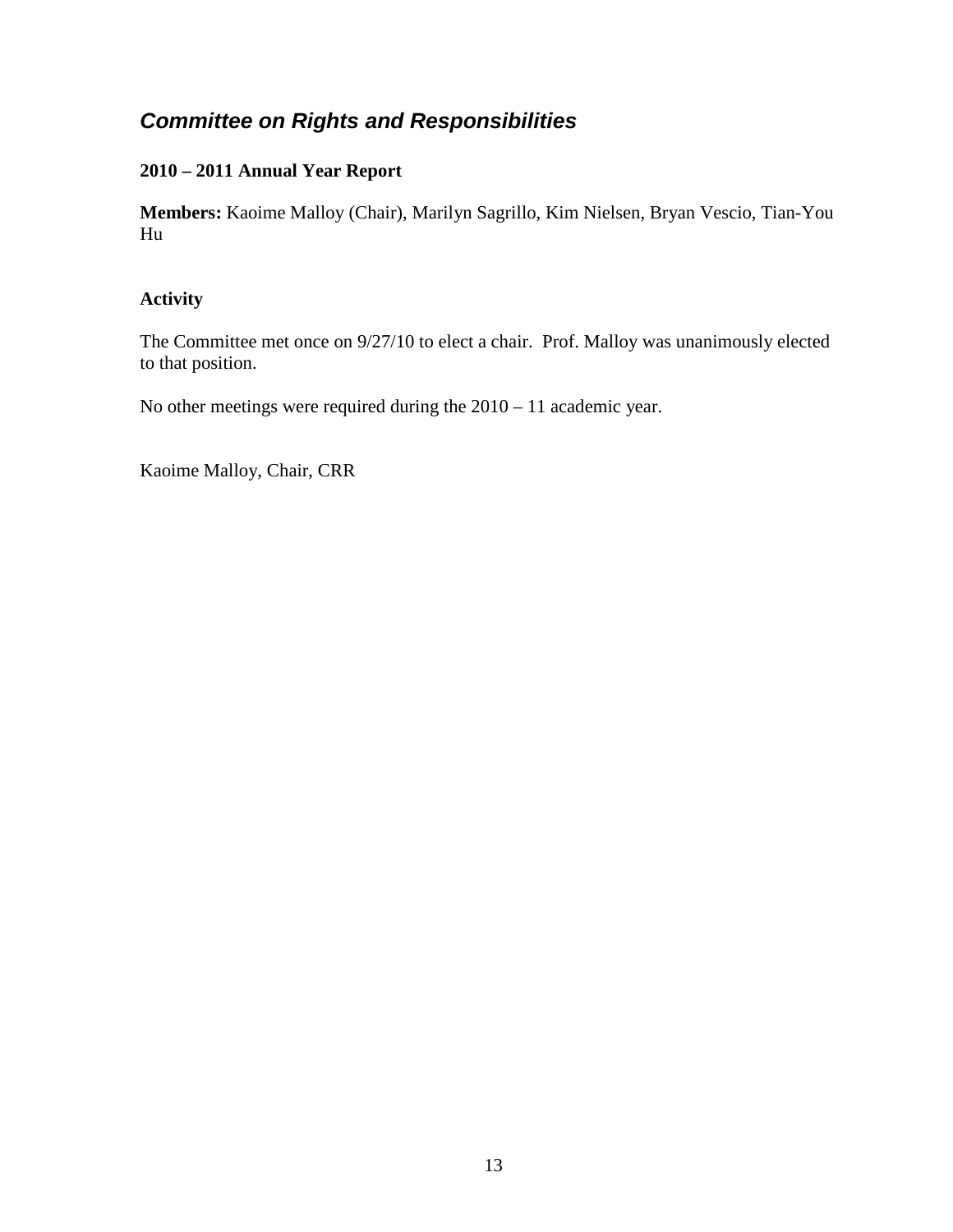### <span id="page-13-0"></span>*Library and Instructional Technology Committee*

#### **2010 – 2011 Annual Report**

Members: Katia Levintova (chair), Caroline Boswell, Julie Lukesh, Doreen Higgins, Leif Nelson, Jennifer Hendryx, Adam Dahlka, Kathy Pletcher (*ex officio*), Paula Ganyard (*ex officio*)

The bulk of committee's work this academic year has been dedicated to devising and administering anti-plagiarism survey among both UWGB faculty and students. During our first meeting, the LITC committee had a discussion regarding potential for disbanding of the LITC. Committee consensus was that the committee should remain as is, noting that its purpose and function are distinct from the Technology Council. During the October 27, 2010 meeting, Doreen Higgins and Kathy Pletcher updated committee on the relevant discussions at the recent Faculty Senate meeting and the future of the Committee. It was reported that the committee will continue to exist in its current form.

Starting in September, the committee discussed anti-plagiarism software, approaches used at UW-Green Bay to combat plagiarism, and setting up a survey to explore student and faculty perceptions of the problem. Efforts to combat the problem were also explored including the use of videos and class exercises to educate students about plagiarism. Committee spent the bulk of the second meeting reviewing and editing survey questions for upcoming student and faculty survey about plagiarism on campus. Doreen Higgins and Kathy Pletcher agreed to continue working on the project. November 23, 2010 meeting likewise consisted of the committee working on the plagiarism survey's logistics, including introduction, IRB approval, and incentives to fill out the survey. During its next meeting, the LITC committee reviewed and updated the survey questionnaires for both students and faculty. Committee discussed and made plans for an IRB approval application and discussed the timeline for sending out the survey. Doreen Higgins and Katia Levintova completed IRB application materials, but it was later determined that the IRB approval was not necessary. Final plans for launching of the plagiarism survey (for both students and faculty), after one final round of revisions, were discussed during March 28 meeting. After a core of the committee met again for the final approval of the survey, it was launched in early April (surveys closed on April 22). During the last meeting of 2010-2011 academic year, committee reviewed results of the plagiarism survey of faculty and students (231 students and 51 faculty members took the survey). The sample, although small, represented a good approximation of our demographics and allowed committee to identify several areas of concern and improvement. Among possible solutions were (1) modification of search results on the UWGB search page to privilege official statement on plagiarism and university policy on academic dishonesty; (2) incorporation of anti-plagiarism training into D2L class modules, (3) requiring students to sign honors code or anti-plagiarism pledge; (4) educational videos to teach students about the negative effects and the unacceptable nature of plagiarism; (5) incorporation of plagiarism discussion into FOCUS program; and (6) acquiring anti-plagiarism program TurnIt.com for the detection of plagiarism in student work. Committee shared original responses with UWGB CATL and Technology Council offices. The rest of the university community, including the Dean of Students Office and the Academic Council, will receive aggregate results and executive summary in the Fall 2011 semester.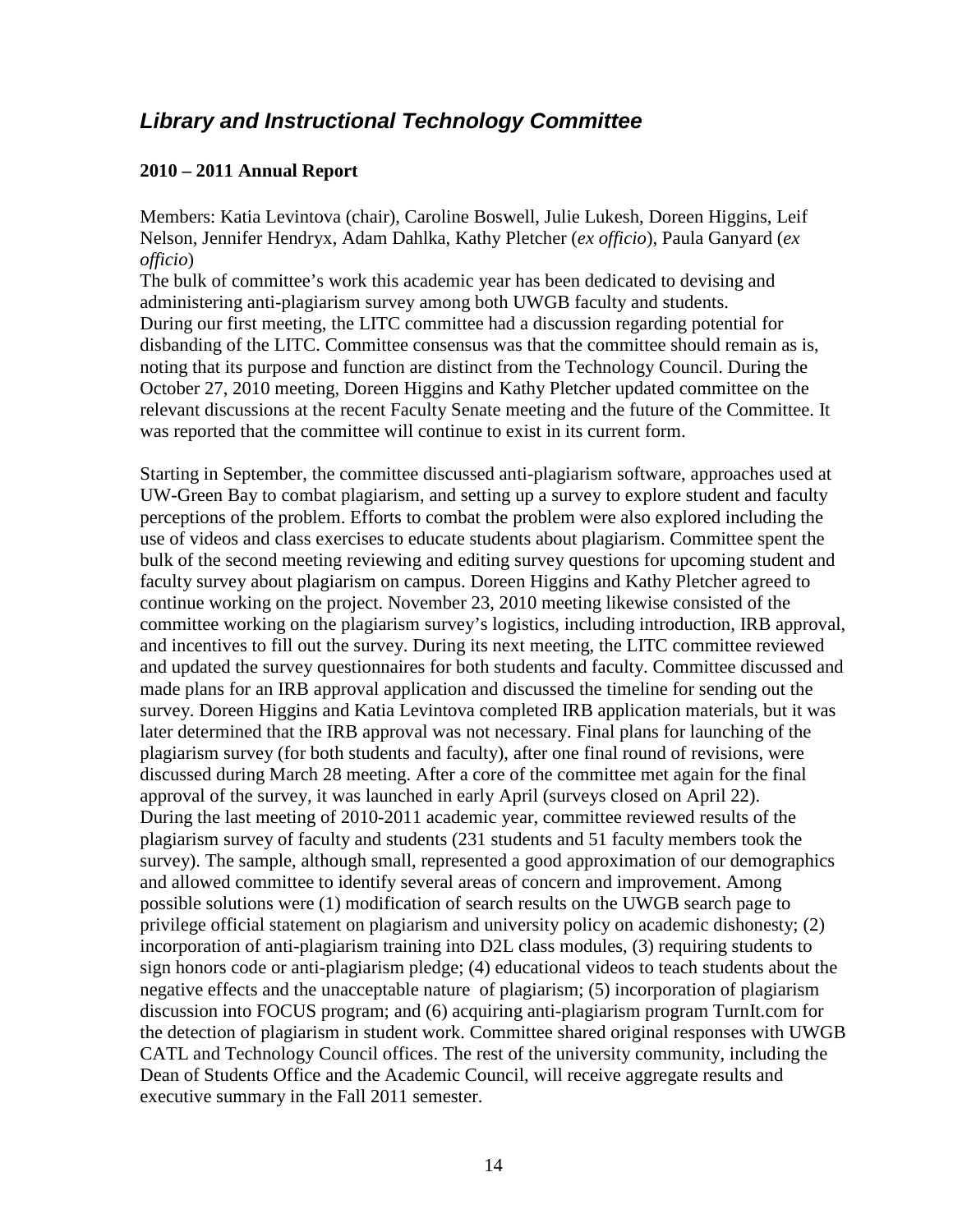Paula Ganyard briefed the Committee on the proposed Library Impact Statement to be included in the forms AA, CMF, G and I, dealing with the major curricular changes. The Statement is designed to ensure better communication between individual faculty members and library staff when new majors are being proposed or existing majors are being significantly modified. After a brief discussion, Committee unanimously approved the statement. Katia Levintova forwarded a memo from the Committee supporting the statement to the associate Provost Tim Sewall, together with the text of the statement. Gary Huebner and Bill Hubbard described the new initiatives by the TEAM, presented information regarding the status of instructional facilities on campus and began a discussion about potential future upgrades of instructional technology on campus. Committee invited Gary and Bill to come back after initial improvements scheduled for this summer are competed to report on the progress made. The Committee also began discussions of the follow-up faculty survey to prepare the next three year tech plan to upgrade our instructional technology capabilities.

Committee briefly discussed merits of class distribution lists vs. communicating with classes via D2L, enquiring about the recourses in situations when students use such communications channels inappropriately. We also had a discussion regarding faculty's concerns with the new Outlook Web Access and conversation threads; several members commented on how confusing the new features were.

Among continuing business for the next academic year will be the implementation of measures identified through the plagiarism survey and continued upgrade and improvement of classroom technology, based on the conversations we had this year.

--Respectfully submitted,

Katia Levintova, Chair, Library and Instructional Technology Committee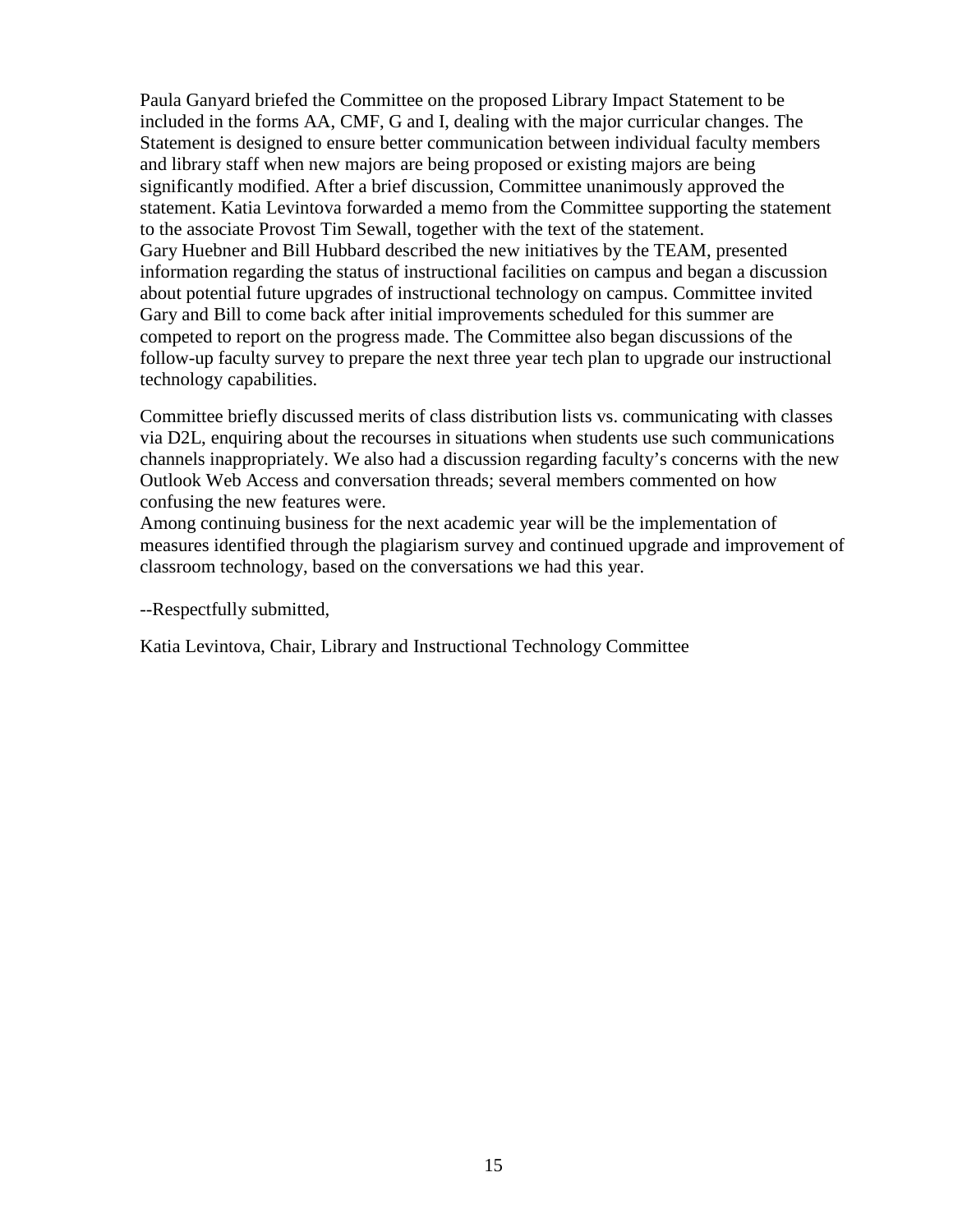## **FACULTY APPOINTIVE STANDING COMMITTEES**

## <span id="page-15-1"></span><span id="page-15-0"></span>*Academic Actions Committee*

### **2010 – 2011 Annual Report**

The Academic Actions Committee for 2010-2011 was comprised of: Julie Lukesh (chair, NS), Sampath Ranganathan (PS), David Severtson (AH), Michael Zorn (NS), Darrel Renier (*ex officio* and therefore not voting), Amanda Hruska (*ex officio*, and therefore not voting), Dave Depeau (student), and Benjamin Royer (student)

The Committee met three times during the 2010-11 academic year: September 24, 2010; January 11, 2011; and June 6, 2011.

A meeting on August 23 was schedule to hear student appeals. There were none, therefore the meeting was canceled.

We met on September 24 to introduce new members of the committee. The academic calendar for 2013-14 was discussed and later approved by email.

At the January 11, 2011 meeting 7 student appeals were considered.

At the June 6, 2011 meeting 5 student appeals were considered.

Respectfully submitted,

Julie Lukesh, Chair, Academic Actions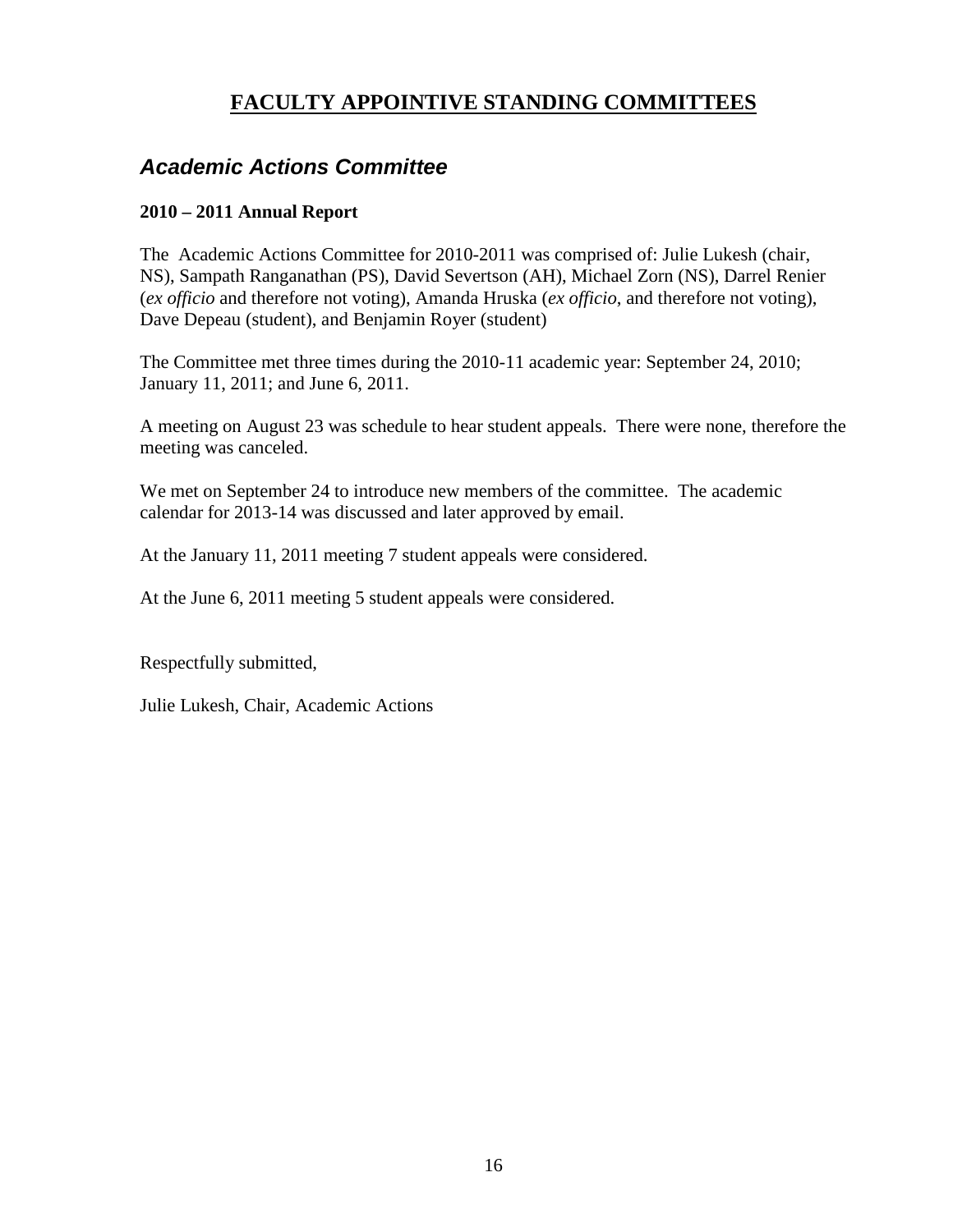## <span id="page-16-0"></span>*Awards & Recognition Committee*

### **2010 – 2011 Annual Report**

Members of the Awards and Recognition Committee: Kimberly Baker (chair), Emily Rogers, Heidi Sherman, Donna Van Straten, Deborah Furlong, Anthony Laluzerne, Ekaterina Levintova, and Victoria Goff.

The committee conversed and convened via email and met three times during the 2010-11 academic year.

Summary of Activities**:**

- The committee reviewed the credentials of three potential commencement speakers, making positive recommendations in each case.
- The committee reviewed the Founders Award letter sent to nominators to request materials for final candidates and suggested one change.
- The committee solicited nominations for the 2011 Founders Association Awards and selected recipients from among those nominations.

Respectfully submitted, Kimberly Baker, Chair, Awards & Recognition Committee

## <span id="page-16-1"></span>*Honorary Doctorate Committee*

### **2010 – 2011 Annual Report**

Members of the Honorary Doctorate Committee: Kimberly Baker (chair), Ekaterina Levintova, Heidi Sherman, and Victoria Goff.

The committee met once during the 2010-11 academic year.

The committee will forward information regarding three nominees to the appropriate academic units for advice and recommendation of its faculty. The nominations will be reviewed at a later date if and when supporting materials are received from the executive committee of the appropriate academic unit.

Respectfully submitted, Kimberly Baker, Chair, Honorary Doctorate Committee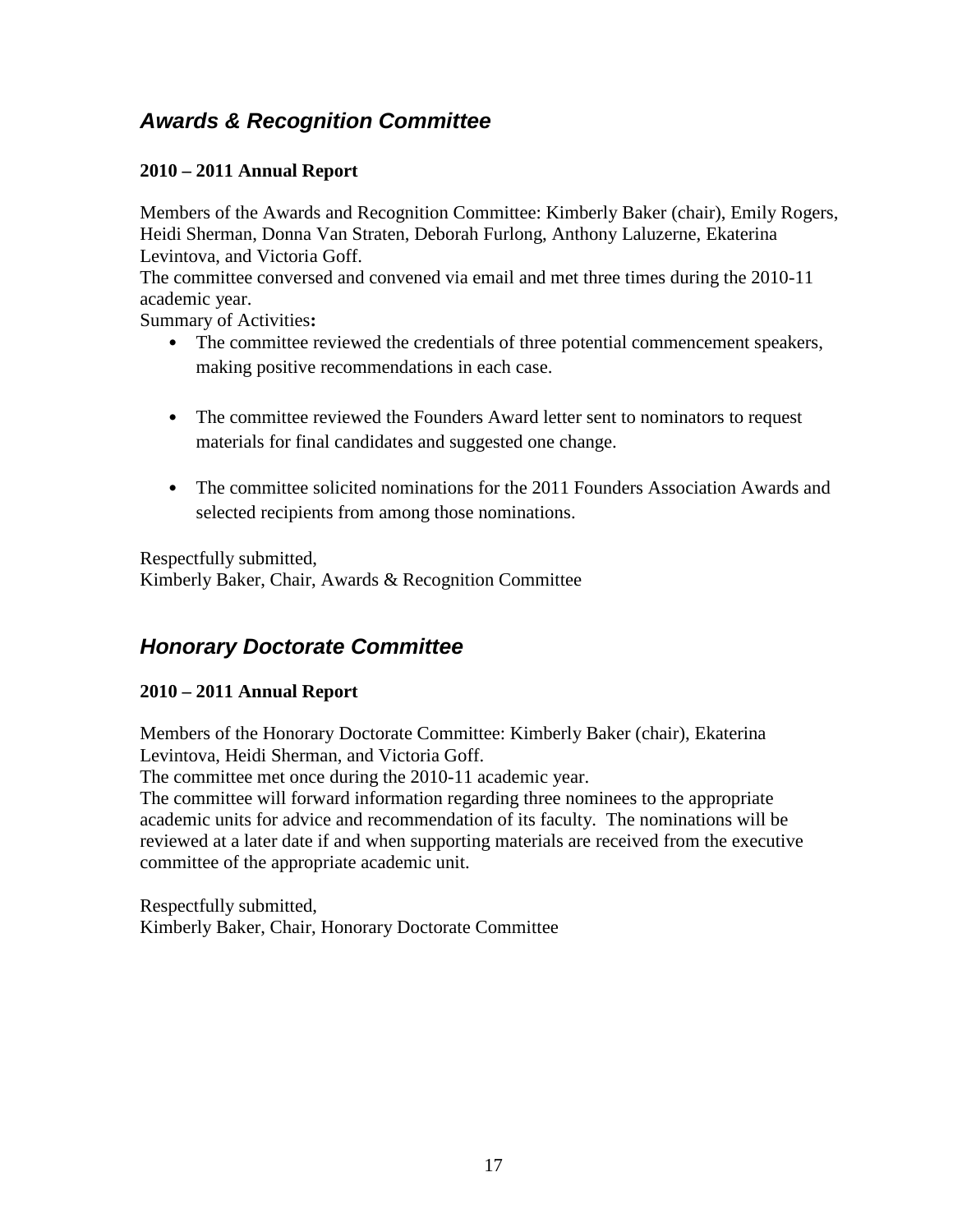## <span id="page-17-0"></span>*Individualized Learning Committee*

### **2010 – 2011 Annual Report**

Members: Jeff Benzow, Greg Davis, Pam Gilson, David Radosecvich, Donna Ritch, Jaida Samudra, Denise Scheberle, Brian Sutton (chair) The Individualized Learning Committee met four times during the 2010-11 school year.

- At the first meeting, Brian Sutton was elected chair, and the members reviewed the charge to the committee.
- At the second meeting, the committee approved with changes Diann Hallam's proposal for an individual major in Ethology and Environmental Enrichment.
- At the third meeting, the committee approved with changes Cali Rogers's proposal for an individual major in Nutrition Ecology.

At the fourth meeting, the committee approved with changes Sarah Eggers's proposal for an individual major in Women's Studies with an emphasis in Women's Health, and (also with changes) Amber Micolochek's proposal for an individual major in Cross-Cultural Health Studies.

Brian Sutton, Chair, Individualized Learning Committee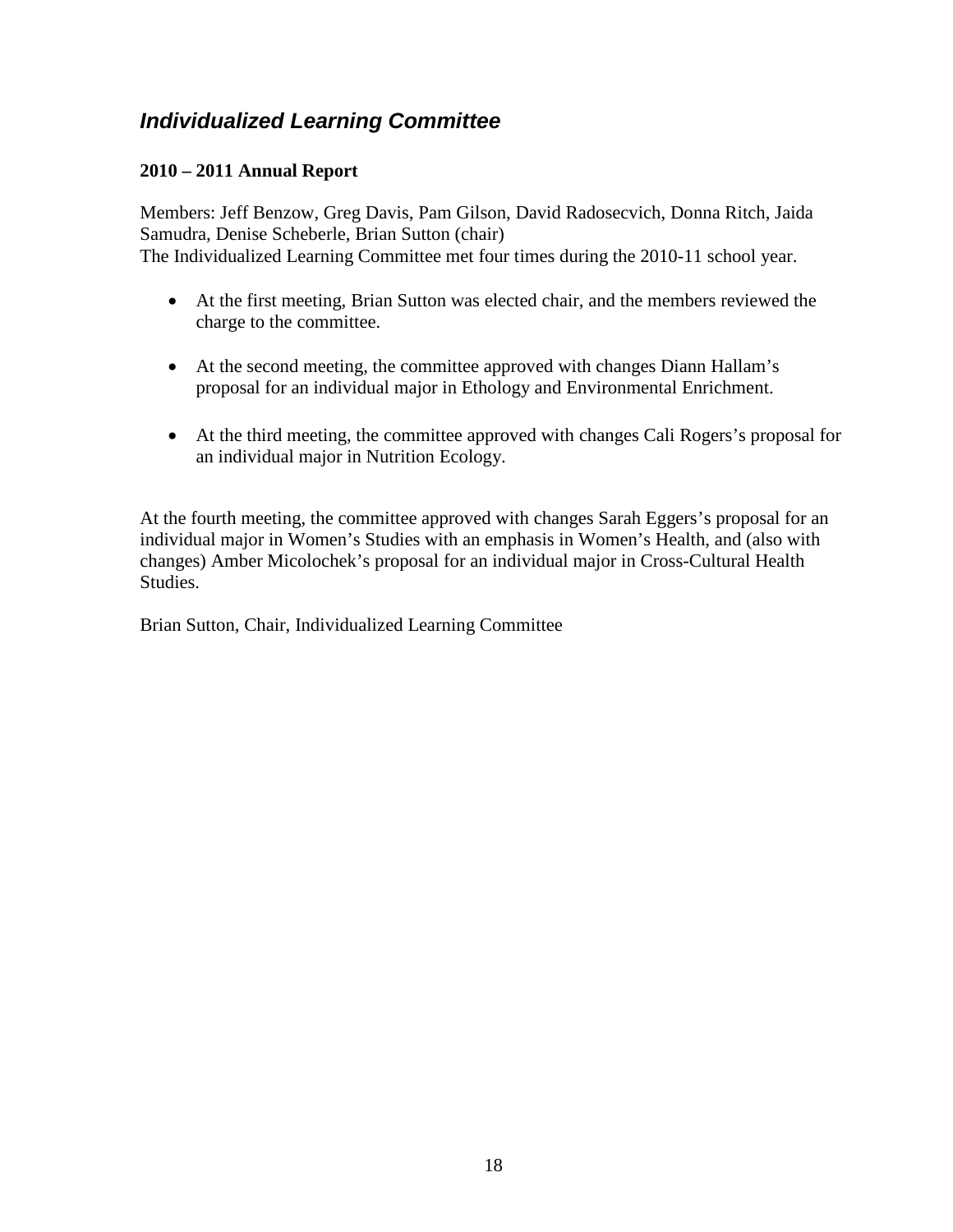## <span id="page-18-0"></span>*Intercollegiate Athletics Committee*

### **2010 – 2011 Annual Report**

The IAC met monthly during the 2010-2011 academic year.

Committee members were: Profs. A. Nelson, M. Schnurr, L. Warner, T. Meyer (Chair); Academic Staff members R. Warpinski, M. Simonsen; Community Representative W. Resch; T. Fabel, Student Representative; ex-officio/non-voting K. Bothof, Athletics Director; Prof. D. Ritch, Fac. Ath. Rep.; J. Stangel, Assoc. Ath. Dir., ex-officio/non-voting. Major topics and actions included the following:

- $\triangleright$  The IAC worked on the issues of gender equity, academic support services for student athletes, graduation rates for student athletes as compared to non-athlete students, and matters relating to the Academic Progress Rate (assessed for all D-1 sports, men's and women's, across all D-1 institutions). We were provided with complete and timely updates compiled from institutional data and information provided by the NCAA and by the Horizon Conference.
- $\triangleright$  The Committee also discussed the move toward matching the ratio of men's and women's sports to more closely approximate the overall gender distribution of UWGB's enrollment. While "close" suffices for now, it is clear that "a match" will be required in the next few years. Increasing the number of female student athletes remains a priority.
- $\triangleright$  The IAC approved the appeal of a student athlete (non-scholarship) to allow him to transfer and play without waiting a full year.
- $\triangleright$  The IAC provided input on new coach selections for various men's and women's sports.
- $\triangleright$  The IAC approved post-season competition for various men's and women's sports.
- $\triangleright$  The IAC provided feedback and input on the IA budget, including fund-raisers and institutional support.

The IAC continues to play a very useful role in our intercollegiate athletics program, providing advice and input, as well as developing and approving important policy matters affecting the entire campus. The Committee remains both pleased and impressed with the quantity and quality of input and cooperation from the Athletics Department administrators and staff.

Prepared by, Professor Timothy P. Meyer, Chair, IAC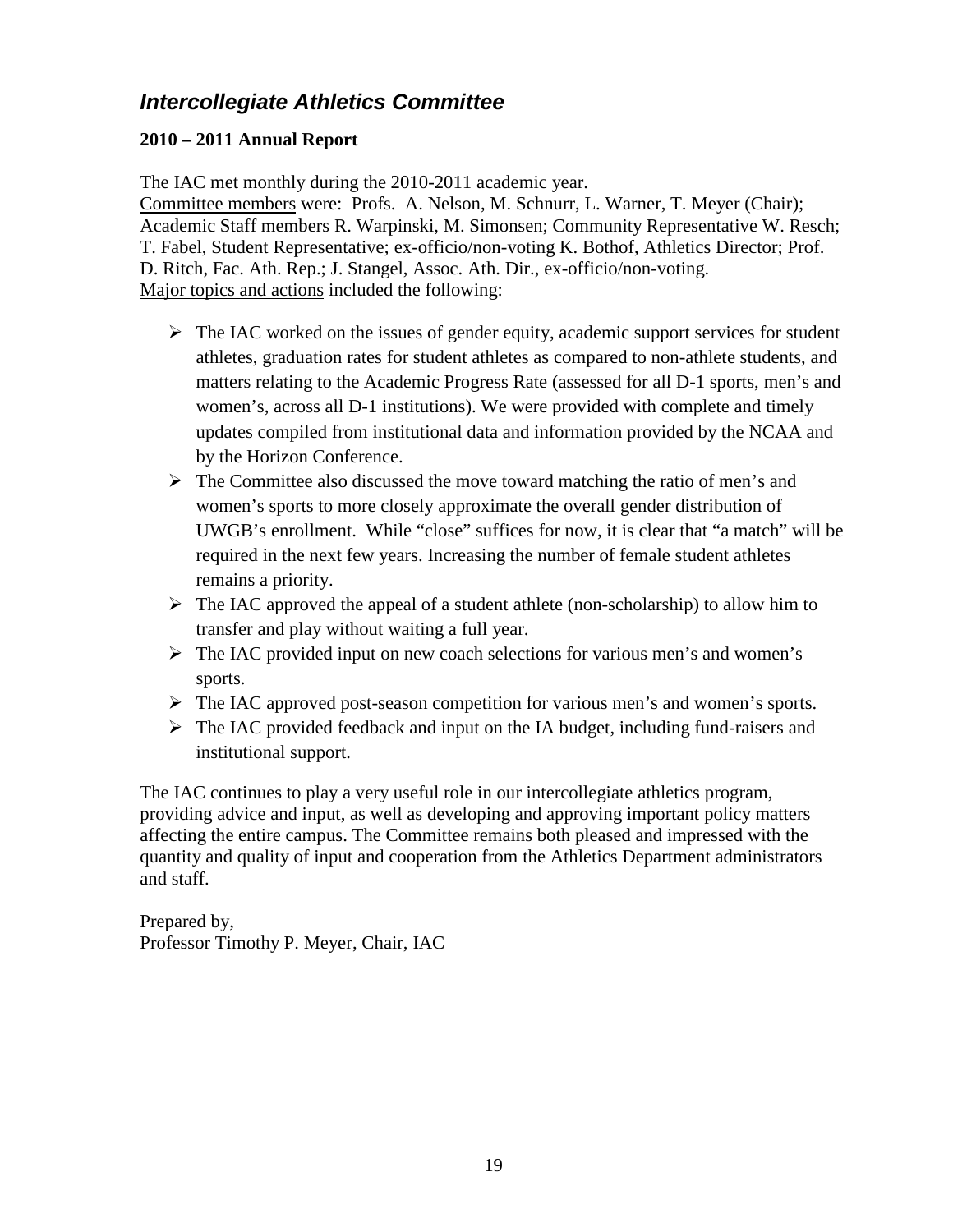## <span id="page-19-0"></span>*Faculty Senate Committee on Planning and Budget*

The Faculty Senate Committee on Planning and Budget's official charge includes the following:

- 1. The Committee will provide ongoing information and advice to the Faculty Senate, University Committee, and other bodies of faculty governance regarding budgetary matters related to the UWGB academic program and other faculty interests.
- 2. The Committee will be expected to play an active role during all stages of the University's budget-building process. The Committee also will be available for consultation with the Chancellor, Provost/Vice Chancellor, Assistant Chancellor, Deans, and academic budgetary units involving emergency decisions and related issues.
- 3. A report from the committee will be presented at least annually to the Faculty Senate and will include an appraisal of the adequacy of resources provided to UWGB's academic programs, the distribution of resources among academic programs and between instructional and non-instructional activities at UWGB, and such other financial matters that affect UWGB's ability to achieve the goals of its academic mission.

In concluding the previous annual report, we wrote "The Committee looks forward to an active, meaningful role in the planning and budget process now that we have a clearer sense of purpose." With all the uncertainties surrounding the budget and faced with the certainty of cuts (but never knowing how much or with what flexibility or lack thereof), the Committee did not meet until we heard from the Administration regarding our inclusion of the Committee in the process. With decisions coming only recently, we never had the occasion to meet. For next year's Committee, senior administrators need to lay out how this Committee fits into the budget and planning process and how this would be implemented. Failing this, convening is largely a waste of time and effort.

Report prepared by, Timothy P. Meyer, Convener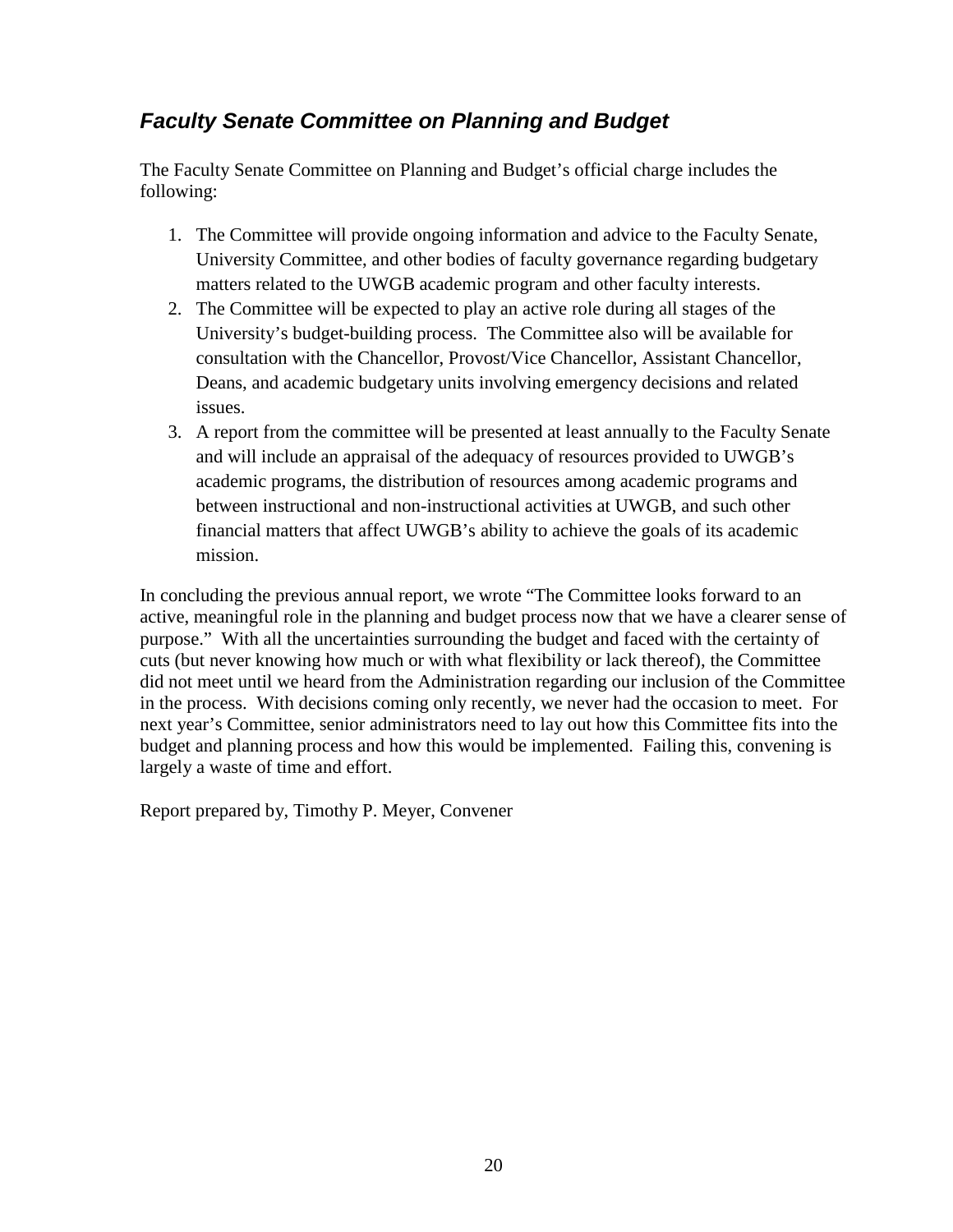## <span id="page-20-0"></span>*Senate Legislative Affairs Committee*

**Met jointly with the Academic Staff Legislative Committee.**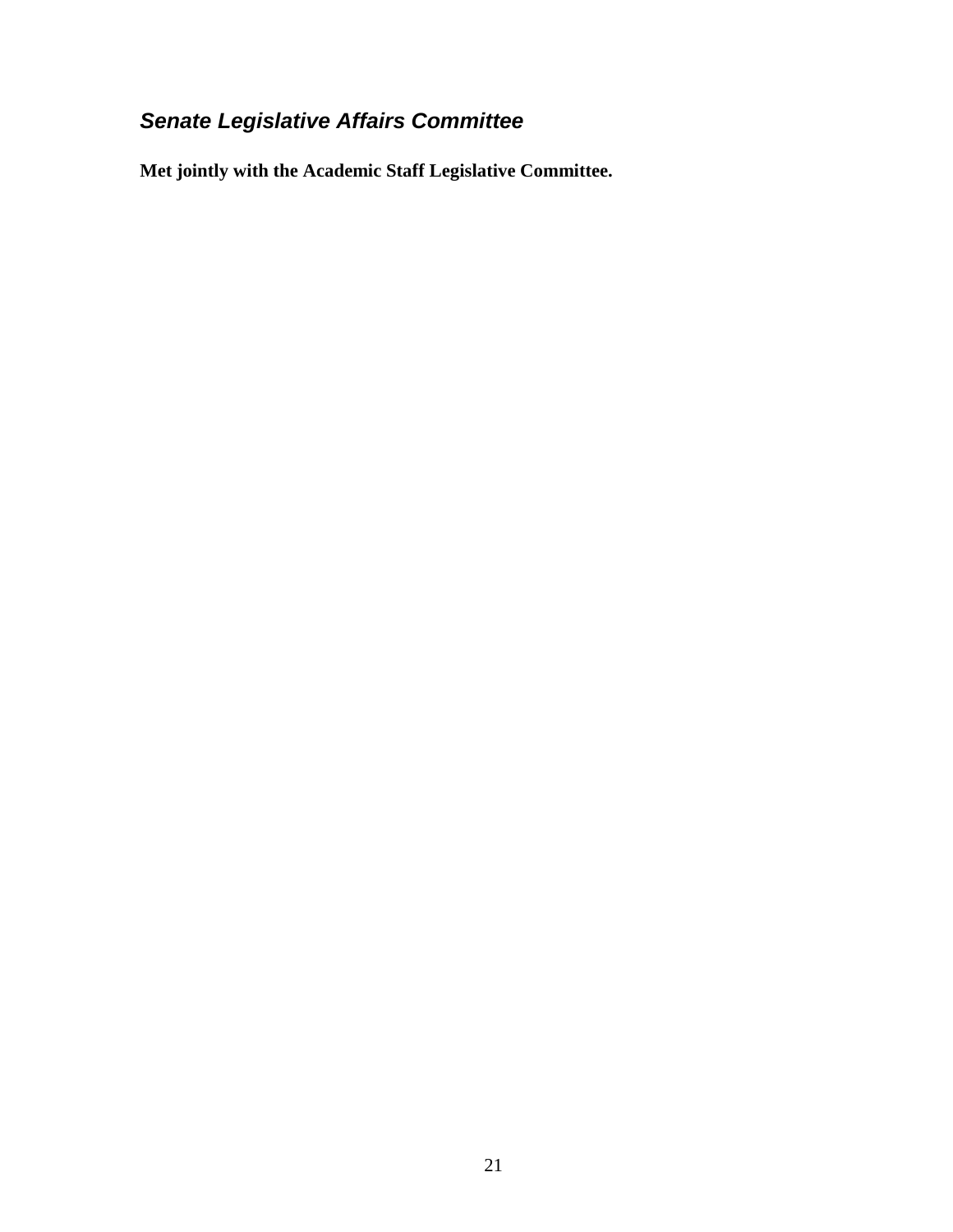## **COMMITTEES APPOINTED BY THE PROVOST**

## <span id="page-21-1"></span><span id="page-21-0"></span>*Committee on Disability Issues*

### **2010 – 2011 Annual Summary of Activities**

Members of the Committee on Individuals with Disabilities for the 2010-11 school year included Susan Gallagher-Lepak (faculty), Eileen Kolb (academic staff), Teri Ternes (classified staff) and Patrick Bertand student representative. Director of Human Resources and Affirmative Action Sheryl Van Gruensven, Coordinator of Disability Services Lynn Niemi and Americans with Disabilities Act Compliance Coordinator Greg Smith served on this committee as ex-official members. Lynn Niemi and Greg Smith served as cochairpersons. Paul Pinkston, Director of Facilities Management, attended all meeting and will serve as an ex-official member starting in 2011-12.

The Committee on Individuals with Disabilities met officially two times this year as a full committee.

Areas the committee addressed this year were as followed:

- Changed the committee's charge to reflect the new committee's name Committee on Disability Issues and to include Facilities Management Member to the committee.
- Microscope Proposal to Lab Modification Grants was approved with the support from the committee, unit chairs of Chemistry and Biology and lab technicians.
- Continued working on campus Policies and Procedures Relating to Students with Disabilities.
- Committee was consulted for Lab eye washing stations which were being modified.

The co-chairs of this committee feel that it has been doing valuable work and is worthwhile. We are ensuring individuals with disabilities have access to our campus and events held.

Minutes from this year's full committee meetings are included with this report along with new charge.

#### Committee on Individuals with Disabilities November 15, 2010 Minutes

Attendees: Eileen Kolb, Sheryl Van Gruensven, Paul Pinkston, Greg Smith, Lynn Niemi

- 1. Introduction of Members
	- Teri Ternes, (Term 10-13)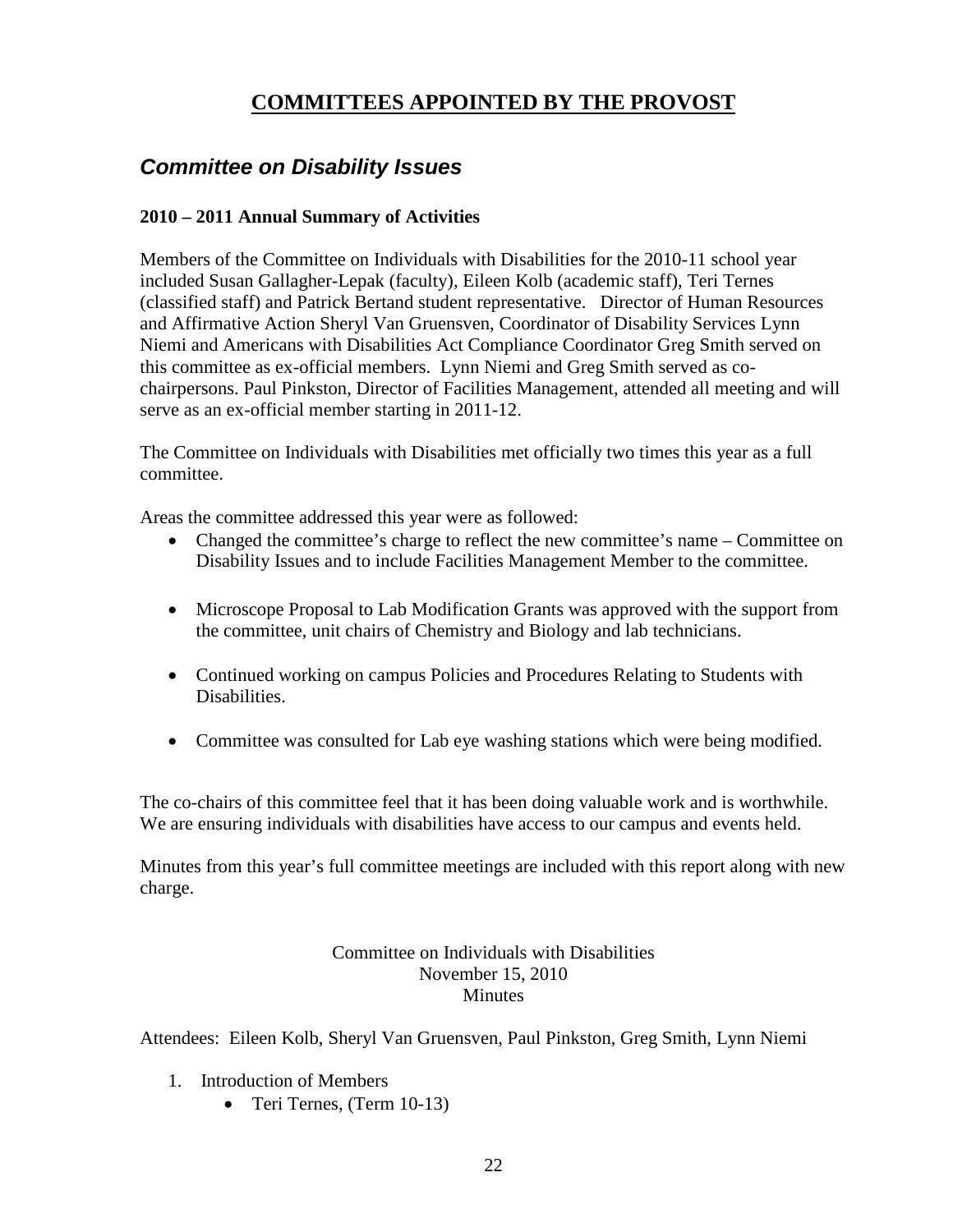- Eileen Kolb (Term 09-12)
- Susan Gallagher-Lepak (Term 9-12)
- Patrick Bertrand (Student Rep)
- Sheryl Van Gruensven (ex-officio, voting)
- Greg Smith (ex-officio, voting)
- Lynn Niemi (ex-officio, voting)
- 2. Reviewed Committee's Charge

We reviewed the charge.

Lynn will contact Provost Wallace to determine if she has any issues she wants us to review and to make some recommendations on changes for the charge (name change, add a representative from facilities management, and update office/title changes).

- 3. Reviewed 2009-10 Committee Report.
- 4. Update on Facilities Paul Pinkston

Rose Hall – Renovations to  $3<sup>rd</sup>$  floor which is all office space. On  $3<sup>rd</sup>$  floor will be a gender neutral restroom that will meet the ADA specifications. RH250 classroom also has renovations which include accessible seating at the top and bottom levels of the classroom, different sized seating and 7% of seats are for left handing individuals. Renovations are almost complete and will be ready for Spring 2011 semester. Wood Hall Renovations – Renovations will occur on all four floors. Each floor will have a gender neutral restroom. Classrooms will be table and chairs which there will be one adjustable table in each classroom. The Plaza Level Doorway will open to the West Side of the Building which will be closest to the accessible parking in the WH parking lot.

Other facility discussions: Student Services Entrance – Paul will look to see if the sloop would meet ADA guidelines. Parking Lot in Weidner – Accessible parking in Weidner Center lot may need some repairs as the concrete on the ramp is breaking down.

- 5. Action Items for Committee for 2010-11
	- a. Proposal for Microscopes Greg and Lynn have been working with Chairs in Chemistry and Biology to propose two microscopes for the lab that will enlarge the specimens.
	- b. Updates to Committee's Charge
	- c. Review UWGB disability policies and procedures

Minutes respectively submitted by Lynn Niemi

Committee for Individuals with Disabilities February 24, 2011 2:00PM-3:00PM

Minutes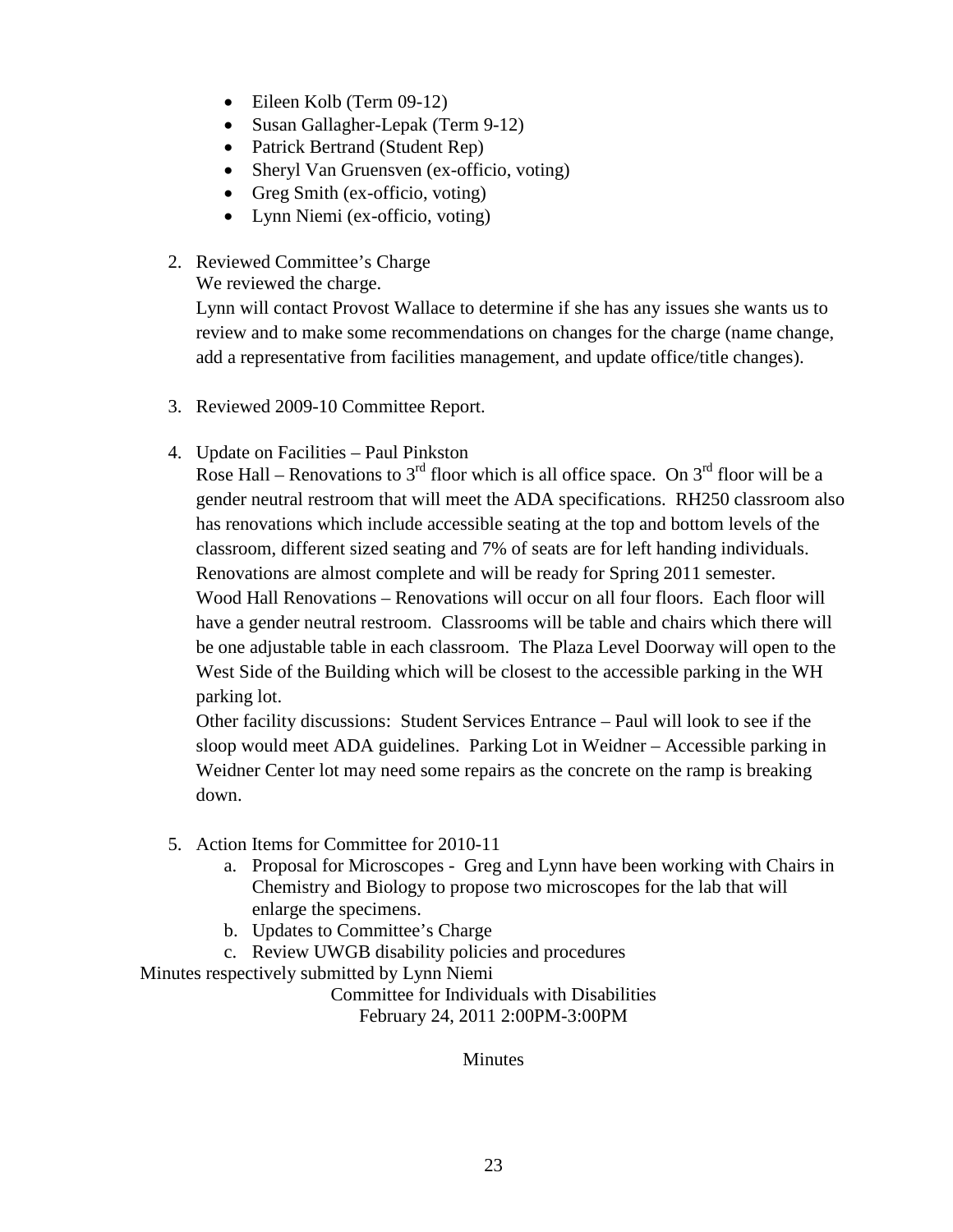Attendees: Eileen Kolb, Paul Pinkston, Teri Ternes, Sheryl VanGruensven, Patrick Bertrand, Greg Smith, Lynn Niemi

Excused: Susan Gallagher-Lepak

- 1. Approved minutes from 11/15/2010
- 2. Lab Science Update Microscope and Dissecting Microscope were approved from lab modifications. Labs continue to be modified as students enroll in the labs.
- 3. Reviewed 2011-12 Committee Charge and the changes. The changes include the name – **Committee on Disability Issues** along with adding Facilities Management Representative and changing the wording to reflect the office and title changes.
- 4. Updates to Policy Policies and Procedures Relating to Students with Disabilities The committee reviewed the changes made to the policy. No additions or changes were made from this meeting. Greg and Lynn will submit change for approval by campus leadership over the summer. One suggestion is to look at the policy relating to web based courses and identify if we need to add anything to the current policies.
- 5. Facilities Update Rose Hall is open and renovations are being made to Wood Hall. WH will change the main entrance. Upgrades made to SA 350 Lab and they will have an accessible table.
- 6. Other concerns/updates Clickers - Concerns about the accessibility of the Clickers used in classrooms. Patrick will contact the LTC to discuss how they accommodate students with disabilities.

Respectively submitted, Lynn Niemi, Co-Chair, Committee on Individuals with Disabilities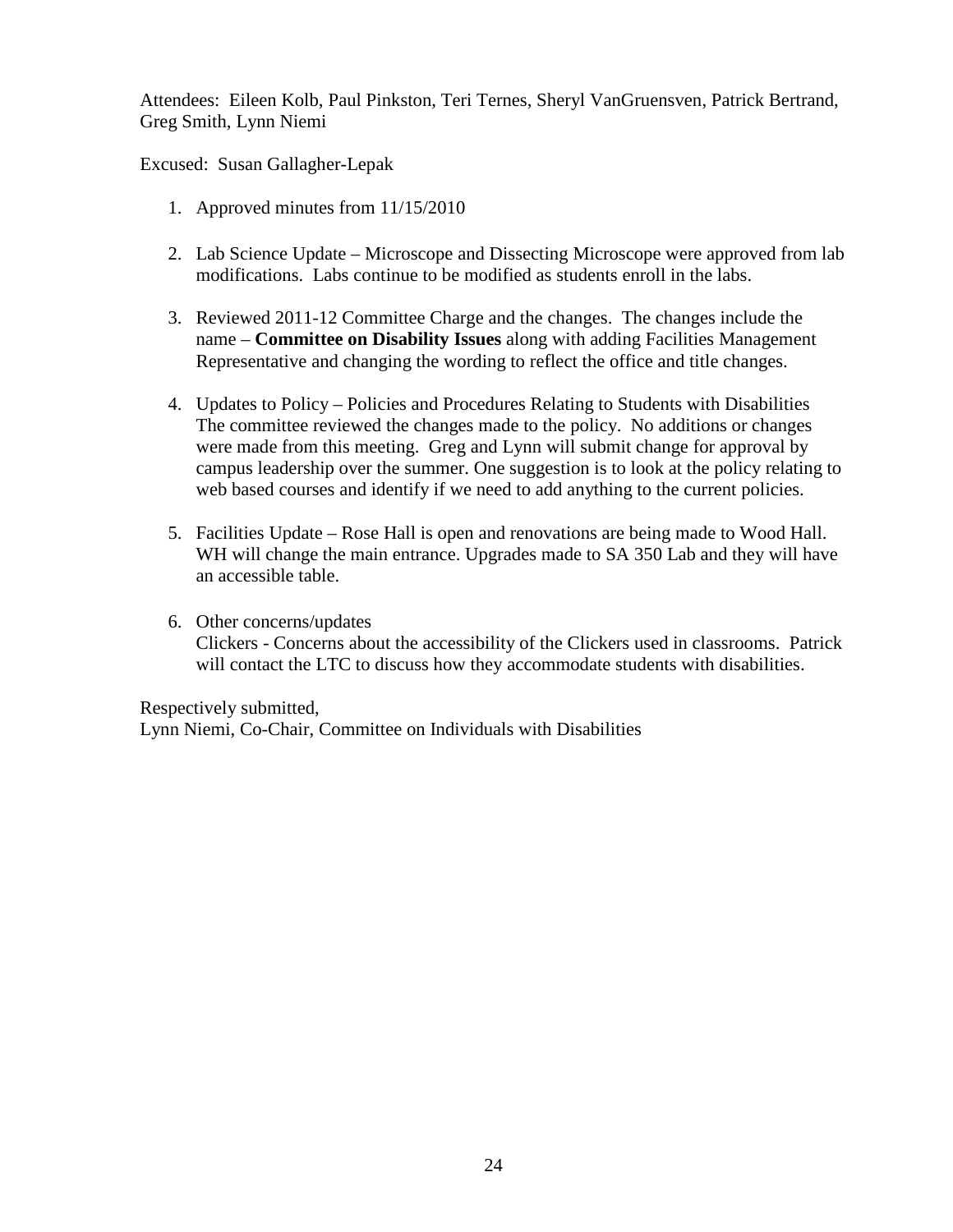## <span id="page-24-0"></span>*Institutional Animal Care and Use Committee*

### **2010 – 2011 Annual Report**

The 2010-11 season for the UWGB -IACUC has been completed.

Six proposals involving fishes, birds, frogs, and small wild mammals were submitted and approved. International studies included the appropriate national forms.

Our committee (Kimberly Baker- GB faculty, Amy Wolf- GB faculty, Dennis Lorenz- GB faculty/Chair, Jill Fermanich- GB Safety Inspector, Thomas Baye- Green Bay naturalist, and Patrick Warpinski- Green Bay veterinarian), convened and conversed mostly by email this year with excellent results.

Finally, the animal laboratory in LS was inspected May 14, 2011 and found to be reasonably clean, well equipped and cared for.

Sincerely, Dennis Lorenz Ph.D., Chair of the IACUC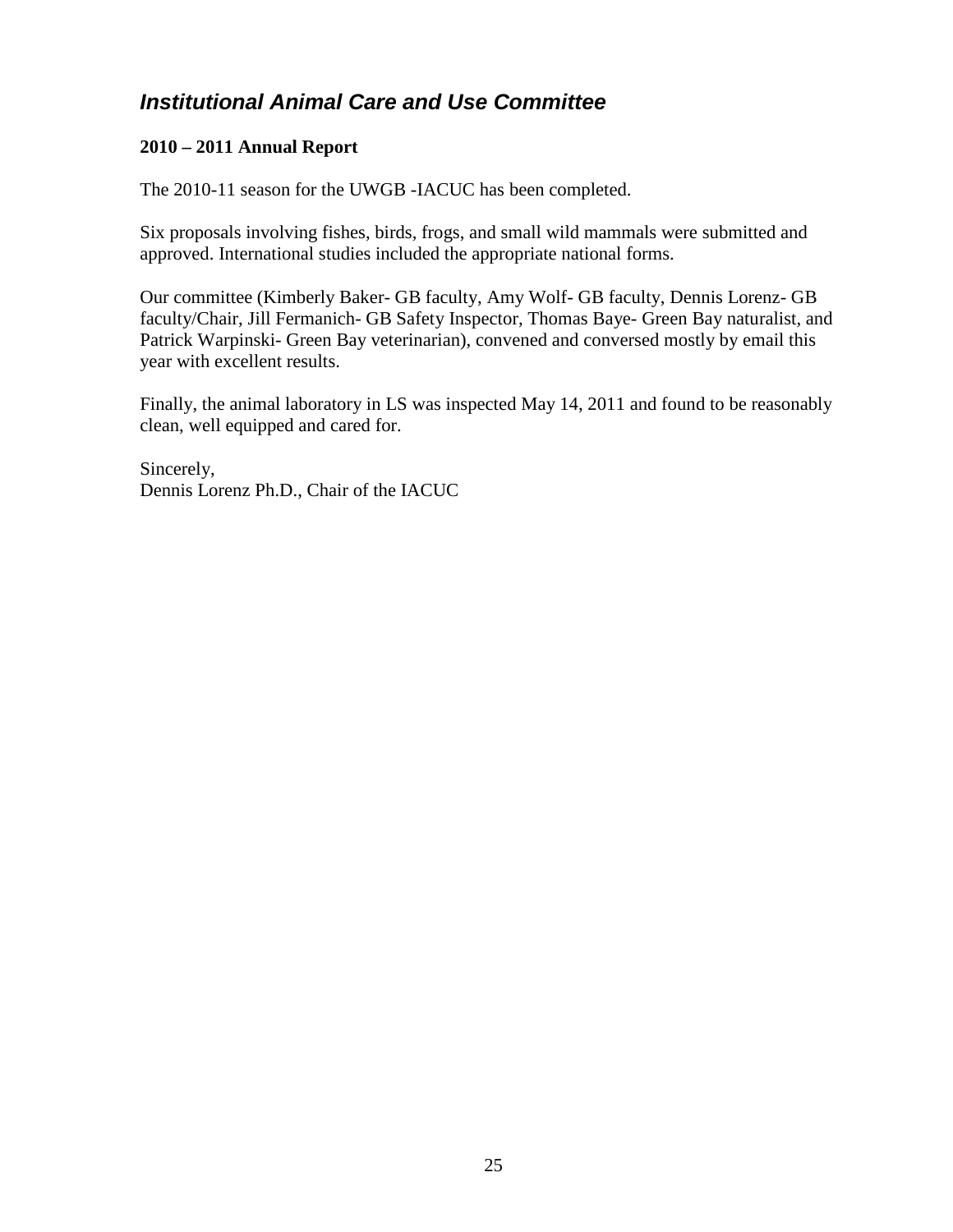## <span id="page-25-0"></span>*Institutional Assessment Committee*

### **2010 – 2011 Annual Report**

Members: Debbie Furlong, Paula Ganyard, Pam Gilson, Dan Schrickel, Courtney Sherman, Mussie Teclezion, and Le Zhu, Kate Burns, David Radosevich (chair) The Institutional Assessment Committee was quite active and met on roughly a biweekly basis during the 2010-11 school year.

- During our first meeting, Tim Sewall communicated our the charge, which was to develop the University's comprehensive assessment plan in anticipation of the Higher Learning Commission's next On-site Review in 2017-2018. The committee elected David Radosevich as chair.
- During the fall semester, the committee engaged in a comprehensive data gathering phase. We learned about all the different university assessment practices currently being done. We visited with several of the assessment "owners" or key contact people to hear how they conducted assessments.
- During the spring semester, the committee crated assessment criteria, most notably on how to "close the loop" with our assessment processes; that is, ensuring that the data from the assessment processes were integrated into University decision making in order to better achieve the institution's mission. We created three different categories of reports:
	- 1. Reports for Individual Assessment Instruments An alphabetical listing of each assessment instrument with details.
	- 2. An Assessment Chart A listing of the assessment instruments organized by University divisions.
	- 3. Comprehensive Assessment Plan listing our methods and recommendations to ensure that the University is positioned to have a successful reaccreditation process.

David Radosevich, Chair, Institutional Assessment Committee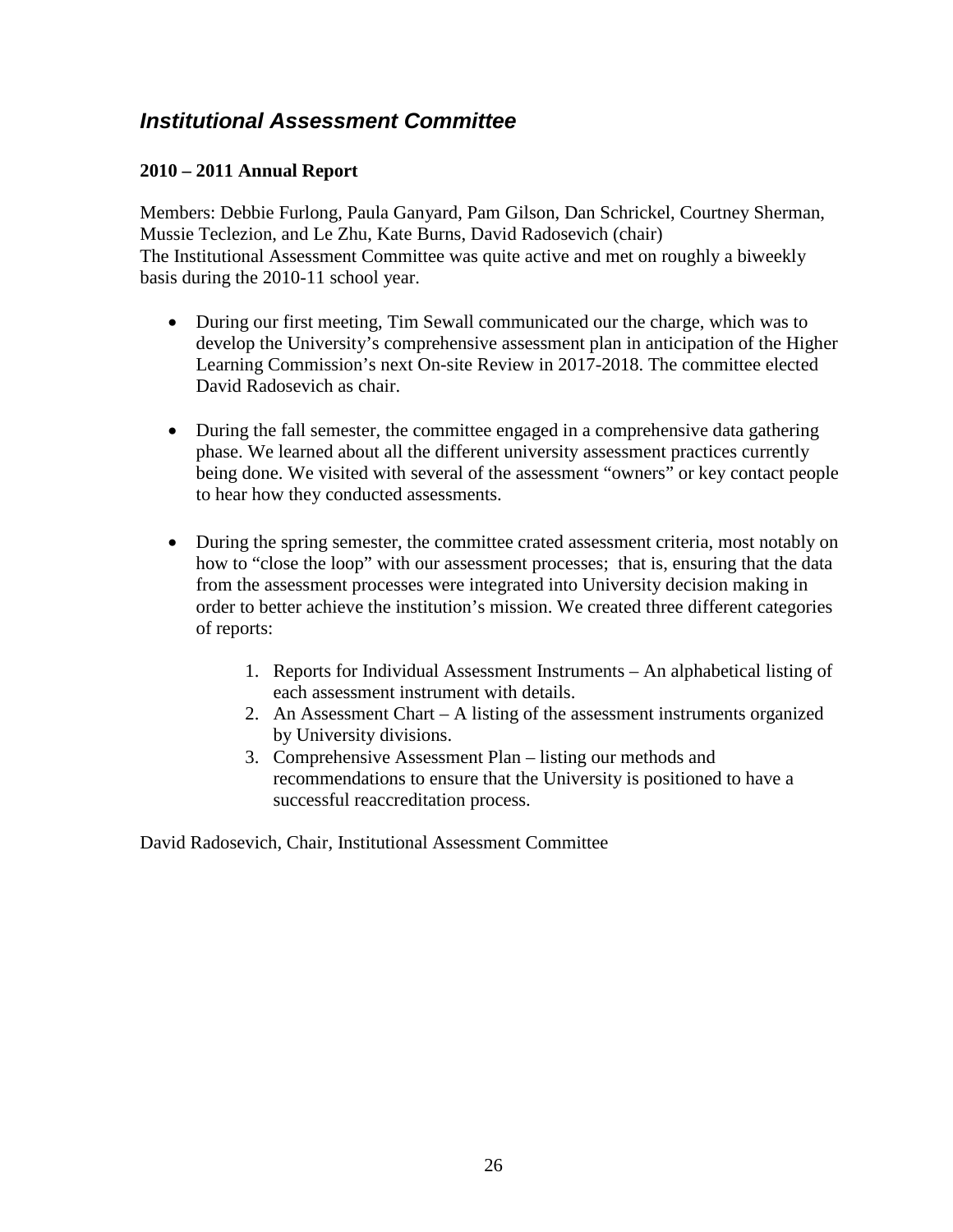## <span id="page-26-0"></span>*Institutional Review Board*

### **2010 – 2011 IRB Annual Report**

The Institutional Review Board (IRB) had another very positive year, reviewing many proposals. What follows is a summary of the 2009-2010 academic year's activities.

### **Proposals:**

The IRB met nine times, approximately once per month, during the 2010-2011 academic year and reviewed 91 proposals.

Of these proposals, 19 were reviewed by the full board. The remaining 72 were reviewed by the Chairperson or a delegate of the Chairperson and fell into the following categories: 36 expedited proposals, 29 exempt proposals, 5 modifications to proposals already approved by the board, and 2 annual renewals. Those proposals that did not require full board review were reviewed, on average, within 4 days of being submitted. Two proposals were withdrawn – both because the researchers chose not to conduct the research.

### **Additional IRB Activities:**

The IRB took on several other important tasks during the 2010-2011 academic year, including (1) modifications to their documentation and (2) developing a long-term electronic filing system.

*Documentation Modifications:* Though our forms were modified in the 2009-2010 year to make them easier for researchers to fill out and for reviewers to find important information, we have been working on a negative consequences form that can be used for researchers to report any problems that arise during research. We anticipate finishing that form in the fall of 2011.

*Electronic Filing:* We have moved to an electronic filing system for all finalized IRB proposals. This allows for some consistency in filing as opposed to the prior system where each chair filed the final proposals in his or her office.

#### **Future Goals:**

The IRB must continue to develop the expertise of our members through training opportunities. IRB members must have a comprehensive knowledge of the federal guidelines related to the protection of human subjects. This is especially true for the Chairperson as the bulk of the committees review responsibilities fall on him or her.

Ryan Martin, Chair, Institutional Review Board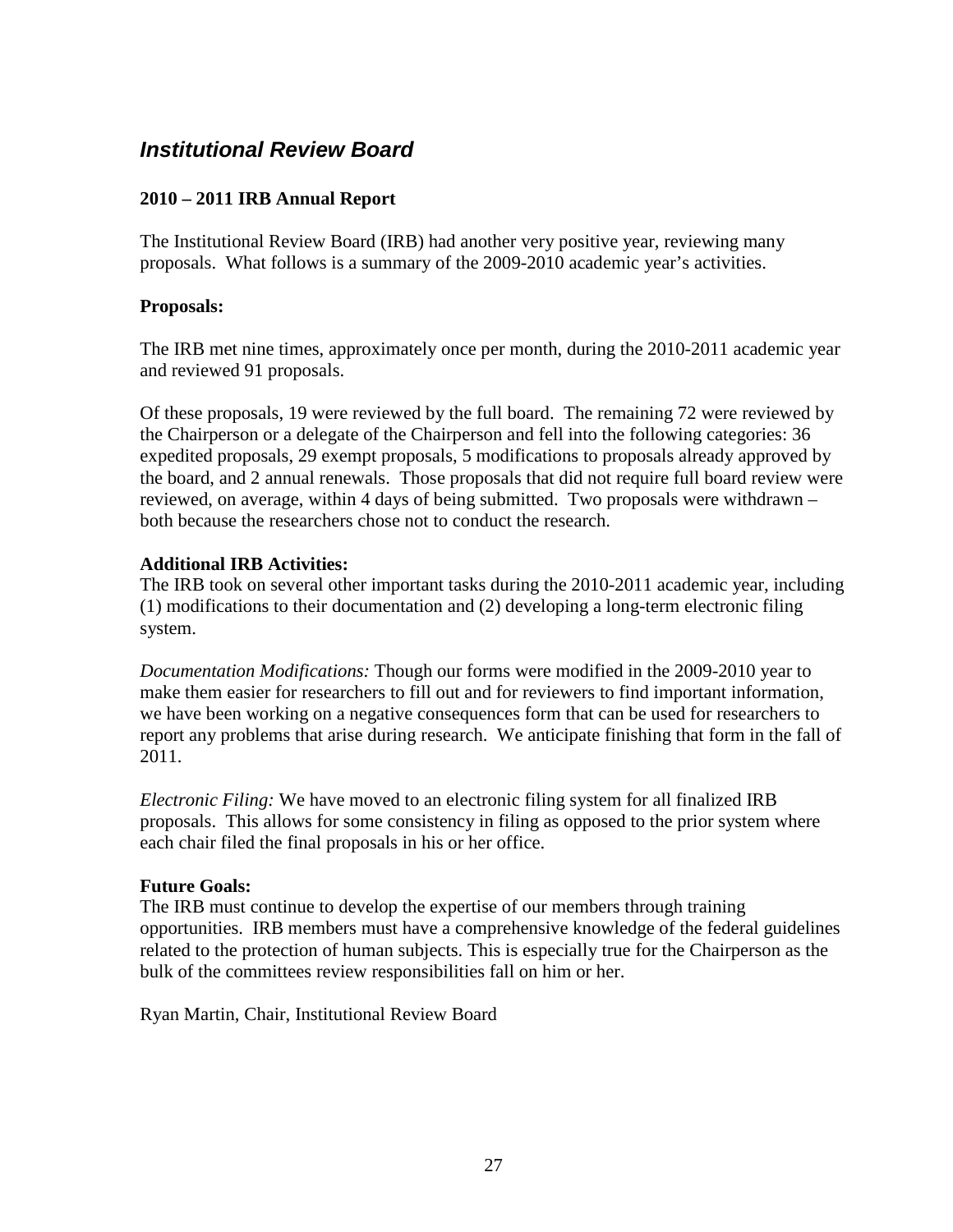## <span id="page-27-0"></span>*Instructional Development Council*

### **2010-2011 Annual Report**

The Instructional Development Council (IDC) is the UW-Green Bay committee charged with supporting faculty development in the area of teaching, and it serves in an advisory role to the Center for the Advancement of Teaching and Learning (CATL) on campus. The eight appointed faculty members of the Council for 2010-11 were: Lucy Arendt, Tim Dale, Aeron Haynie, Catherine Henze, Brian Merkel, Jolanda Sallmann, Amy Wolf, and Jennifer Zapf. As Director of CATL, Heidi Fencl also served in an ex-officio role during the Spring 2011 semester (she was on Sabbatical during the Fall 2010 sabbatical). In her absence, Aeron Haynie served as Interim Director of CATL during the Fall 2010 semester.

The IDC met as a complete Council six times during the academic year. The three subcommittees (Grants – Tim Dale, Catherine Henze, and Amy Wolf — Chair; Awards – Lucy Arendt, Brian Merkel, Jolanda Sallmann — Chair; Faculty Development Conference – Aeron Haynie, Jennifer Zapf) each met several additional times in order to complete their assigned duties. In all, the work of the Council focused on supporting and working with CATL; evaluating applications for grant and award programs; supporting teaching-related professional development activities, including the  $15<sup>th</sup>$  Annual Faculty Development Conference; and reviewing sabbatical proposals. Each of these domains will be discussed in further detail below.

### *The IDC and CATL*

The IDC continued its collaborative work this year as, at each IDC meeting, the events scheduled through CATL were discussed and the involvement of CATL throughout the University was reviewed. The IDC maintained its practice of a sub-committee for conference planning, with the CATL Interim Director and Chair of the IDC serving on this committee, and together speakers were selected and the schedule was set. Unique to this academic year was the work of Interim Director Aeron Haynie during the Fall 2010 as the current Director of CATL, Heidi Fencl, was on a sabbatical leave during that time. In short, much of what happens as a part of CATL is shared with the IDC and the IDC's input is often sought on ideas and activities which originate from the CATL office.

### *Grant and Award Programs*

The IDC continued its role of evaluating applications and making recommendations to the Director of CATL for grant and award programs. The review process was quite smooth as the calls were available via the website early, along with public rubrics regarding how the applications would be reviewed. Proposals for *Teaching Enhancement Grants*, which are designed to support faculty development efforts related to teaching and learning, were reviewed both in Fall and Spring. Five *Teaching Enhancement Grants* were awarded in the Fall semester to: Adolfo Garcia, Alison Gates, Jennifer Morken, Kathleen Burns, and Clif Ganyard. In the Spring of 2011 the recipients included: Kim Nielsen, Illene Noppe, and Kristy Deetz. The 2010-2011 Fall recipient of the *Faculty Development in Online Learning* grant was Theresa Adsit; the Spring recipient was Hosung Song. This grant is designed to provide support for faculty members' professional development in the area of online education.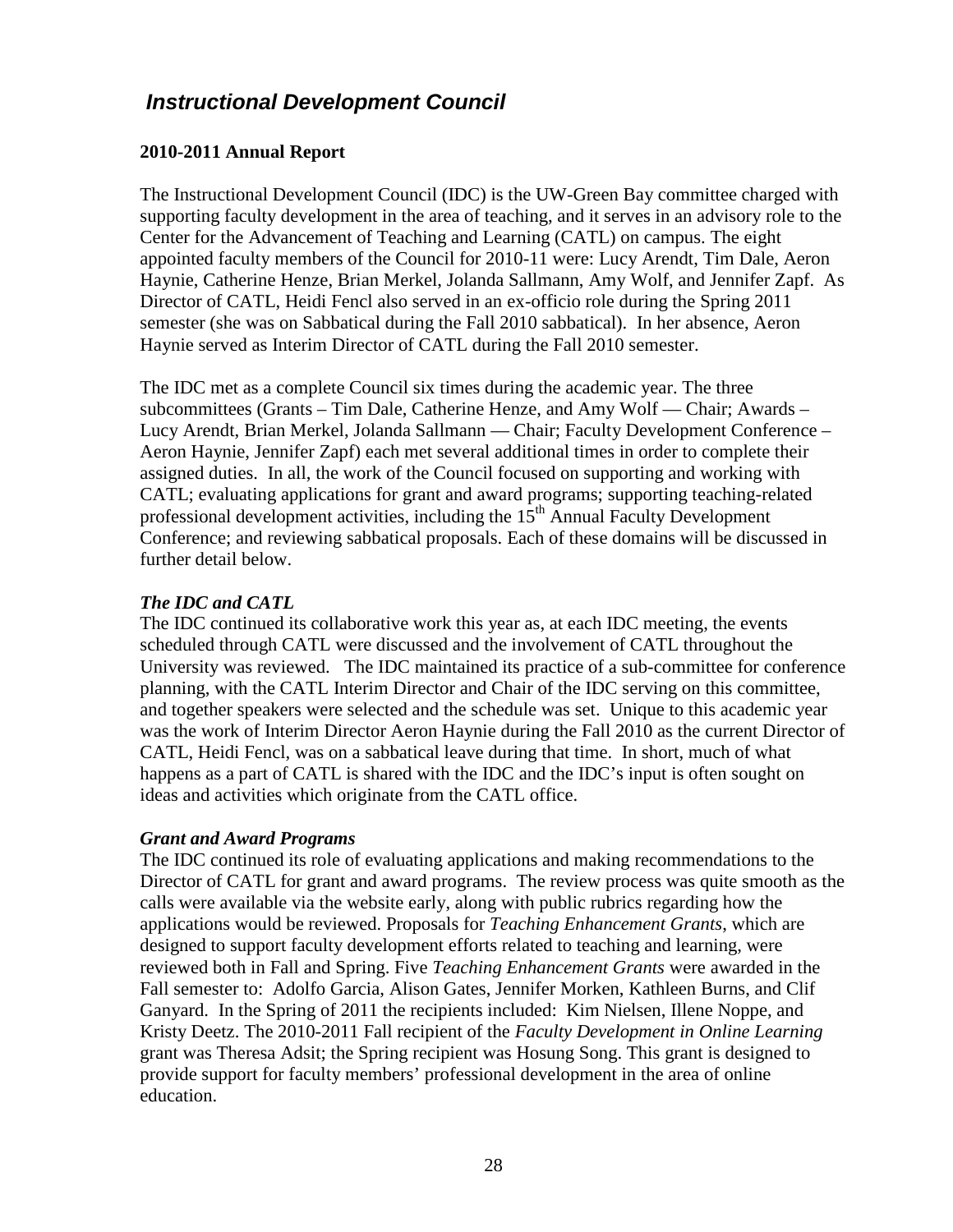The IDC also considered applications for award programs on campus. The Council continued to support a *SoTL Award* which offers support for a SoTL project that has been completed or nearly completed at the time of application for the award. This year there was one award granted for the upcoming 2011-2012 academic year and the award went to Kim Baker. This award will fund travel related to the Scholarship of Teaching and Learning. The Council also evaluated candidates for the UW System Teaching Fellows and Scholars program and supported the application of Tim Dale (Teaching Fellow). The IDC also made recommendations regarding the *Instructional Development Award*. Recipients this year were: Clif Ganyard as well as Bryan Vescio and Vince Lowery.

This was the second year the *Student Nominated Teaching Awards* were awarded. The purpose of this award is to recognize and reward excellent teaching, from the perspective of students. We offer both an Early Career and an Experienced Teacher version of this award; out of 36 nominations, this year's recipients were Amanda Nelson (Early Career) and Andrew Kersten (Experienced).

#### *Professional Development Activities*

This year the IDC continued to serve in an advisory role to the CATL Director in the development and implementation of professional development activities. The IDC continued to be the co-sponsor of the Faculty Development Conference. This year's conference (with a theme of "Collaborative Learning") was very well-received. A nationally and internationally recognized figure in the Scholarship of Teaching and Learning, Dr. Elizabeth Barkley, was the keynote speaker. The IDC and CATL also secured Dr. Kerry Ann Rockquemore as the 2012 Faculty Development Conference's keynote speaker. She is likely to speak on topics such as how to get research/creative work done with a heavy teaching load, how to navigate the tenure and full professor routes, and how to attract and retain diverse people on campus. It is the Council's hope that, given the current interest on campus in issues of retention, that the Chancellor, Provost, the American Intercultural Center, and/or others might also be interested in having her present on related topics during her visit to UWGB.

Other highlight of the year in terms of faculty development included the NWTC/UWGB Inter-Campus Teaching/Learning Study Circle, SoTL Discussion Brown Bags, and the New Faculty Orientation Series which provided opportunities for all faculty members to brush up on a variety of teaching-related areas, such as the tenure and review processes and strategies for course design.

#### *Sabbatical Proposal Review*

Consistent with its committee charge, the IDC reviewed 10 submitted sabbatical proposals – five for the 2012-2013 academic year, one for the Fall 2012 term, and four for the Spring 2013 term. The Chair then composed and forwarded a document summarizing that review to the Provost's Office.

#### *Summary and Recommendations*

In sum, this has been a busy and successful year for the IDC: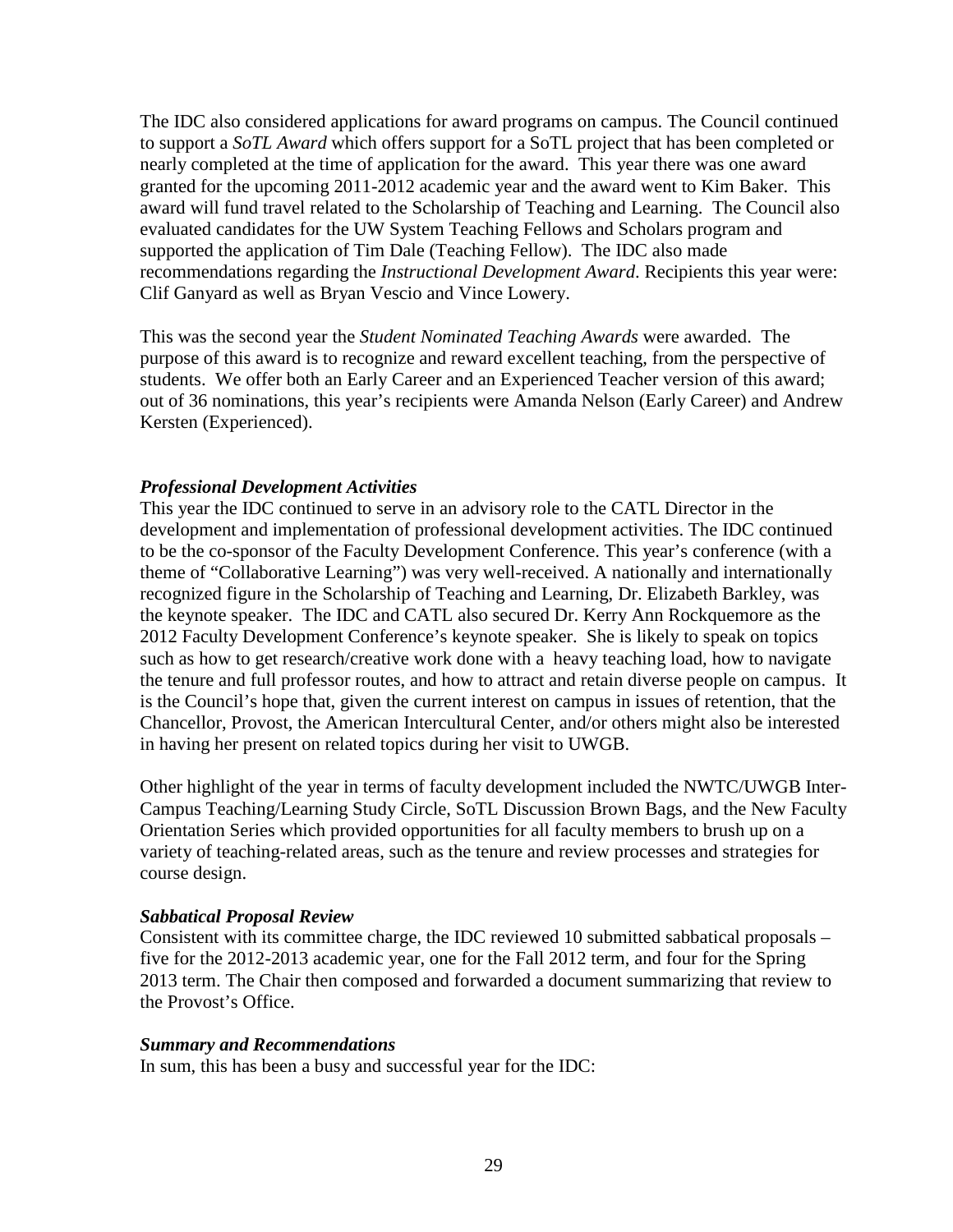- The Council continues to strongly support the presence of the Center for the Advancement of Teaching and Learning on campus, as well as the programs, grants, and awards it funds (e.g., The Teaching Scholars Program, Teaching Enhancement Grants).
- The IDC continues to recommend open communication between the IDC Chair, the Subcommittee Chairs, and the Director of CATL and supports a continued examination of ways to optimize the use of the professional development activities offered on campus.
- Given a set of Sabbatical applications missed the specificity needed for an acceptable application; the Council recommends that applicants have access to sample proposals as models, and that additional guidelines be established for writing and evaluating applications. These guidelines would include details about the acceptable use of time and compensation while working for other institutions in a teaching and/or research capacity, and the specificity required for research and teaching projects pursued during the sabbatical period.
- We suggest a review of whether untenured faculty members should be responsible for making Sabbatical recommendations - a form of personnel decision.

In closing, the Chair would like to express appreciation to all of the Council members for their dedicated service and to single out CATL Director Heidi Fencl, Interim CATL Director Aeron Haynie, as well as subcommittee chairs Amy Wolf and Jolanda Sallmann, for special recognition.

Prepared by, Jennifer A. Zapf, Chair, Instructional Development Council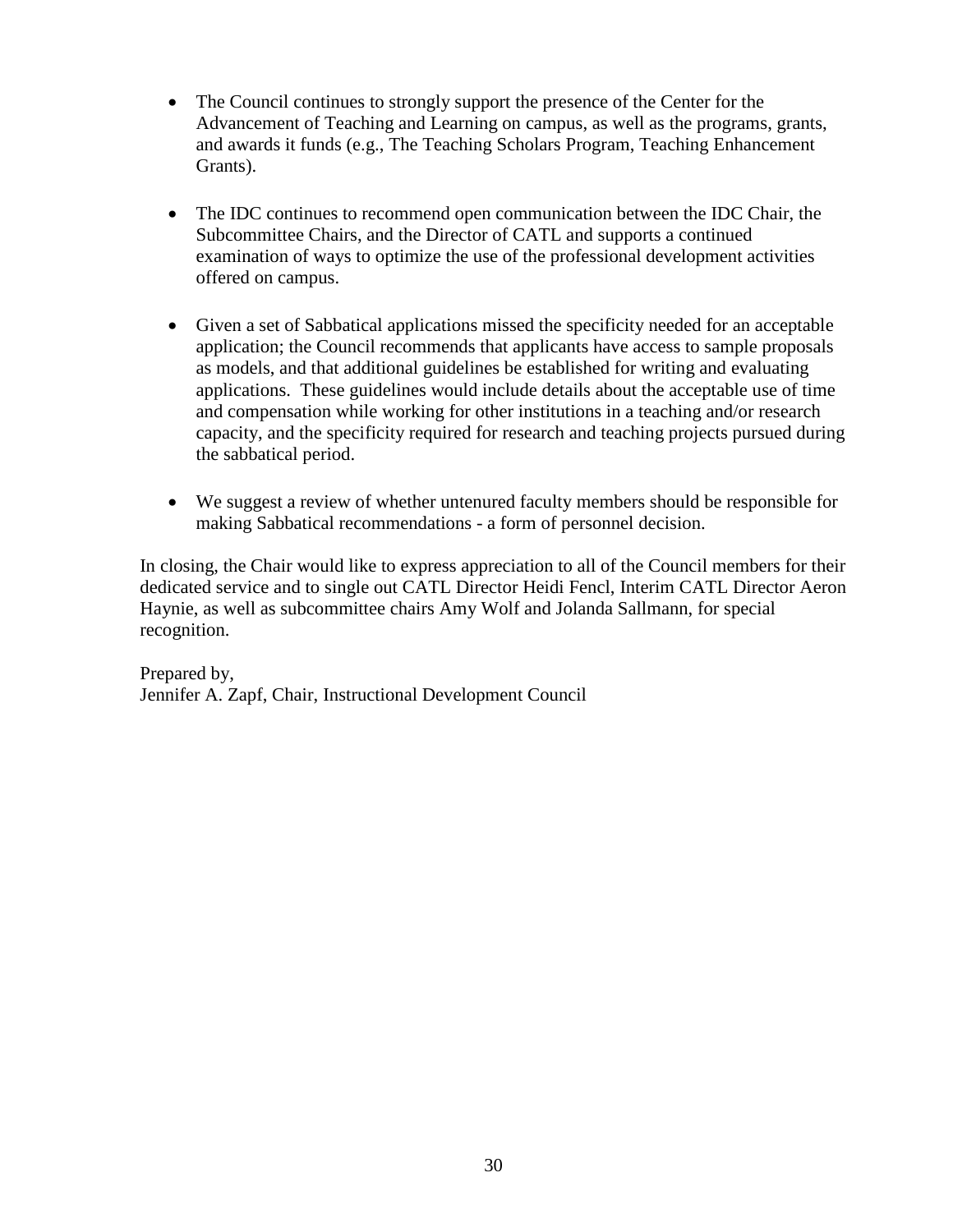## <span id="page-30-0"></span>*International Education Council*

### **2010 – 2011 Annual Year End Report**

#### **Chair:** Lucy Arendt

**Members:** Lucy Arendt, Brent Blahnik (*ex-officio*, non-voting), Jorge Estevez, Minkyu Lee, Katia Levintova, Sarah Meredith, Heidi Sherman, and Leanne Zhu.

The International Education Committee met six times during the 2010-11 academic year, beginning on November 1, 2010. Two ad hoc subcommittees met several times in addition to the six times that the full Committee convened.

The Committee was subject to a new charge approved by the Provost and Vice Chancellor for Academic Affairs on August 6, 2010.

Prof. Arendt was appointed by the Provost to serve a three-year term as the Committee's Chairperson.

The Committee was very active in the first year of its newly-constituted state. The Committee:

- 1. Reviewed the results of faculty and student surveys completed during the Spring, 2010 semester. Based on these results, the Committee identified several priorities for the upcoming year.
- 2. Reviewed a site visit proposal to explore the possibility of establishing an exchange program with the University of Trieste in Italy.
- 3. Reviewed and suggested changes to the Protocol for the Establishment of Long-term Study Abroad Programs.
- 4. Reviewed a proposal for an International Scholar-in-Residence.
- 5. Created two ad hoc subcommittees, one to address Travel Abroad issues and one to develop a faculty-led orientation session for international students.
- 6. Reviewed the steps involved in the Travel Abroad process. Made and approved seven recommendations related to the Travel Abroad process (attached).
- 7. Developed and approved a faculty-led orientation session for international students, to be offered initially in Fall, 2011.
- 8. Reviewed a site visit proposal to develop a Travel Course in Australia focused on the "diverse ecosystems and endemic fauna" of Australia.

The Chairperson also met formally with the Modern Languages faculty and with about 15 faculty members who led a Travel Abroad course during the past two years. The Chairperson also chatted informally with approximately 10 faculty members who wanted to share feedback on their interactions with the International Education Office.

The Chairperson sincerely thanks the members of the Committee for their outstanding work and unflagging enthusiasm.

Respectfully submitted, Lucy Arendt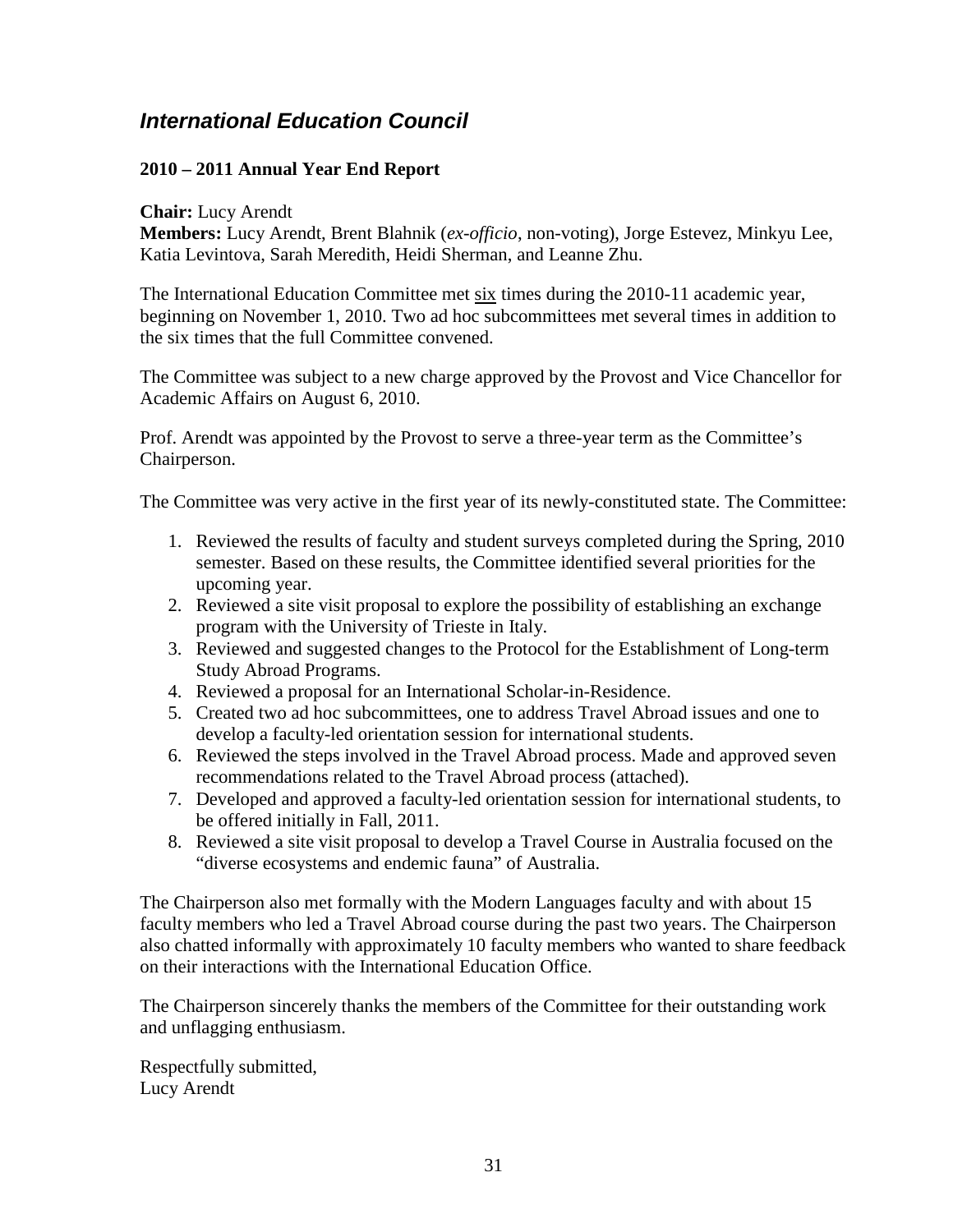#### Travel Abroad Recommendations

### *All approved unanimously by the International Education Committee on May 2, 2011*

1. All Travel Abroad course proposals will be submitted *first* for approval by the relevant budgetary unit chair(s). *Next*, all Travel Abroad courses approved by budgetary units will be submitted for approval by the relevant Dean. The Dean reviews all proposed courses in the college by a given date. After reviewing all travel course proposals in his or her area, the Dean is responsible for making approval vs. disapproval decisions. The criteria to be considered by the budgetary units and the Dean include: risk and safety, the unit and college's strategic objectives, expected cost, likelihood of sufficient enrollment, diversity of the travel course array within the unit and college, etc. Only those courses approved officially by the relevant Dean will be forwarded to the Office of International Education for a site-safety audit and implementation.

Note: All courses must be approved *each time* they are offered by the relevant budgetary unit(s) chairperson and the Dean.

*Principle*: Asking the Deans to assume primary responsibility for approving all Travel Abroad courses in their college is intended to reduce cannibalization and ensure that all approved courses have a reasonable chance of successfully enrolling sufficient students.

2. The Deans, in concert with the Office of International Education, will sponsor two general meetings for faculty leaders, led by "veteran" travel course leaders. The first will address travel course development. The second will address "best practices" once the course is happening.

*Principle*: Sharing best practices will help faculty members new to Travel Abroad to create engaging courses for their students. It will also enable faculty members to efficiently and effectively identify opportunities and avoid obstacles.

3. The Office of International Education will create and distribute a checklist for faculty leaders to use when developing the student orientation sessions for their travel courses.

*Principle*: A checklist will help to ensure that all students are equally informed about Travel Abroad opportunities and potential issues or concerns.

4. Faculty travel leaders will be fully responsible for collecting and returning student assignments associated with their travel courses. The Office of International Education will not be involved in the collection or return of student assignments.

*Principle*: Each faculty member has an office on campus. If a faculty member will not be in his or her office when students are turning in or picking up their Travel Abroad assignments, then the administrative staff associated with the faculty member's budgetary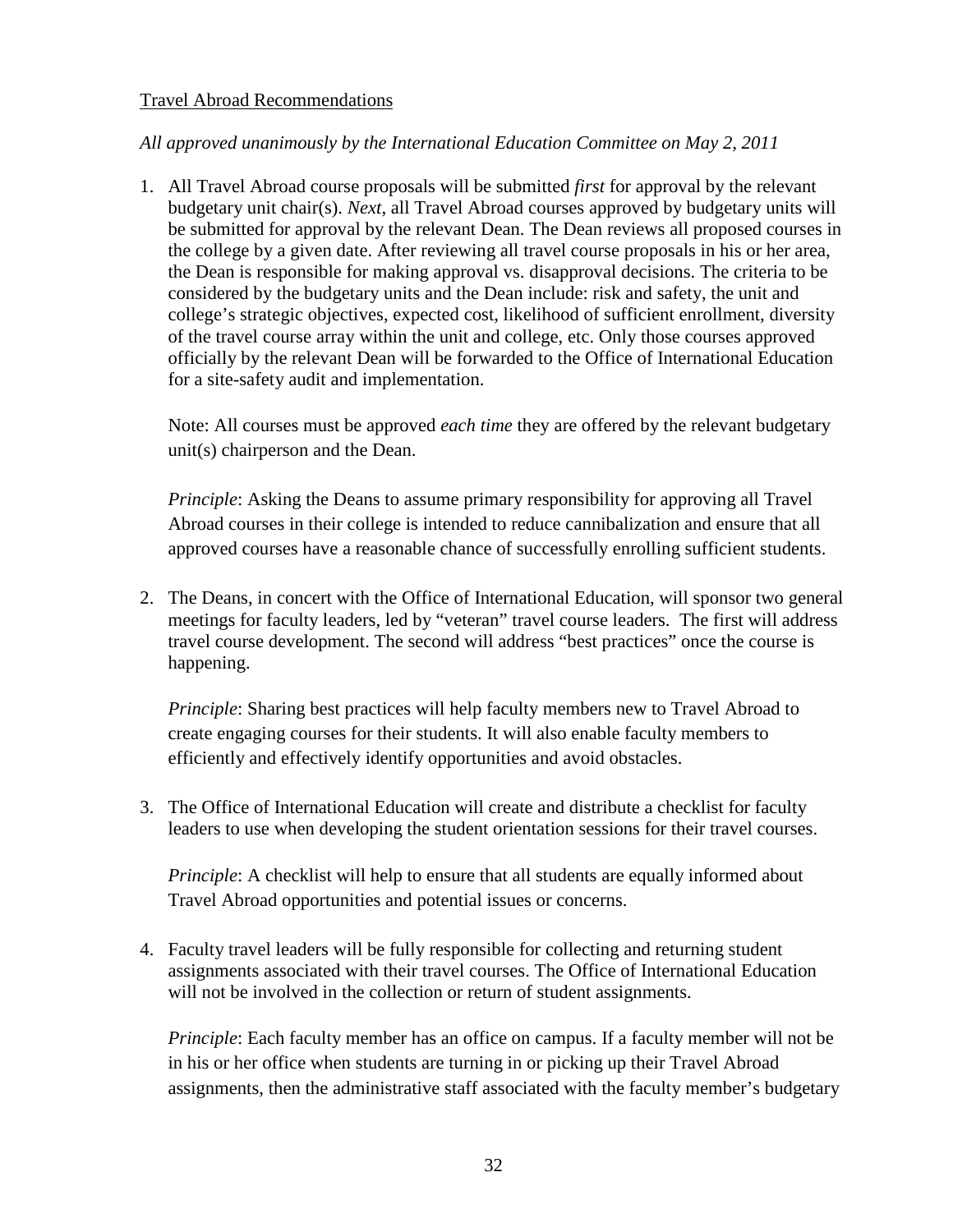unit may be asked to collect or return the students' assignments, just as they do for any other course. The Office of International Education is not responsible for the academic components of the Travel Abroad experience.

5. Once final expenses for a given travel abroad trip have been determined, students will be refunded any excess funds over \$25 per student.

*Principle*: Students should not pay more than the cost of their Travel Abroad trip.

6. The International Education Committee calls on the university administration to increase the level of staffing in the Office of International Education in order to enhance its responsiveness and transparency, and to enable greater numbers of students to participate in Travel Abroad courses.

*Principle*: Faculty members have expressed many concerns about current staffing levels in the Office of International Education, and the ability to respond to faculty and students' needs, questions, and concerns in a timely and straightforward manner.

7. The International Education Committee calls on the university administration to enhance the availability of scholarships for students participating in Travel Abroad courses.

*Principle*: Economic times are difficult, and students' finances are stretched thin. In order to participate in a Travel Abroad course, students must not only find the money to pay for the trip, they must also accept the opportunity cost of not working during the approximately three weeks that the course requires. Since the travel abroad courses take place during either January or summer, students typically forego significant income since they would normally work fulltime during January and summer. Supporting students with scholarships would send a clear message about the value of international education and enable more of our first-generation college students to participate in these life-changing travel experiences.

Lucy Arendt, Chair, International Education Committee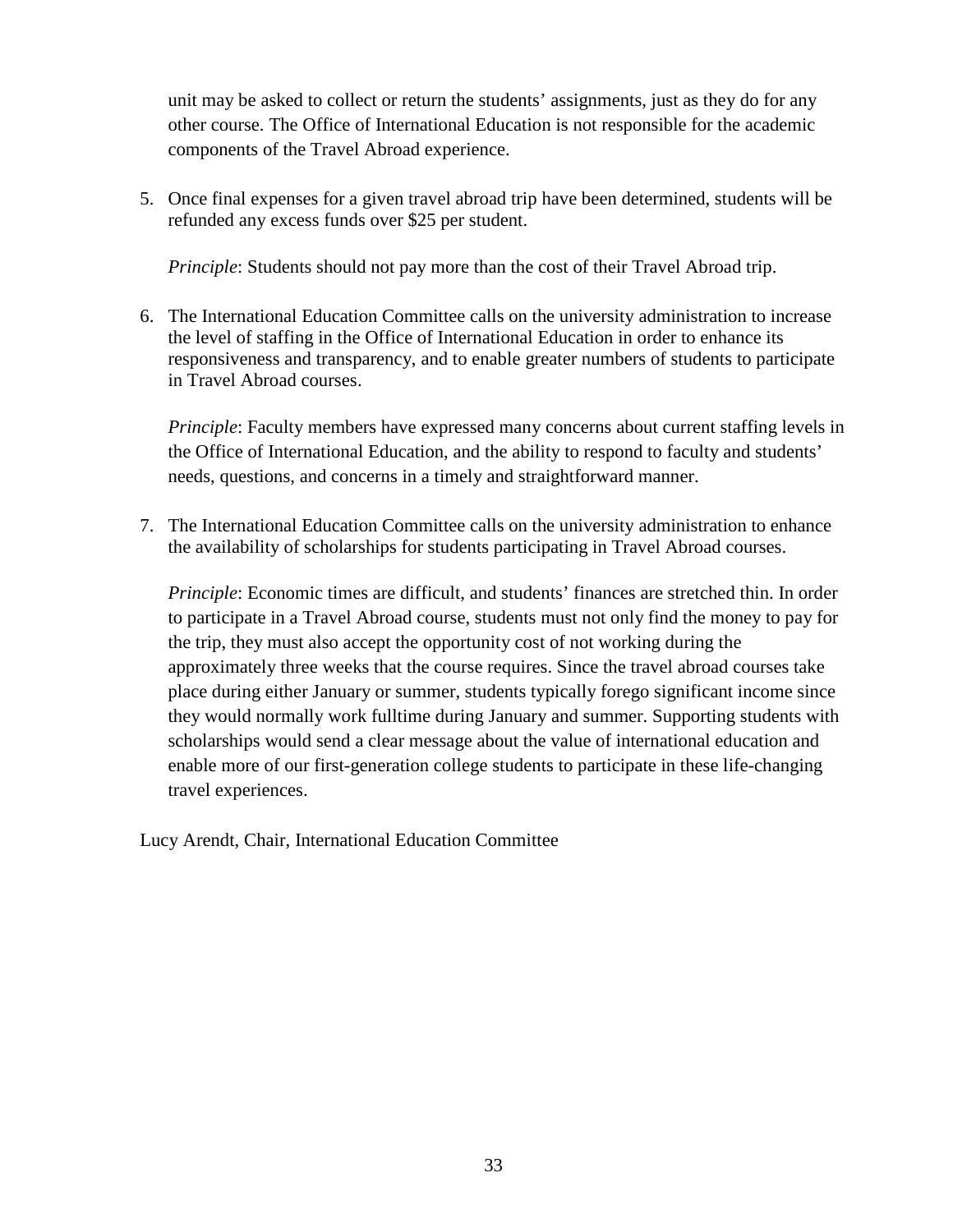## <span id="page-33-0"></span>*Research Council*

### **2010 – 2011 Annual Report**

Research plays a vital role at the University of Wisconsin – Green Bay (UWGB) for faculty and for undergraduate and graduate students. For UWGB faculty, research is a significant requirement for promotion and career advancement. It should also be noted that the real or perceived research opportunities that exist at UWGB are also critical in the recruitment of new faculty. For students, research experience is increasingly more important, and in some cases required, as they seek employment or apply to graduate school upon graduation. Therefore, opportunities to support ongoing and meaningful research at UWGB are critical to maintaining a quality faculty and educational experience for students. This report will summarize the activities of the Research Council during the 2010-11 academic year and identify the greatest needs and opportunities going forward, as identified by the members of the Research Council.

### **Current Research Council Funding Programs and 2010-11 Awards**

**Research Scholar**: this program provides a 3-credit course release to selected faculty for targeted research projects. Typically, one research scholar is selected each semester. The award recipients for this year were as follows:

Fall semester award (course release for Spring 2011): Vincent Lowery, Humanistic Studies Spring semester award (course release for Fall 2011): Mike Zorn, Natural and Applied **Sciences** 

**Grants in Aid of Research (GIAR)**: these small grants (\$600 and \$300) support data collection and supplies as well as travel to conferences for research presentation. This program has been very effective, funding hundreds of diverse projects by new and existing faculty (approximately 15 - 20 per semester). These grants are especially useful in supporting disciplines and areas of scholarship with limited external funding opportunities.

Fall semester awards: 21 Spring Semester awards: 14

It should be noted that due to limited funds available to the Research Council, several proposals were funded at less than the requested amount and others were not funded at all.

**Grants Integrating Research and Teaching (GIRT):** these grants (formerly \$1500 each, but reduced to \$1000 for this year) promote projects that assist faculty efforts to combine scholarly and pedagogical activities. This grant opportunity is designed to acknowledge and encourage collaborative research between UW-Green Bay faculty and integrate students into scholarly work. Student participation must be included in proposed project

| Spring semester awards: | Julie Lukesh, Natural and Applied Sciences |
|-------------------------|--------------------------------------------|
|                         | Jennifer Mokren, Arts and Visual Design    |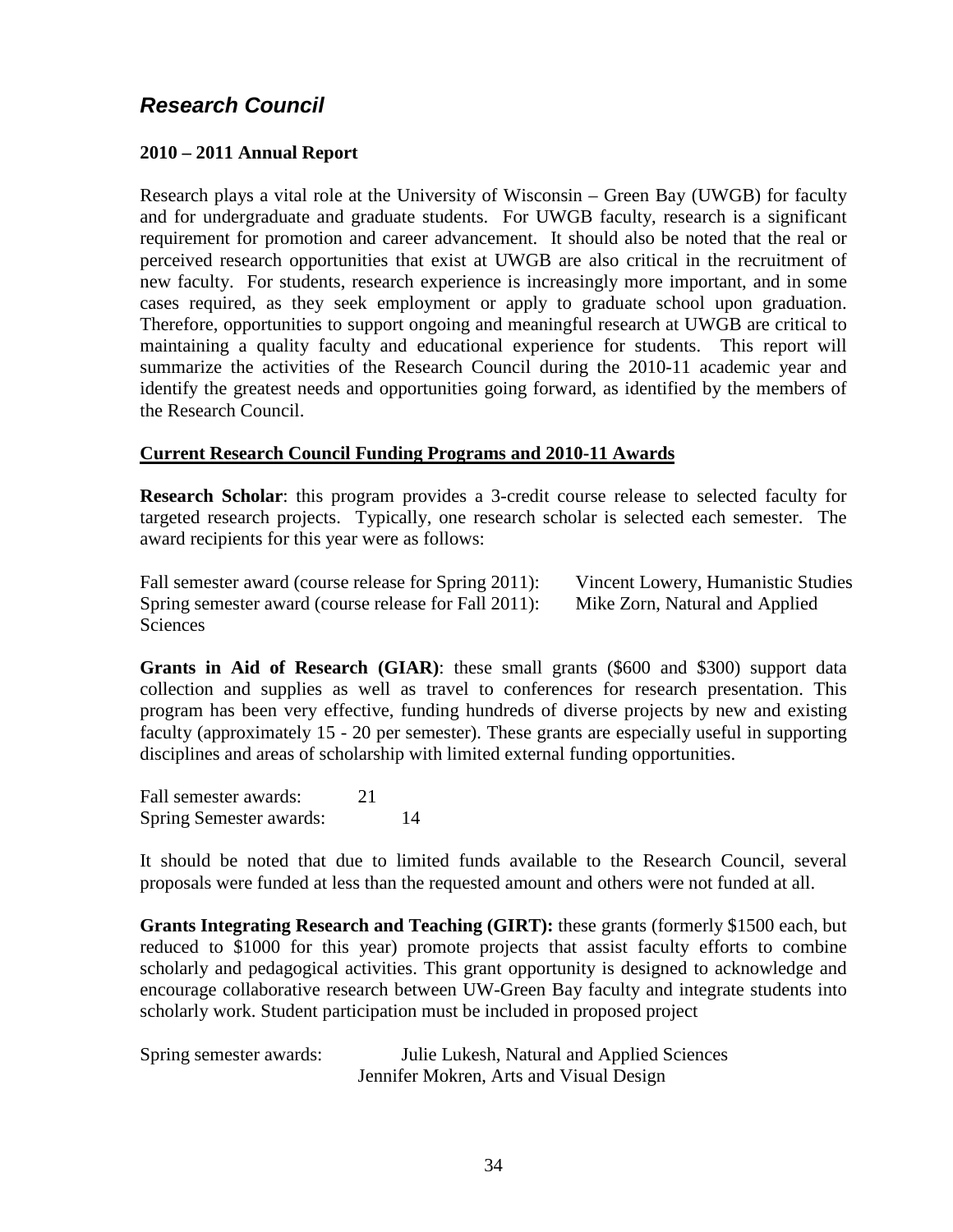### **Additional Research Council Activities**

The Research Council completed a number of other very important activities during the 2010- 11 academic year, which are briefly summarized below.

- 1) Research Council Programs revised and updated the application forms for each of the Research Council grant programs.
- 2) Research Council Budget in coordination with the Associate Provost, the Research Council developed and submitted a more formalized budget for the 2011-12 academic year.
- 3) Research Council Website the Research Council website was completely redesigned, with the assistance and input of many individuals, to better reflect the mission and promote the results of projects funded by the Research Council
- 4) Grant Management and Accountability more detailed protocols were developed for the notification and awarding of the Research Scholar, GIAR and GIRT. Additionally, new reporting requirements were added to the grants to provide more accountability and also obtain information that could be used for the revised Research Council website.
- 5) UW Research Network in coordination with Paula Ganyard, the Research Council discussed the development of a process to identify interested scholars for this program, which would be piloted in 2011 and then be followed by a formal application/approval process for the 2011-12 academic year.

### **Research Council Needs and Opportunities**

The Research Council has identified several needs and opportunities going forward, several of which have also been identified in previous years. These opportunities are briefly summarized below:

- 1) Increase the funding levels for the GIAR awards to \$1000 and \$500 for first priority and second priority proposals, respectively. The GIAR award amounts have not been increased in many years, reducing the potential impact of these awards.
- 2) Fund an additional Research Scholar specifically for projects that involve writing grants to secure extramural funding, which would generate indirect back to the university.
- 3) Provide a course release to the Chair of the Research Council, which would allow for more awareness/promotion of research on campus through increased internal and external communication, involvement with the Academic Excellence Symposium and Posters on the Rotunda, and potential development of a more formalized undergraduate research program.
- 4) Explore the opportunity of developing a more formalized undergraduate research program, including funding from the Research Council, which would provide additional resources for undergraduate students, potentially in support of the Academic Excellence Symposium.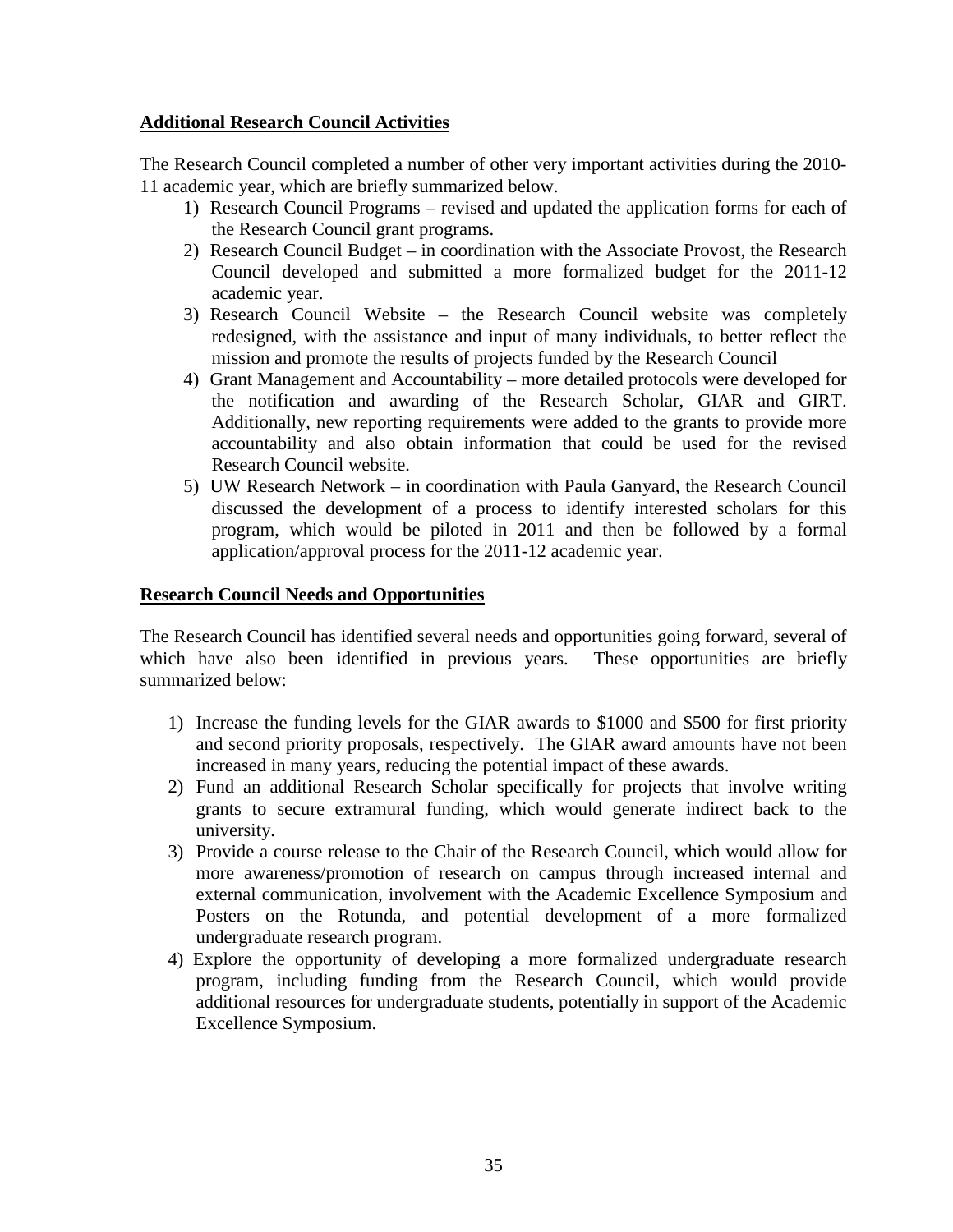### **2010 - 2011 Research Council**

Toni Damkoehler John Katers, Chair John Luczaj Judy Martin Tim Meyer Lidia Nonn, Ex officio member

It should also be noted that activities of the Research Council would not have been possible without the contributions of the Institute for Research staff, particularly as it related to grant administration.

John Katers, Chair Research Council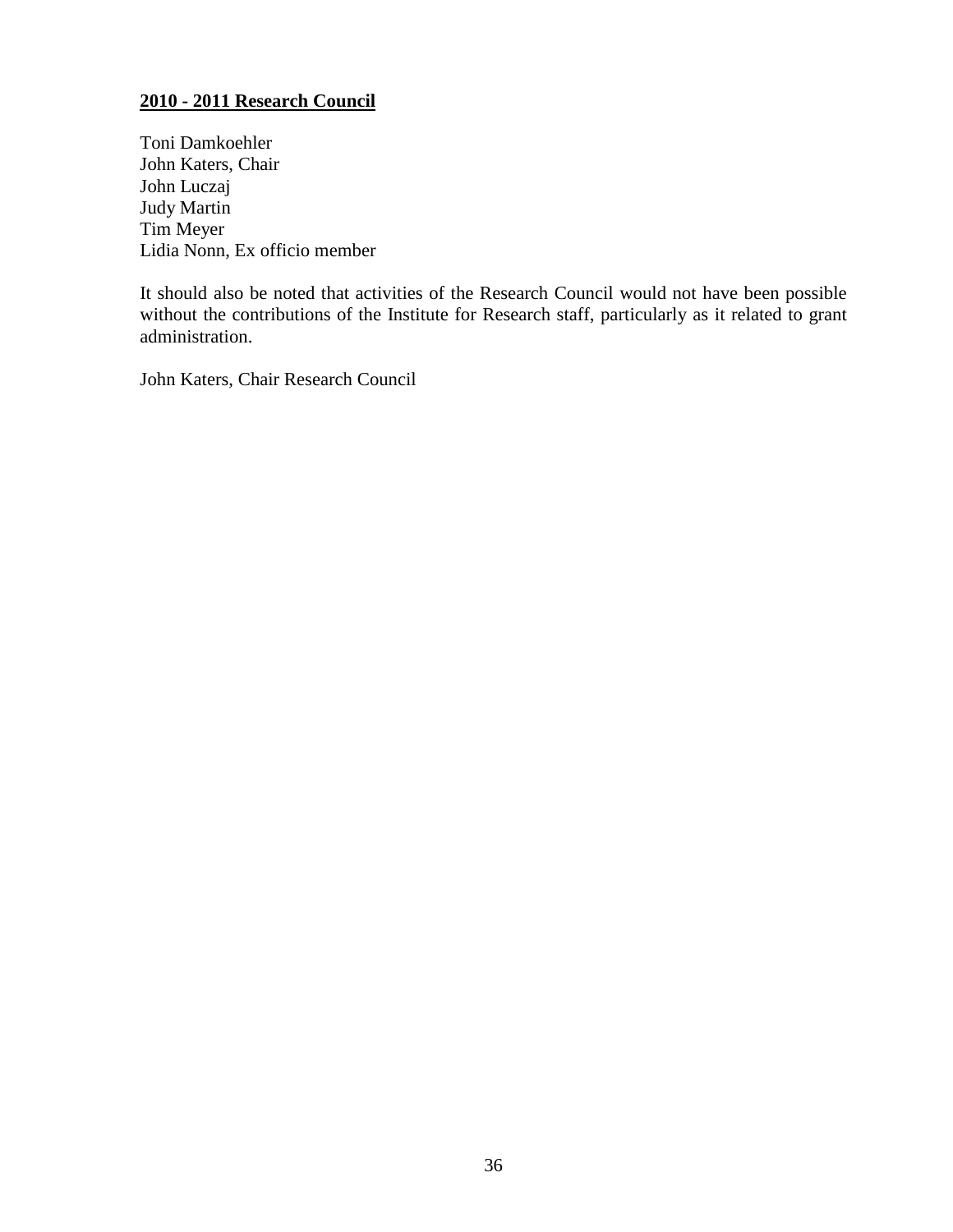## <span id="page-36-0"></span>*Technology Council*

### **2010 – 2011 Annual Report**

**Purpose & Membership.** The Technology Council is advisory to the Provost and responsible for developing and monitoring the campus technology plan and recommending technology policies. The Council is chaired by the Associate Provost of Information Services. Membership consists of representatives from each of the divisions, three faculty members, and one student. Members for 2010/11 were:

Academic Affairs – Tim Sewall Advancement – Liz Leist Athletics – Dan McIver Business & Finance – Sharon Dimmer Faculty Representatives - Kate Burns, Christine Vandenhouten, Craig Hanke Information Services – David Kieper, Paula Ganyard Liberal Arts & Sciences – Scott Furlong Outreach & Adult Degree - Zach Voelz Professional & Graduate Studies – Derryl Block Student Affairs – Mike Stearney Student Representative – Adam Dahlka Chair – Kathy Pletcher

#### **Activities for 2010/11**

- $\triangleright$  Reviewed and reaffirmed Student Acceptable Use Policy
- Reviewed, modified and endorsed Employee Acceptable Use Policy
- $\triangleright$  Approved Computer Lab Plans for 2011/12
- Approved IT Action Plan and monitored progress on IT Plan
- $\triangleright$  Reviewed laptop and classroom technology policy
- $\triangleright$  Developed iPad procurement policy
- $\triangleright$  Developed policy/practice for use of student ID photos
- $\triangleright$  Reviewed results of plagiarism survey
- $\triangleright$  Referred Classroom technology assessment to Library & Instructional Technology Committee
- $\triangleright$  Reviewed social media guidelines

#### **Value of the Council**

The Technology Council members feel that the work of the Council is very important to the institution. The Council meets monthly during the fall and spring semesters and is very productive.

Respectfully submitted, Kathy Pletcher, Chair, Technology Council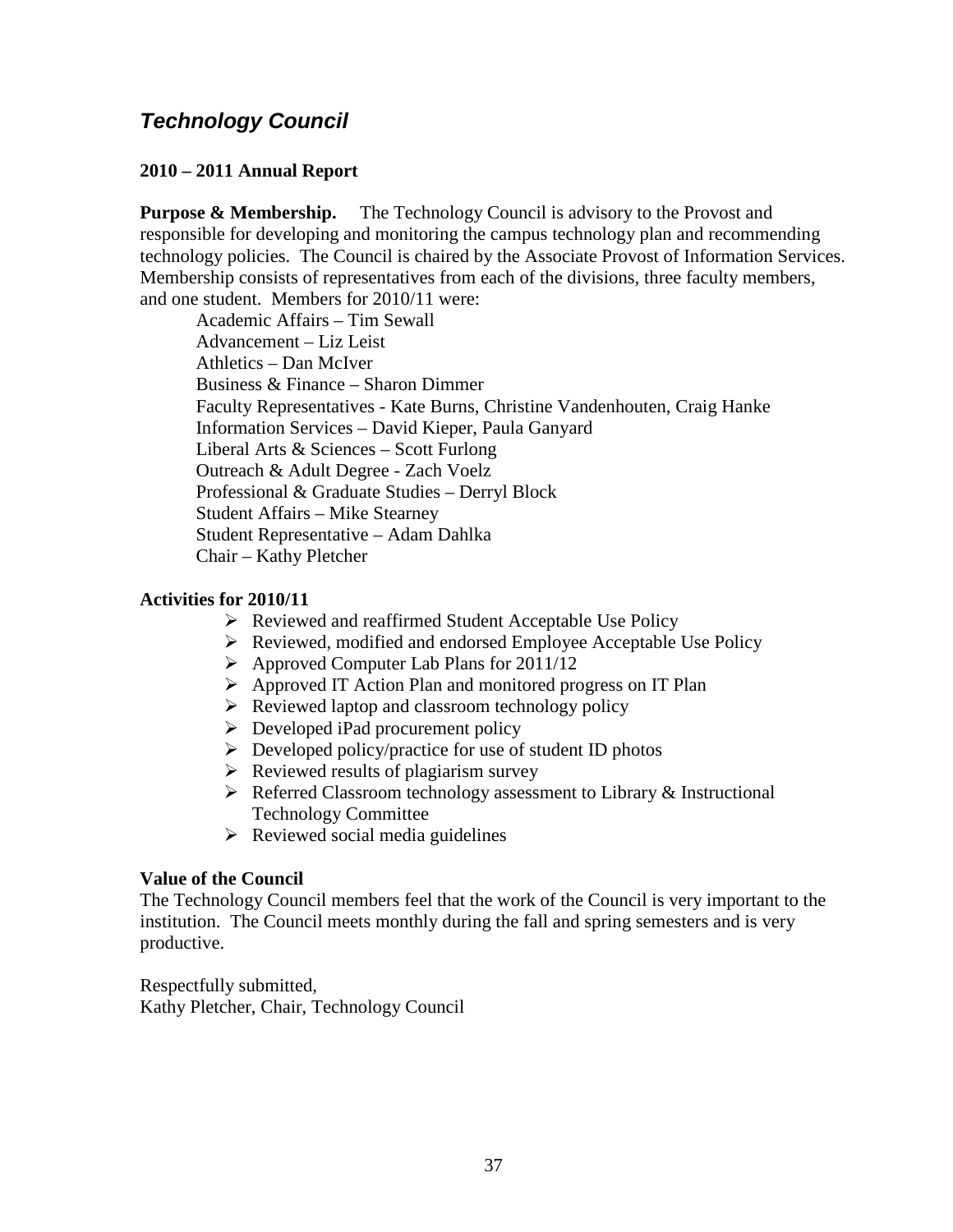## **COMMITTEE APPOINTED BY THE CHANCELLOR**

## <span id="page-37-1"></span><span id="page-37-0"></span>*Chancellor's Advisory Council on Diversity*

This committee did not meet in 2010-2011 but was reformulated as the Chancellor's Council on Diversity and Inclusive Excellence with the following charge:

**Purpose:** In the spirit of the University's guiding principle to "support a community devoted to diversity/inclusivity of thought and experience," the Chancellor's Council on Diversity and Inclusive Excellence will provide the Chancellor with advice and recommendations that will promote a learning community that pursues and embraces equity, diversity, and inclusion.

The Chancellor's Council on Diversity and Inclusive Excellence also advises the Chancellor on affirmative action matters in compliance with the University of Wisconsin System Equal Opportunity Policy.

**Function:** The Chancellor's Council on Diversity and Inclusive Excellence provides advice to the Chancellor by:

- Actively engaging in the implementation of campus inclusivity initiatives where appropriate.
- Reviewing and evaluating campus compliance with Federal, State, System, and campus policies regarding diversity, equity, and inclusion.
- Reviewing, as requested, all diversity, equity, and inclusivity-related activities including, but not limited to:
	- o Affirmative Action Plan
	- o Campus Inclusive Excellence Plan
	- o Affirmative Action Programs -
	- o Faculty/Staff: Recruitment and Retention of Racial/Ethnic Minorities, and Women and Employment Matters
	- o Students: Access, Recruitment and Retention, and Employment Matters
- Reviewing proposed policy and procedural statements and advising the Chancellor on the need for policy changes as necessary.
- Producing discussion papers on timely diversity topics.

**Membership:** The Chancellor's Council on Diversity and Inclusive Excellence shall consist of 18 members: four faculty, three academic staff, one classified employee, and four students. The campus Minority and Disadvantaged Coordinator/Diversity Director (coordinator of the American Intercultural Center), who will Chair the Council, is an ex officio member. Other ex officio members are the Affirmative Action officer or designee, a representative from Athletics, the Provost, the Dean of Student Affairs, and the Disability Services Coordinator.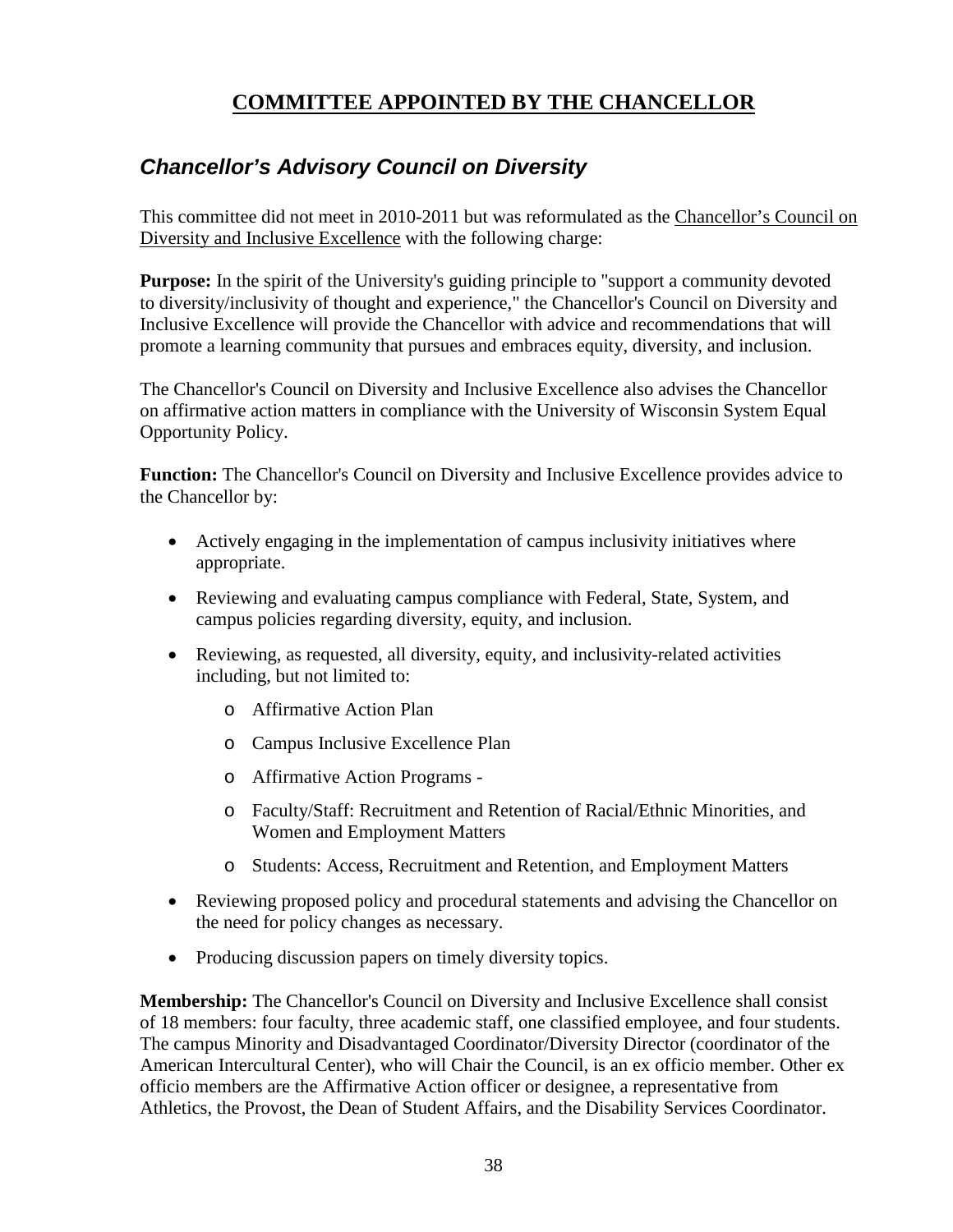**Term:** Members of the Council who do not serve as function of role with the University shall serve three-year rotating terms. After sitting out for a full year, a member may be re-appointed for another three-year term. Student appointments will be for one year and can be renewed for up to three years total.

**Meetings:** The Council meets monthly.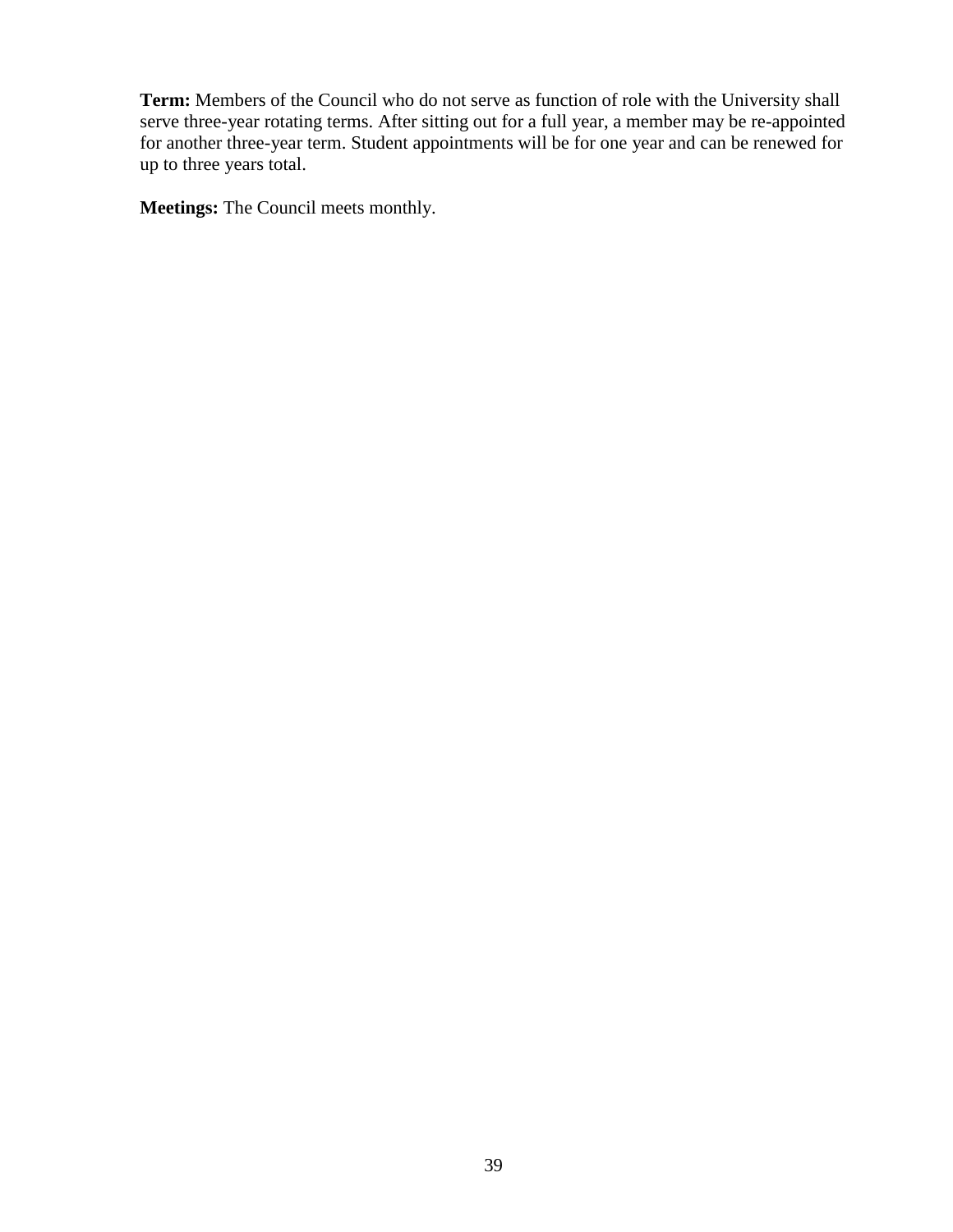## <span id="page-39-0"></span>**ACADEMIC STAFF ELECTIVE AND APPOINTIVE COMMITTEES**

## <span id="page-39-1"></span>*Academic Staff Committee*

2010 – 2011 Annual Report

### **I. Academic Staff Committee Meetings Schedule and Membership**

During the 2010-2011 academic year, the Academic Staff Committee met bi-weekly on Thursday afternoons.

Academic Staff Committee members for the 2010-2011 year consisted of Brent Blahnik (chairperson), Katrina Hrivnak, Dave Kieper, Ken Knauf, Kelly Kramp, and Linda Parins. Due to other commitments, Ken Knauf was unable to fully participate and recused himself from membership. Samantha Surowiec was officially appointed as a replacement in October. An Academic Staff Assembly was held on December 16, 2010 in the University Union. Approximately 53 academic staff members were in attendance.

### **II. Academic Staff Committee Actions**

A. Resolution in opposition to SB-11 Budget Repair Bill

- B. Resolution in support of the Wisconsin Idea Partnership
- C. Support of Academic Staff to serve on two Dean searches
- D. Approval of Compensation Distribution Plan
- E. Approval of committee nominations and appointments

### **III. Academic Staff Committee Discussions/Considerations**

A. Consulted with the Chancellor regarding UW-Green Bay Strategic Planning Themes B. Reviewed joint governance committee structures and made recommendations to the University Committee

C. Establishment of a Professional Development Programming Blog

D. Possible changes to the Academic Staff Handbook which indicates that the Academic Staff Committee Vice Chair shall be a first year member of the committee. Due to inexperience, the Committee discussed holding a vote to change the word "shall" to "should."

E. Unionization and the Academic Staff Committee's role in providing information

F. Requests made by various groups for Academic Staff Unit Clarification

G. Budget Repair Bill implications on UW-Green Bay Academic Staff

Report respectfully submitted by, Brent Blahnik, Chair, Academic Staff Committee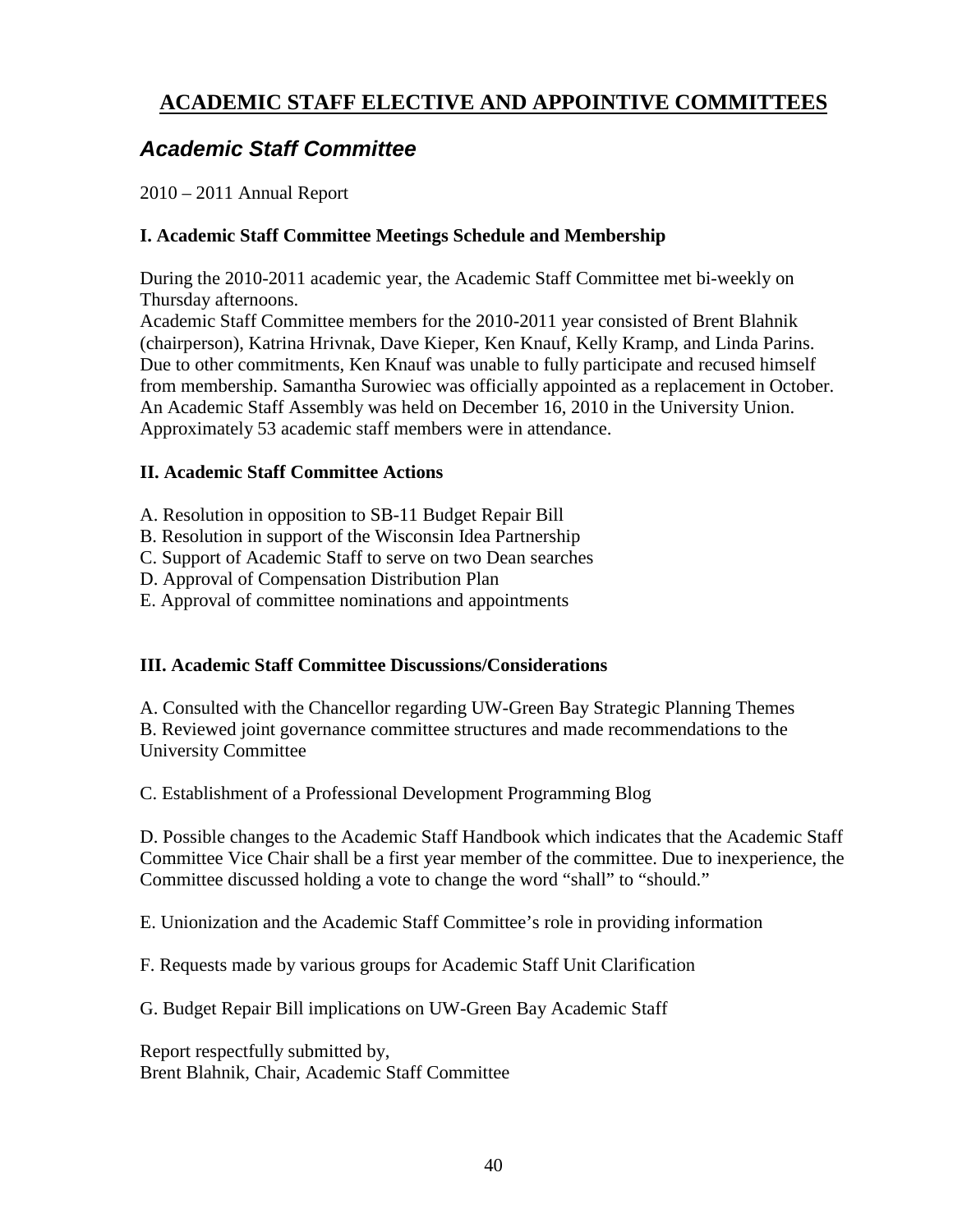## <span id="page-40-0"></span>*Academic Staff Personnel Committee*

### **2010 – 2011 Annual Report**

Academic Staff Assembly

Membership on this committee includes:

Renee Ettinger, Cofrin Library Mary Simonsen, Student Services Steve Newton, Career Services Aubrey Schramm, Adult Degree Programs Sheryl Van Gruensven, Human Resources (*ex officiio*) Eric Craver, Outreach and Adult Access (Chairperson)

Dave Kieper, Committee Liaison from the Academic Staff Committee

Primary matters discussed focused on:

- Forced reclassification of UW-Green Bay Academic Staff employees;
- Unit clarification of some UW-Green Bay Academic Staff positions;
- Clarification/communication of the processes surrounding Career Progression and Title Change;
- Status of talks/negotiations surrounding Academic Staff elective unionization;
- UW System and Wisconsin Legislative threats to collective bargaining; and
- The future of the shared governance structure at UW-Green Bay.

Also, the second semester's efforts included clarification of the committee's codified purpose and the relationship between the Committee and the Human Resources Office. Concern had been expressed within the committee that the role of the Academic Staff Personnel Committee had changed drastically, with several responsibilities being transferred to the HR Office.

Upon closer inspection of the Committee Charge, it was determined that the committee is functioning under these directives, but that our role is primarily communicative, educational and collaborative with the Human Resources Office.

Looking into the coming academic year, this committee will need to focus on communication and oversight for activities involving changes to Academic Staff positions, and to assess Academic Staff opinion on the effectiveness of the current performance evaluation process and how that process might be improved.

Respectfully submitted, Eric Craver, Chairperson, Academic Staff Assembly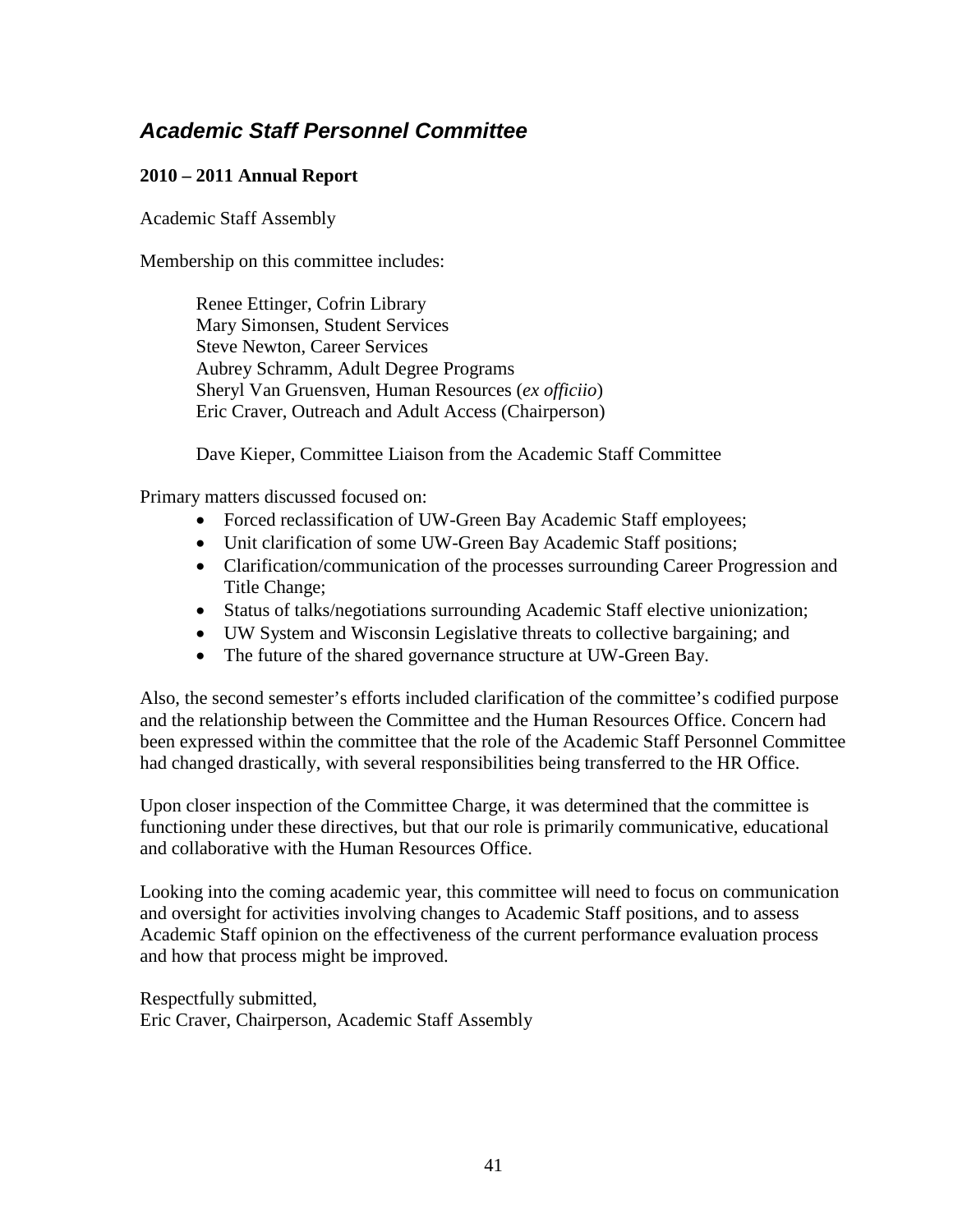## <span id="page-41-0"></span>*Academic Staff Professional Development Allocations*

### **2010 – 2011 Annual Report**

#### **Committee Members:**

Diane Blohowiak, Computing and Information Technology Nora Kanzenbach, Academic Advising Deanne Kusserow, Academic Advising Gloria Meyer, Health Services Tori Nelson, TRIO and Precollege Programs

The Committee continued to review all applications electronically through GBShare, consulting with each other via email. Applicants were notified via email of the approval of funds. Applicants receiving funds were also sent a reminder email about making sure not to charge expenses to the department due to the "no charge back" rule.

The Committee started with 2010-2011 with \$11,400 worth of funds to allocate to University of Wisconsin – Green Bay Academic Staff members.

Through monthly advertising through the University Log, mass email announcements and word-of-mouth promotions, the Committee has allocated \$9129.56 of the funds to 26 UW-Green Bay Academic Staff members from various departments.

The various departments served were: Career Services, American Intercultural Center, Disability Services, Marketing and University Communication, Health Services, Adult Degree, Institute for Learning Partnership, Admissions, Cofrin Library, Information Services, Registrar, and University Advancement.

As of today, June 1, 2011 there will be a remaining balance of \$2270.94

Submitted by,

Deanne Kusserow, Academic Staff Professional Development Allocations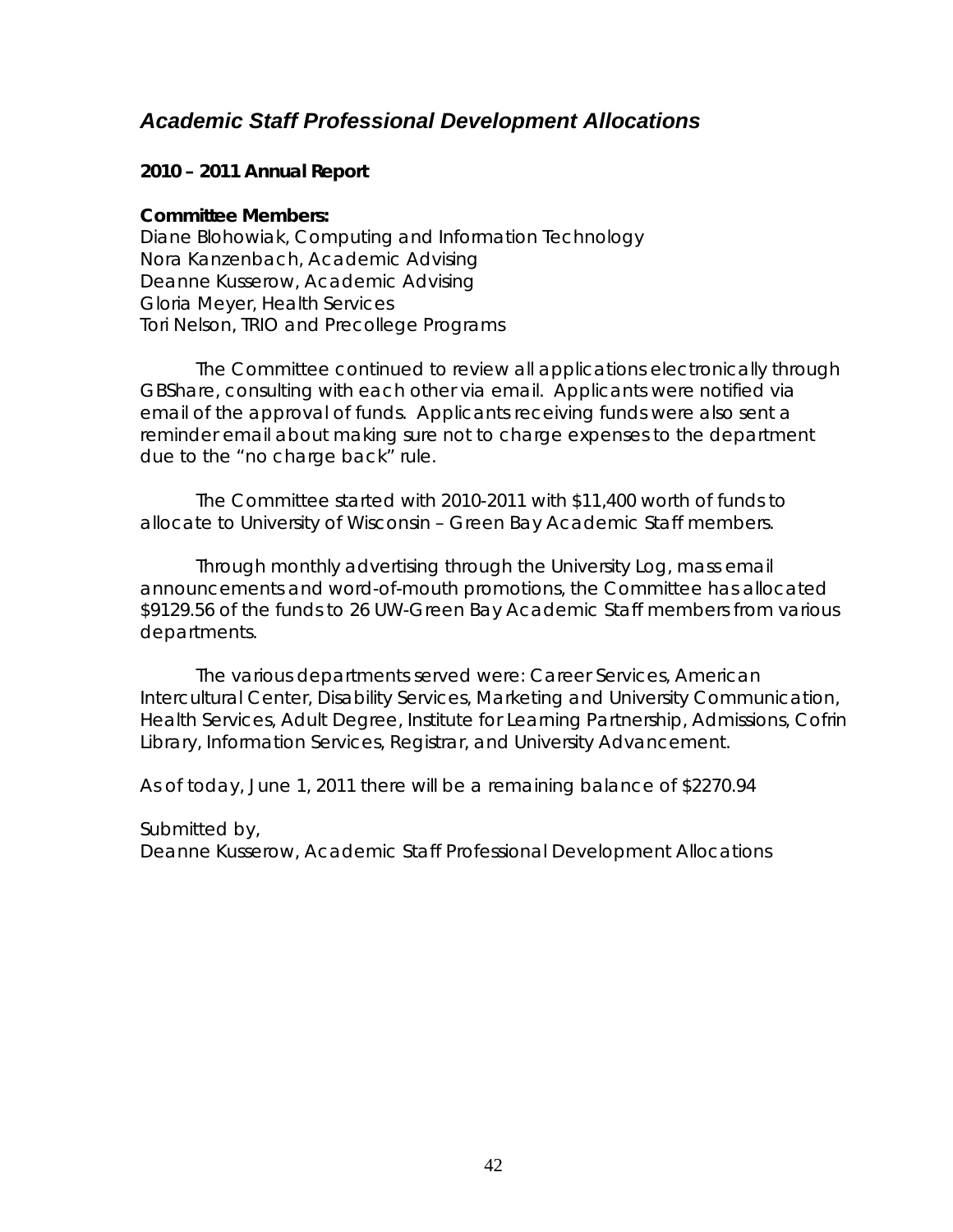## <span id="page-42-0"></span>*Academic Staff Legislative Committee Report*

#### **2010 – 2011 Annual Report**

Consistent with the responsibilities listed in the Bylaws, and in support of academic staff governance goals for 2010-11, the Legislative Committee accepted the following goals as part of this year's charge indicated with bullets. Committee actions follow in italics.

Work with Legislative Committees within Student Senate as well as Faculty Senate to invite legislative candidates to campus for open forums in preparation for primary and general elections.

*The Legislative Affairs Committee offered open forums for students and staff. In specific, three forums were held on campus this fall. The first was between Democratic candidate Richard Skare and Republican incumbent Gary Bies in the 1st Assembly District. The second was between Democratic incumbent Jim Soletski and Republican challenger John Klenke in District 8. The final forum was to Democratic incumbent Steve Kagen and Republican challenger Reid Ribble. Steve Kagen accepted an invitation to come to campus and Reid Ribble could not attend. The Legislative Committee offered Mr. Ribble the opportunity to come to campus, but time constraints made it difficult. Mr. Ribble's camp was very gracious and thanked the Committee for being balanced as the election approached. The open forums were moderated by Andrew Teale, Student Government President.*

*In Spring 2011, the Legislative Affairs Committee held an open forum between incumbent Jim Schmitt and challenger Patrick Evans for the Green Bay Mayoral seat. The turbulent political atmosphere in spring made it difficult to offer additional forums. The Legislative Affairs Committee hopes to offer more open forums this summer with recall elections approved.*

Monitor the progression of legislative and/or Board of Regents policies of specific concern to academic staff.

*At each committee meeting, Darrel Renier (C) would facilitate discussion regarding the budget situation in Madison. Updates on collective bargaining, health care/pension contributions and budget initiatives were shared. All members had an opportunity to ask questions and determine how the Legislative Committee could best contribute to foster awareness between students, faculty, staff and the community.*

Meet with the campus Legislative Liaison to coordinate campus activities.

A*ttendance by Dan Spielmann at the monthly meetings was commonplace. Discussions on improving UW Green Bay's position and other current budgetary issues occurred at each meeting. Most recently, discussions centered on collective bargaining, health care and pension contributions and the New Badger Partnership.*

Submitted by, Darrel Renier, Chair of Legislative Affairs Committee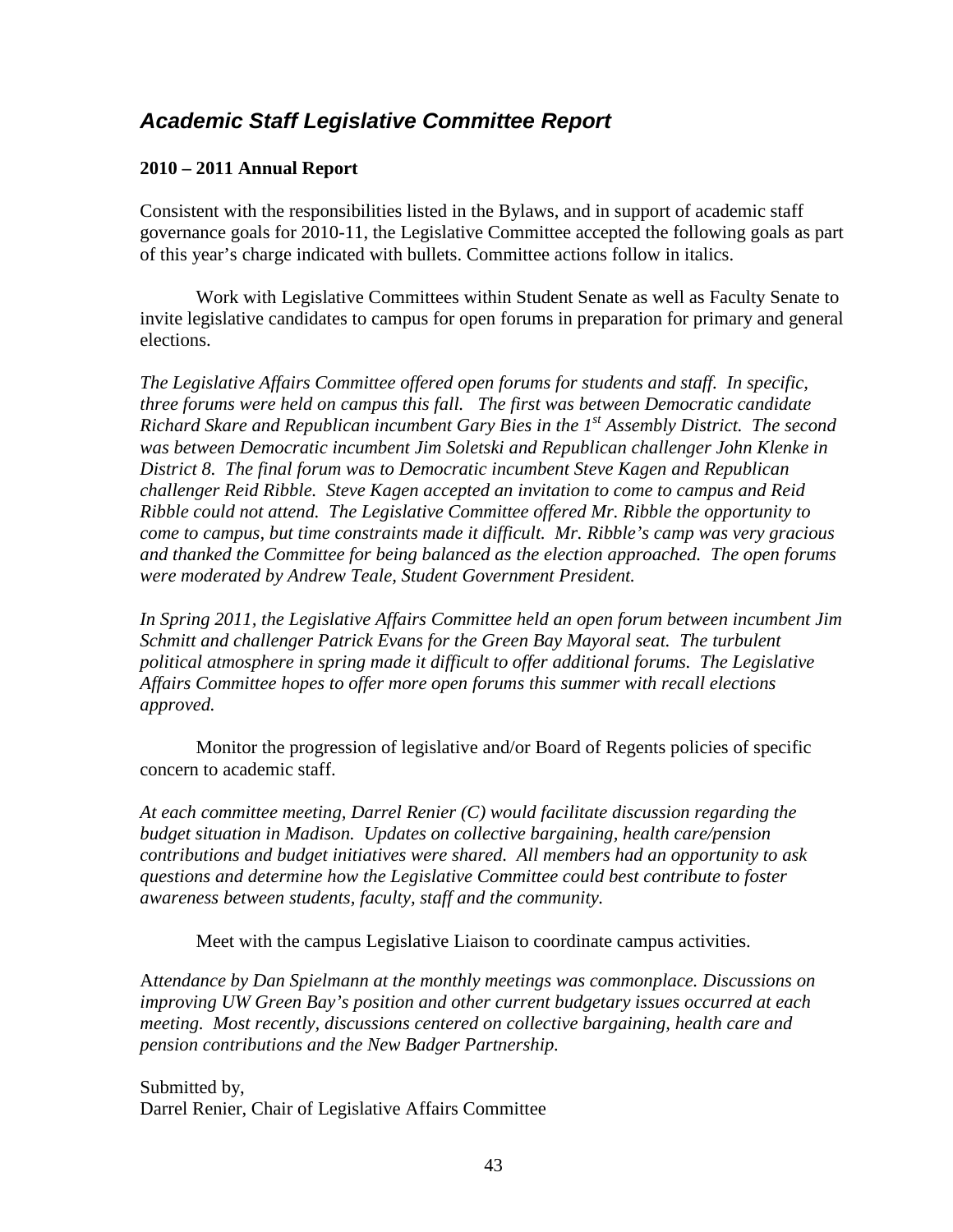## <span id="page-43-0"></span>*Academic Staff Professional Development Programming Committee*

2010 – 2011 Annual Report

### **Committee Members:**

Kimberly Vlies, Kimberly Desotell, Leif Nelson, Lynn Niemi ©, Laura Stark (2010) & Jennifer Hendryx (March 2011)

### **Programming Activities for Fall 2010**

- Completed Academic Staff Programming Survey (Sept 2010)
- Developed Academic Staff Blog http://blog.uwgb.edu/as/
- Programs offered:
	- o Tech-o Tuesdays
		- September Social Networking by Todd Sanders
		- October Create your own YouTube Channel by Leif Nelson
		- November Make photos fabulous for free by Kimberly Vlies
	- o TAUWP & Unionization November  $9<sup>th</sup>$
	- $\circ$  Collective Bargaining Discussion November 11<sup>th</sup>
- Programs Co-Sponsored:
	- o Volunteer Management Workshop October 5, 2010
	- o Run for Congo Women September 22, 2010

### **Programming Activities for Spring 2011**

- Academic Staff Conference "The Leadership Question" January 21, 2011, 10AM-3PM
	- o Keynote Speaker Bill Collar "If it is to be, It's up to me!"
	- o Breakout Sessions
		- How's Your Leadership Attitude
		- Understanding Students through Student Development Theory
		- Followers: Where the Real Power Lies
		- **Managing your Attitude to Maximize Performance**
		- Walking/Running in the Student Athlete's Shoes
		- The New Human Resources System (HRS) and How it will impact you.
- Tech-o Tuesday Tips for Easy-to-read Documents, March 8, 2011
- Campus Clean-Up, Cosponsored with Classified Staff, April 15, 2011
- Co-sponsored Tim Wise Got Privilege? Get Wise! , April 29, 2011

*Upcoming programming event:* Becoming a Progress-Making Leader in Your Sphere of Influence by Dr. Phillip Clampitt, August 3, 2011.

In closing, the Academic Staff Programming Committee did great work in collaborating with other campus communities. We have collaborated with Student Life, American Intercultural Center (AIC), Human Resources, Classified Staff Programming Committee and other academic staff members who offered their expertise for our Academic Staff Conference and Tech-o Tuesday events for the UW-Green Bay Community.

Respectively submitted by,

Lynn Niemi, Chair, Academic Staff Professional Programming Committee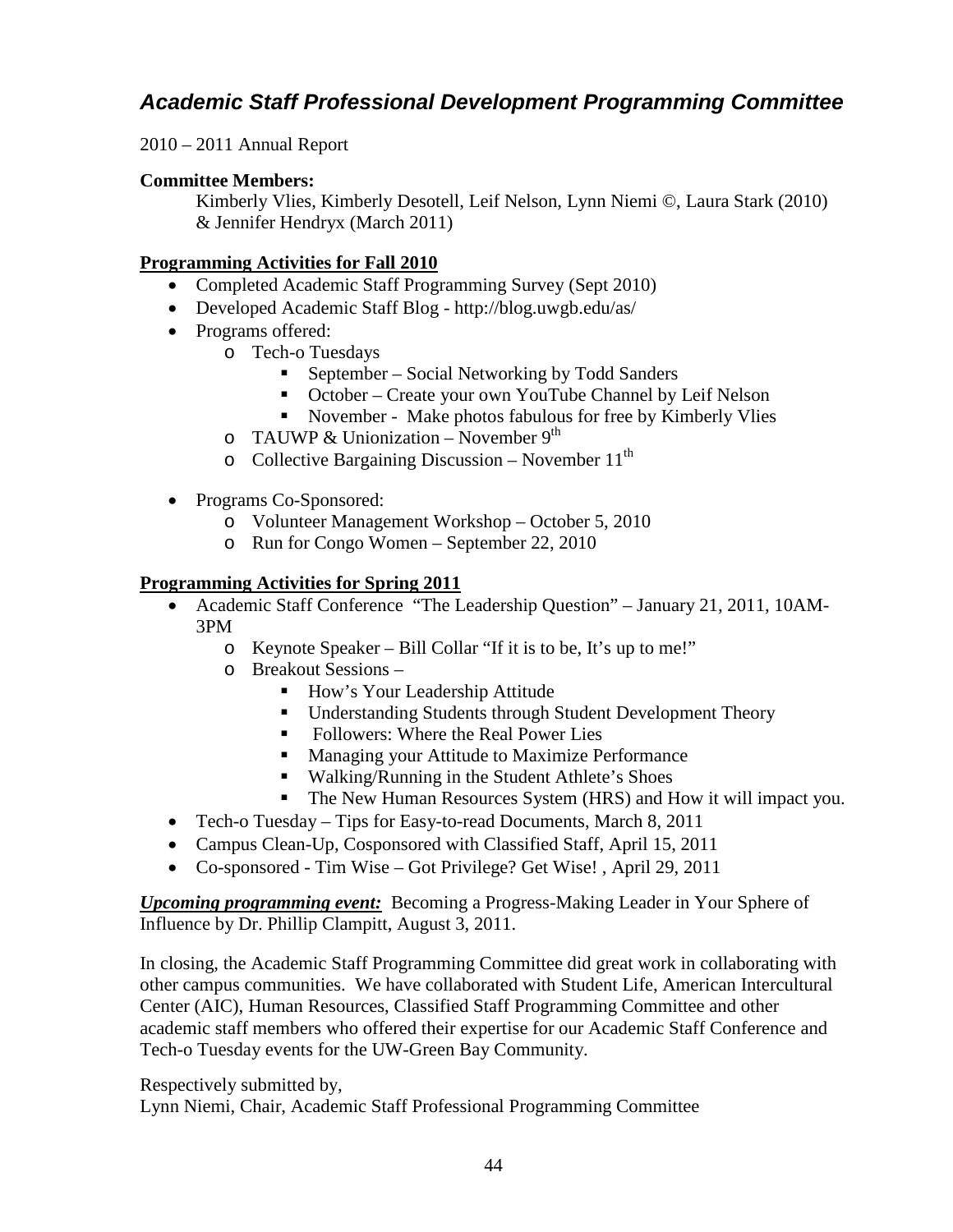## <span id="page-44-0"></span>*Leadership & Involvement Committee*

2010 – 2011 Annual Summary Report

We were presented with three charges assigned to us this year: conducting committee elections/selections, continue revising the mentor program for Academic staff and gathering nominations for the Academic Staff Regent's Awards. We continued to work on revising the mentor program and decided to send new academic staff emails to welcome them to the University, along with an Academic Staff Resource page. The new employees will then receive an email each semester with new information about professional development opportunities and other helpful information.

We called for nominations for the Regent's Awards and received one nomination for an individual award. The name and all of the documentation was forwarded to Madison.

Our other large project was this year's election. We established a timeline for the election process and determined committee openings. We were able to utilize the election format from the previous year which made the process relatively easy. We sent out the initial interest survey, asking for nominations to committees and followed it up with the election ballot. All committee openings, both elected and appointed, were filled and we are ready to move forward with the next academic year.

Submitted by: Lynn Brandt (Chair) – Adult Degree Program

I would like to thank the members on the committee for their efforts and input: Jennifer Hendryx - Adult Degree Program Rosa Retrum – Academic Advising Renee Ettinger – Library Services Jennica Fulwilder – Trio and Precollege Programs Kelly Kramp (Academic Staff Liaison) – Union

Lynn Brandt, Chair, Leadership & Involvement Committee